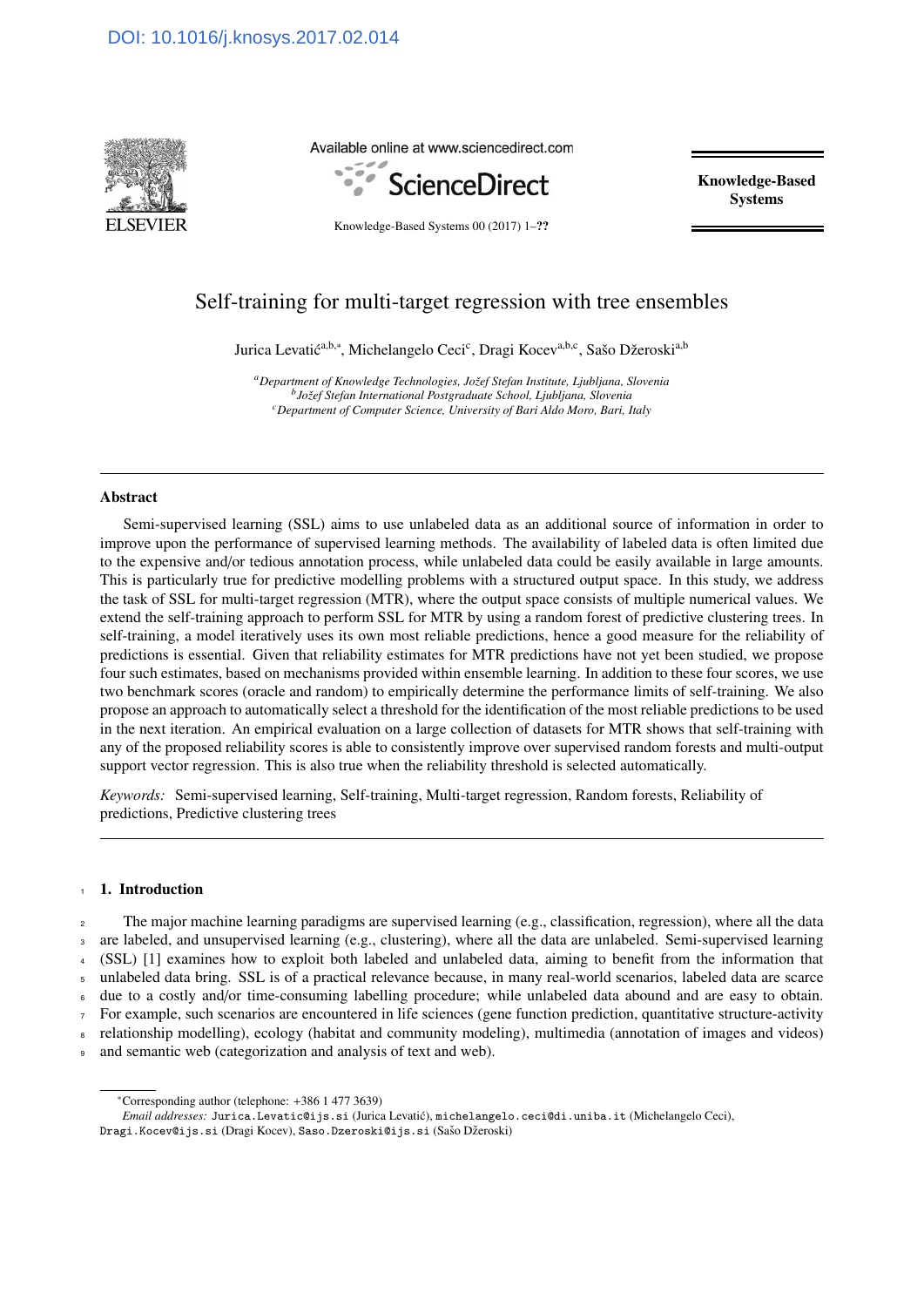Intuitively, SSL yields best results when there are few labeled examples as compared to unlabeled ones (i.e., large-

 scale labelling is not affordable). Such a scenario is especially relevant for machine learning tasks with structured outputs where, due to the increased complexity of the output, labelling of the data is even more difficult. Consider, for example, the problem of natural language parsing, where the aim is to predict the parse tree that generates a given input sentence. To label the data, linguists need to determine the parse tree for input sentences. This is feasible for a

 few sentences, but for large number of sentences the process becomes very tedious and expensive: It took 2 years to manually construct parse trees for 4000 sentences of Penn Chinese Treebank [\[2\]](#page-20-1). At the same time unlabeled input sentences are readily available in vast amounts. Another prominent example comes from the ecological modelling domain, where some attribute values are easily available (e.g. temperature, humidity) whereas some other attribute <sup>19</sup> values have to be manually collected/measured by experts and thus, can be the subject of the prediction process (e.g. water pollution in a river, or abundance of specific species which populate the river). Obviously, in the latter case, data  $_{21}$  collection is very expensive and time consuming, so only few observations can be obtained with limited resources [\[3\]](#page-20-2). In this study, we are concerned with SSL for the task of *multi-target regression* (MTR). MTR is a structured output prediction task where the goal is to predict multiple continuous target variables (also known as multi-output or mul-<sup>24</sup> tivariate regression). In many real-life problems, we are interested in simultaneously predicting multiple continuous variables. Prominent examples of this task come from ecology: predicting the abundance of different species occu- pying the same habitat [\[4\]](#page-20-3), assessing different properties of forests [\[5\]](#page-20-4), or estimating vegetation quality indices [\[6\]](#page-20-5). We argue that SSL, as for classical machine learning tasks, can lead to improved predictive capabilities also for MTR <sup>28</sup> by leveraging the contribution of unlabeled examples and, at the same time, by exploiting the possible dependencies

among the multiple target variables.

<sup>30</sup> The handful of existing SSL methods for structured output prediction almost exclusively deal with discrete outputs. <sup>31</sup> Here, a prominent work was done by Brefeld [\[7\]](#page-20-6), who used the co-training paradigm and the principle of maximizing the consensus among multiple independent hypotheses to develop semi-supervised support vector learning algorithm for joint input-output spaces and arbitrary loss. Zhang and Yeung [\[8\]](#page-21-0) proposed a semi-supervised method based on <sup>34</sup> Gaussian processes for a task related to MTR: multi-task regression. In multi-task learning the aim is to predict multiple single-target variables with different training sets (in general, with different descriptive attributes) at the same time. The few existing SSL methods for MTR are highly specialized for individual applications. For example, Navaratnam et al. [\[9\]](#page-21-1) have proposed a SSL method for MTR specialized for computer vision. On the other hand, SSL for single-target regression has received more attention in the past [\[10,](#page-21-2) [11,](#page-21-3) [12,](#page-21-4) [13\]](#page-21-5). While it is possible to decompose a MTR problem into several (local) single-target ones and use such methods, there are several advantages of learning a global multi-target model over learning a separate local model for each target variable. Global models have better <sup>41</sup> computational efficiency, typically perform better and overfit less than a collection of single-target models [\[14,](#page-21-6) [15\]](#page-21-7). We propose a global SSL method for MTR. More specifically, we extend the self-training approach [\[16\]](#page-21-8) to the

 task of MTR. The main advantage of this iterative SSL approach is that it can be "wrapped" around any existing (supervised) method. In the past, several studies have proposed supervised methods for solving the task of MTR directly and demonstrated their effectiveness [\[17,](#page-21-9) [18,](#page-21-10) [6,](#page-20-5) [14\]](#page-21-6). We propose to use predictive clustering trees (PCTs), or more precisely, random forests [\[19\]](#page-21-11) of PCTs for MTR, as base predictive models [\[14\]](#page-21-6) for the self-training approach. PCTs are a generalization of standard decision trees towards predicting several types of structured outputs: tuples of continuous/discrete variables, hierarchies of classes, and time series.

<sup>49</sup> The main principle of self-training is iterative usage of its own most reliable predictions for the unlabeled data as additional data in the training process. The most reliable predictions are selected by applying a threshold on the reliability scores of predictions. A good reliability scoring function assigns a high score to the predictions with low error and a low score to the predictions with high error. Obviously, a proper reliability scoring function is crucial for the success of self-training, since an error once made can reinforce itself in the subsequent iterations. However, developing a good reliability scoring function is not a simple task [\[20\]](#page-21-12): This has not yet been entirely resolved in the single-target regression and classification, and even less for the task of MTR.

 In this paper, we propose and evaluate several reliability scoring functions for MTR, which are based on the mechanisms provided by ensemble learning. Namely, we use the variance of the votes of an ensemble and random forest proximities to estimate the reliability of predictions [\[19,](#page-21-11) [20\]](#page-21-12). These reliability estimates are by-products of ensemble learning. Hence, they impose almost no additional computational overhead, as opposed to some other reliability estimates for regression [\[20\]](#page-21-12). This aspect is especially important in SSL, where we can expect to deal with 61 huge amounts of unlabeled data and/or to re-train the model several times (as in self-training). In order to empirically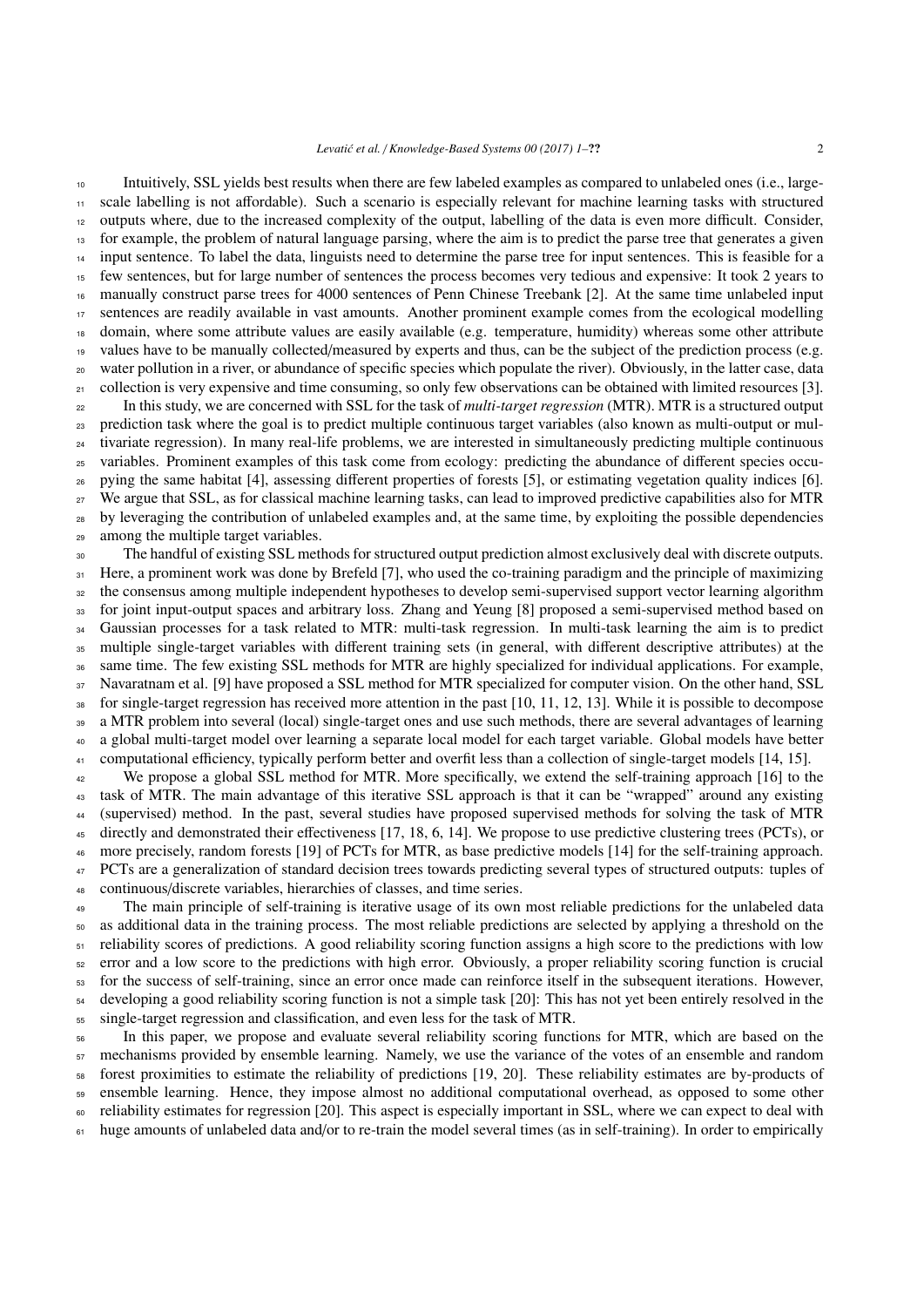determine the performance limitations of the proposed approach to self-training for MTR, we use oracle scoring (the <sup>63</sup> best possible scoring function) and random scoring as benchmark scoring functions. Finally, we explore the influence

 of two strategies for merging per-target scores into a global score (normalized averaging and ranked averaging) on the performance of self-training.

 We also consider the problem of automatically determining the threshold on the reliability scores of predictions. The thresholding is crucial for the selection of the unlabeled examples with the most reliable predictions. The selected unlabeled examples together with the predictions are then considered as training examples in the next iteration. To <sup>69</sup> this end, we propose an automatic threshold selection algorithm for SSL that exploits the out-of-bag error obtained when learning the ensemble.

 Our study investigates three important questions: (1) Can unlabeled data improve predictive performance on MTR tasks in a self-training setting? (2) Which reliability scoring function yields the best predictive performance in this setting? (3) Can we exploit the advantage introduced by the self-training setting for MTR when an automatic threshold selection algorithm is used? To address these questions, we perform experimental evaluation of self-training with the various reliability scoring functions using 9 MTR datasets from various domains. The evaluation reveals that self- training, coupled with any of the proposed reliability scoring functions, is able to outperform a supervised random forest and multi-output support vector regression (MSVR) [\[21,](#page-21-13) [22\]](#page-21-14). In particular, all of the proposed reliability scoring functions performed better than random scoring. The best results, excluding the upper (oracle) limits on the performance of self-training, were achieved by using a reliability score based on the variance of the votes of ensemble members.

<sup>81</sup> We summarize the major contributions of this paper as follows:

- <sup>82</sup> A SSL method tailored for the task of MTR based on the predictive clustering framework for predicting struc-tured outputs.
- Two reliability scoring functions for MTR predictions, two normalization strategies, and two strategies for merging per-target scores into a global score.
- Empirical determination of the upper bounds on the performance, i.e., the potential of SSL with self-training.
- An automatic threshold selection algorithm, i.e., a practical solution for exploiting the potential of SSL with self-training.
- 89 Empirical evaluation of the proposed method on 9 MTR datasets.

 An initial investigation of the proposed SSL method for MTR has been presented in a workshop paper [\[23,](#page-21-15) [24\]](#page-21-16). We extend that work along six major dimensions. First, we propose a new reliability scoring function based on the random forest proximities, in addition to the one based on the variance of the votes of the ensemble members. Second, we propose four strategies for obtaining a single global score from the per-target scores. Third, we propose an oracle score to test the performance bounds of the self-learning paradigm. Fourth, we propose an algorithm for the automatic selection of the threshold for reliability of predictions. Fifth, we consider a more sophisticated stopping criterion for self-training, which automatically stops learning if the performance begins to degrade. Finally, the empirical 97 evaluation is performed on a larger collection of MTR datasets.

 The remainder of the paper is organized as follows. In the next section, we present the background of the work presented here. This includes a discussion on related work on the topics of MTR and SSL, and a brief description of the predictive clustering framework. Next, in Section [3](#page-4-0) we describe the self-training approach and the proposed reliability scores for MTR. The experimental design and key experimental questions are outlined in section [4.](#page-10-0) The results of the empirical investigations are presented and discussed in Section [5.](#page-13-0) Finally, we draw the main conclusions 103 and give directions for further work in Section [6.](#page-19-0)

## 2. Background

## *2.1. Related work*

 Within SSL, there are different classes of algorithms [\[16\]](#page-21-8): low-density separation methods, graph-based meth-ods, generative models, and methods based on iterative training. The last group of methods consists of two main

*Levati´c et al.* / *Knowledge-Based Systems 00 (2017) 1–*?? 3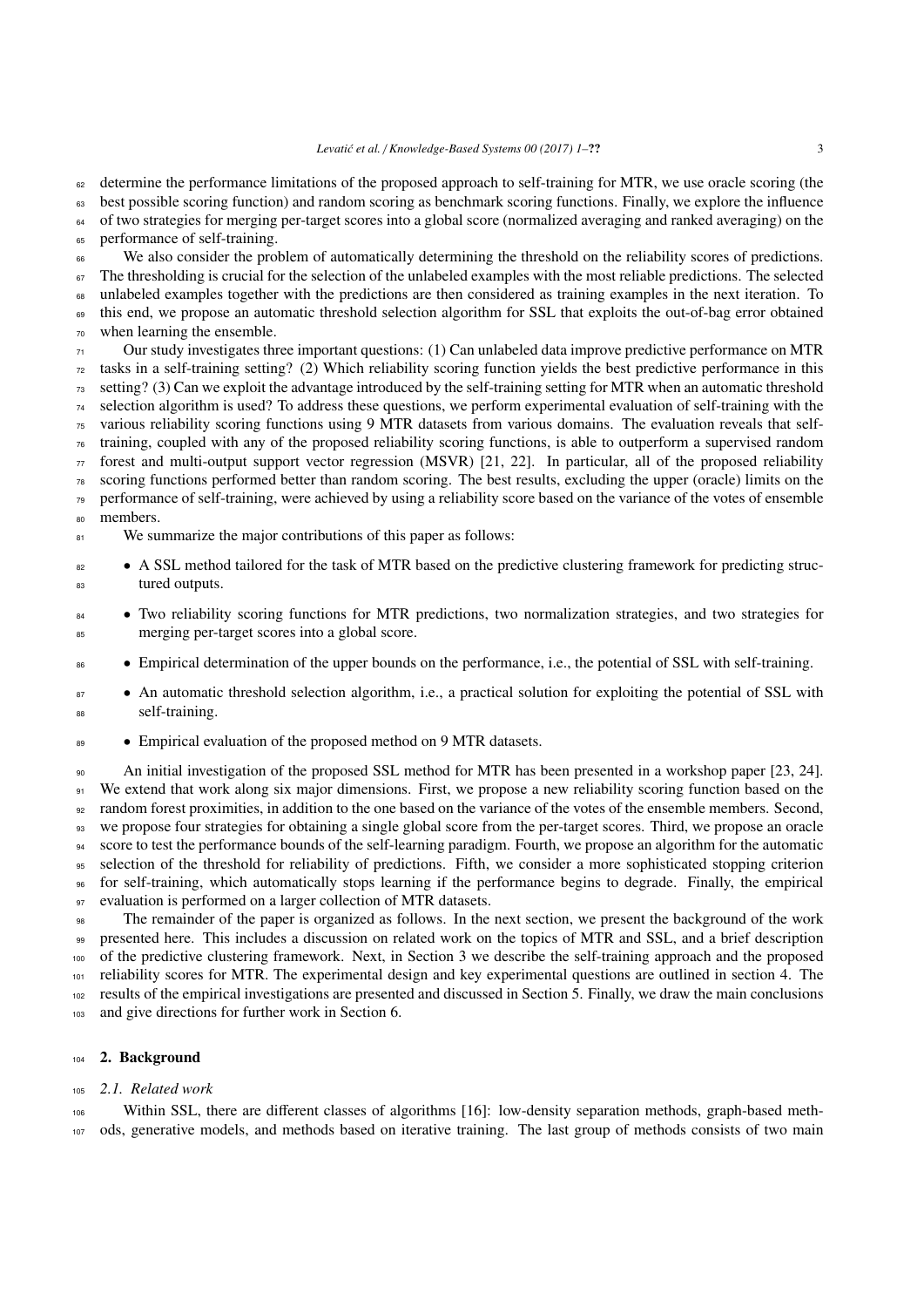paradigms: self-training and co-training. These paradigms have established themselves as the main approaches to SSL for practical reasons: They are based on a convenient extension of existing supervised methods towards SSL.

Self-training [\[16\]](#page-21-8) and co-training [\[25\]](#page-21-17) are iterative approaches that, in addition to labeled data, use unlabeled data

 and their own predictions of its labels, in the learning process. The latter approach trains models on independent feature sets (i.e., views): These models help one another to avoid biasing to their own prediction errors. In this paper, we are concerned with the self-training paradigm and thus introduce it in more detail.

 Self-training was first proposed by Yarowsky [\[26\]](#page-21-18) for word sense disambiguation. Since then, it has had a number of successful applications, including detection of objects in images [\[27,](#page-21-19) [28\]](#page-21-20), identification of subjective nouns [\[29\]](#page-21-21) and learning human motion over time [\[30\]](#page-21-22). Abney [\[31\]](#page-21-23) and Haffari & Sarkar [\[32\]](#page-21-24) proposed a theoretical analysis of the self-training algorithm. It showed that the self-training framework minimizes the same objective function of the base model (but in a different way). In the specific case considered by the authors it minimizes a cross-entropy based objective function, given that the base model reduces the same objective function.

 An overwhelming majority of studies relying on self-training to perform SSL are concerned with the task of classification. However, there are handful of methods based on self-training (or co-training) for the task of (single- target) regression [\[10,](#page-21-2) [11,](#page-21-3) [12,](#page-21-4) [13\]](#page-21-5). Recently, Sousa and Gama [\[33\]](#page-21-25) proposed a self-training method based on adaptive model rules for MTR from data streams [\[34\]](#page-21-26). To the best of our knowledge, self-training has not yet been implemented for the task of MTR in the batch learning setting.

125 Multi-label classification is a machine learning task somewhat related to MTR. There the goal is to simultaneously predict multiple binary labels, while in MTR the goal is to simultaneously predict multiple continuous variables. Contrary to MTR, several semi-supervised methods for multi-label classification were previously published [\[35,](#page-21-27) [36,](#page-21-28) [37\]](#page-21-29). However, such methods are not directly applicable for MTR, and are thus not comparable to the method proposed

in this paper.

 Independently of the self-training paradigm, MTR has recently received increasing attention [\[38\]](#page-21-30). An early method 131 for MTR was proposed by Brown and Zidek [\[39\]](#page-21-31) who adapted the standard ridge regression to multivariate ridge regression. Later, Breiman and Friedman [\[40\]](#page-21-32) proposed the Curds&Whey method, where correlations between the target variables are modelled in a post-processing phase. Recently, several machine learning methods, popular for regression, have been implemented also for the task of MTR, such as decision trees [\[18,](#page-21-10) [17\]](#page-21-9), support vector machines [\[41,](#page-21-33) [21,](#page-21-13) [22\]](#page-21-14) and k-nearest neighbours [\[42\]](#page-21-34). Ensemble methods for MTR include rule ensembles [\[43\]](#page-22-0), bagging and random forests [\[14\]](#page-21-6). A different approach is followed by Tsoumakas et al. [\[44\]](#page-22-1), who proposed another ensemble- based method for MTR, where new target variables are constructed as random linear combinations of existing target variables.

 In principle, any of the listed MTR methods could be used as the base model of self-training for MTR – given that a measure for the reliability of its predictions is defined. As already noted in the introduction, our ideas for development of reliability scores are based on the mechanisms provided by ensemble learning, and in particular by <sub>142</sub> random forests. This is the main reason why we choose random forests of PCTs for MTR [\[14\]](#page-21-6) as base models for self- training. As self-training relies on its own predictions, a method with state-of-the-art predictive performance, such as random forests, is needed. Moreover, random forests of PCTs were found to perform better than or comparable to other ensemble approaches for MTR, while being computationally efficient [\[43,](#page-22-0) [44\]](#page-22-1).

 In this study, we propose several scoring functions for the reliability of MTR predictions based on the studies of 147 Bosnić and Kononenko [\[20\]](#page-21-12) and Briesemeister et al. [\[45\]](#page-22-2). The first extensively studies different reliability scores for regression, based on sensitivity analysis, local cross-validation, analysis of the density of the distribution of learning examples, and the variance of bagged models. The empirical evaluation highlighted the variance of bagged models as the most successful reliability score. The second study proposes a reliability score for regression predictions based on estimating the examples' error by considering its local environment in the training set. In a similar fashion, our reliability score also considers the neighbourhood of the examples as defined by the distance function intrinsic to random forests, and estimates errors with out-of-bag examples.

#### *2.2. Ensembles of predictive clustering trees for MTR*

The basis of the semi-supervised method proposed in this study is the use, in an ensemble learning fashion, of

PCTs. In this section, we first briefly describe PCTs for MTR, and then the method for learning a random forest of

PCTs. Both are described in more detail in Kocev et al. [\[14\]](#page-21-6).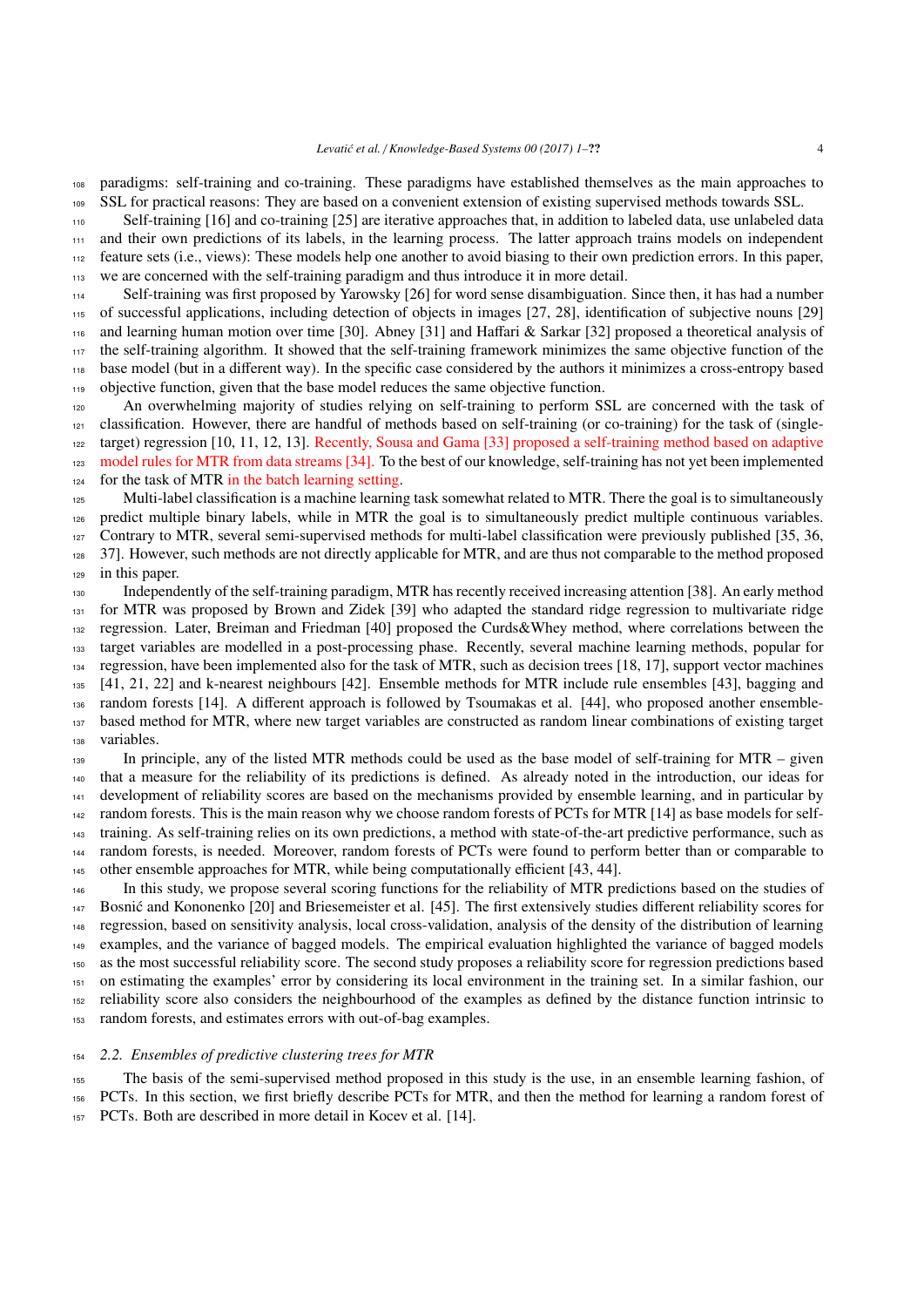#### *2.2.1. Predictive clustering trees for MTR*

 The PCT framework views a decision tree as a hierarchy of clusters, where the top-node corresponds to one cluster containing all data. This cluster is recursively partitioned into smaller clusters while moving down the tree. The PCT framework, including PCTs for MTR and ensembles thereof, is implemented in the CLUS system [\[14\]](#page-21-6), available at <http://sourceforge.net/projects/clus>.

 PCTs are induced with a standard *top-down induction of decision trees* (TDIDT) algorithm, which takes as input 164 a set of examples E and outputs a tree. The heuristic that is used for selecting the tests to put in internal tree nodes is the reduction in variance caused by partitioning the examples according to the tests. By maximizing the variance reduction, the cluster homogeneity is maximized and the predictive performance is improved.

 The main difference between the algorithm for learning PCTs and a standard decision tree learner is that the former considers the variance function and the prototype function (that computes a label for each leaf) as *parameters* that can be instantiated for a given learning task. So far, PCTs have been instantiated for the following tasks [\[14\]](#page-21-6): multi-target prediction (which includes MTR), hierarchical multi-label classification and prediction of time-series. In this article, we focus on the task of MTR.

 The variance and prototype functions of PCTs for MTR are instantiated as follows. The variance is calculated as the sum of the variances of the target variables, i.e.,  $Var(E) = \sum_{i=1}^{T} Var(Y_i)$ , where *T* is the number of target variables, and  $Var(Y_i)$  is the variance of target variable  $Y_i$ . The variances of the targets are normalized, so each target contributes equally to the overall variance. The normalization is performed by dividing the estimates with the standard deviation for each target variable on the available training set. The prototype function (calculated at each leaf) returns as a <sub>177</sub> prediction the vector of mean values of the target variables, calculated by using the training examples that belong to the given leaf.

#### *2.2.2. Ensembles of predictive clustering trees*

 We consider random forests of PCTs for structured output prediction, as implemented by Kocev et al. [\[14\]](#page-21-6) in the CLUS system. The individual PCTs in a random forest are constructed by the approach proposed by Breiman [\[19\]](#page-21-11). A 182 random forest is an ensemble of trees, where diversity among the predictors is obtained by using bootstrap replicates of the training set (as in bagging) and by changing the set of descriptive attributes during learning. Bootstrap samples are obtained by randomly sampling training examples, with replacement, from the original training set, until an equal number of examples as in the training set is sampled. Breiman [\[46\]](#page-22-3) showed that bagging can give notable gains in predictive performance, when applied to unstable learners (for which small changes in the training set result in large changes in the predictions), such as classification and regression tree learners.

 To learn a random forest, the classical PCT algorithm for tree construction is randomized by replacing the standard selection of attributes with a randomized selection. More precisely, at each node in a decision tree, a random subset of the descriptive attributes is taken, and the best attribute is selected from this subset. The number of attributes that 191 are retained is given by a function f of the total number of descriptive attributes  $D$  (e.g.,  $f(D) = |log_2(D) + 1|$ ).

 In random forest of PCTs, the prediction for a new example is obtained by combining the predictions of all PCTs in the forest. For the MTR task, the prediction for each target variable is computed as the average of the predictions for that target variable obtained from each tree in the forest.

## <span id="page-4-0"></span>195 3. Self-training for MTR with ensembles of PCTs

 In this section, we present our approach to semi-supervised learning for the task of MTR. The approach is based on the predictive clustering framework and the self-training paradigm. In a nutshell, the proposed approach works as follows. To begin with, a predictive model (i.e., a random forest of PCTs) is constructed by using all of the 199 available labeled examples (the training set). Next, the predictive model is applied to the unlabeled examples, i.e., it produces labels for the unlabeled examples. The examples with the most reliable predictions are then selected and <sup>201</sup> added to the training set. Next, a new predictive model is constructed using the updated training set. The learning algorithm continues until a stopping criterion is satisfied. The pseudo-code of the self-training algorithm for MTR with ensembles of PCTs (named Clus-SSL) is outlined in Table [1.](#page-5-0)

 In the description of the Clus-SSL algorithm, three key notions require a precise definition: the reliability scoring function, the threshold on the reliability scores and the stopping criterion. First, self-training relies strongly on the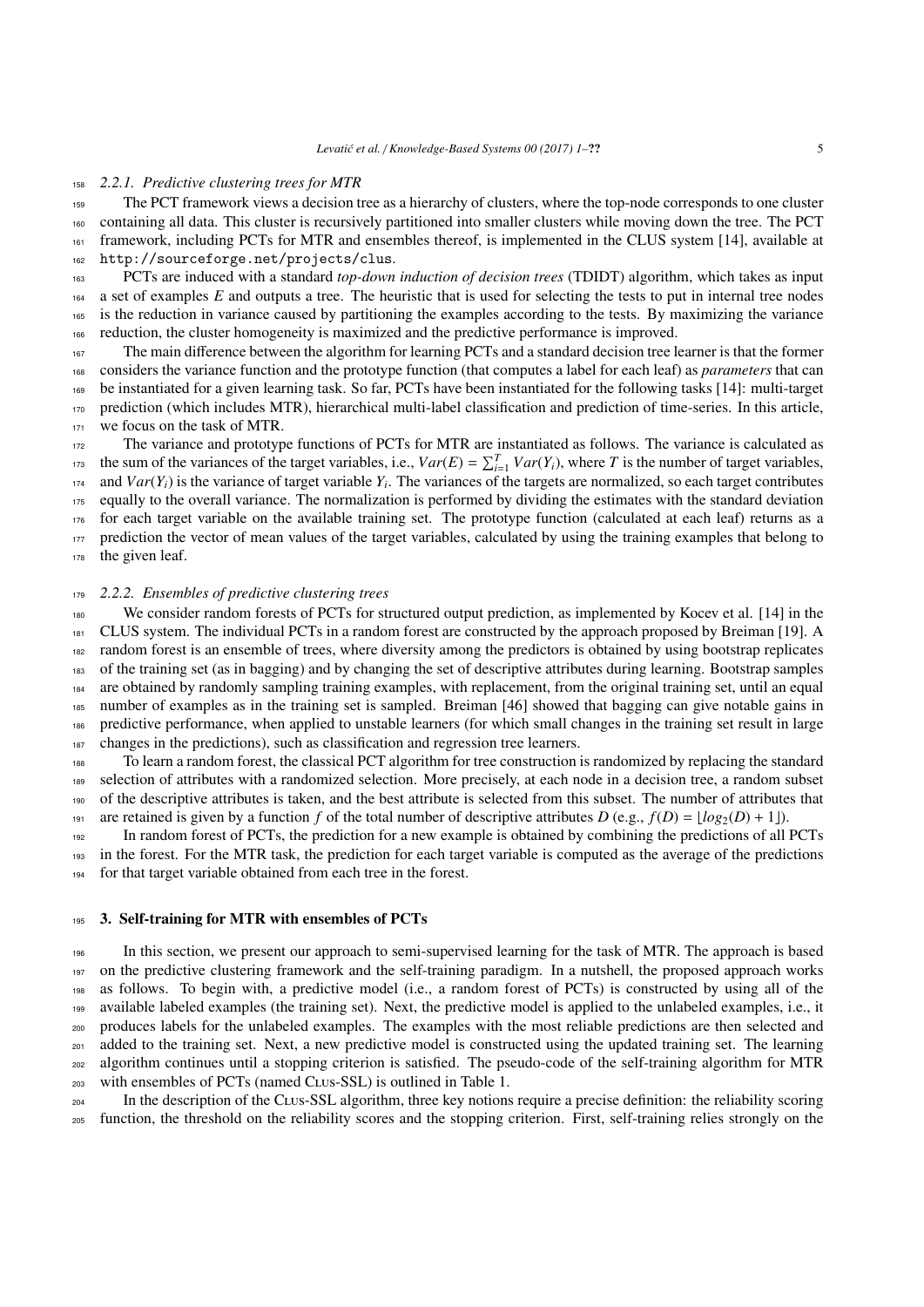<sup>206</sup> assumption that its own (most reliable) predictions are correct. Hence, the most crucial part of the algorithm is to <sup>207</sup> define an appropriate reliability scoring function. A good reliability scoring function should be able to discern correct

- <sup>208</sup> predictions (thus assigning them high scores) from wrong predictions (thus assigning them low scores).
- <sup>209</sup> We define the reliability score of a predictive model  $M$  as a function:

$$
Reliability^{\mathcal{M}}: E_u \to [0, 1], \tag{1}
$$

210 where  $E_u$  is a set of unlabeled examples. For a given example  $e \in E_u$ , Reliability<sup>M</sup>(e) denotes an estimate of the  $_{211}$  probability that the prediction  $\mathcal{M}(e)$  is correct, i.e., the reliability score is a kind of a proxy for the accuracy of the <sup>212</sup> prediction.

213 Next, a user-defined threshold ( $τ ∈ [0, 1]$ ) on the reliability score needs to be set to select the unlabeled examples than that should be added to the training set. If the reliability of the prediction for an unlabel <sup>214</sup> that should be added to the training set. If the reliability of the prediction for an unlabeled example is greater than 215 τ, the example is moved from the unlabeled set  $(E_u)$  to the training set  $(E_l)$ , together with the predicted values of the intervaluent set is intervaluent to the predicted values of the starting set (see Section 3.5 <sup>216</sup> its target variables. This procedure is iterated until the stopping criterion is met (see Section [3.5](#page-9-0) for more details on <sup>217</sup> stopping criteria).

 Within each iteration of the self-training algorithm (see Table [1\)](#page-5-0), we solve a MTR problem with *m* continuous targets. The existing reliability scoring functions are tailored for single-target problems [\[20\]](#page-21-12). We propose to calculate the reliability scores for a given unlabeled example as follows. We first calculate *m* per-target reliability scores, i.e., we <sup>221</sup> apply a reliability scoring function to each of the targets separately. Next, the *m* reliability scores are aggregated into a single reliability score. The threshold  $\tau$  is then applied to the aggregated reliability score. We explore two aggregation schemes for the per-target reliability scores: averaging-based and minimum-based aggregati schemes for the per-target reliability scores: averaging-based and minimum-based aggregation. The averaging-based scheme consists of simple averaging of the per-target reliability scores, whereas the minimum-based aggregation scheme is more conservative. There, the examples' prediction is considered as reliable as the prediction of its least reliable target. The two aggregation schemes are defined as follows:

$$
Reliability_{Avg}(e) = \frac{1}{m} \sum_{i=1}^{m} \overline{Reliability}_i(e),
$$
\n(2)

227

$$
Reliability_{Min}(e) = \min_{i=1,\dots,m} \left( \overline{Reliability}_i(e) \right),\tag{3}
$$

where  $\overline{Reliability}_i(e)$  is a normalized (in [0,1]) reliability score for the *i*<sup>th</sup> target variable of an example *e*.

<sup>229</sup> We consider two strategies of normalization of per-target scores: min-max normalization and ranking-based nor-<sup>230</sup> malization. Formally:

$$
\overline{Reliability}_{i}^{Norm}(e_{u}) = \frac{Reliability_{i}(e_{u}) - \min_{j=1...|E_{u}|} Reliability_{i}(e_{j})}{\max_{j=1...|E_{u}|} Reliability_{i}(e_{j}) - \min_{j=1...|E_{u}|} Reliability_{i}(e_{j})},
$$
\n(4)

<span id="page-5-1"></span>
$$
\overline{Reliability}_{i}^{Rank}(e_u) = 1 - \frac{Rank_i\left(Reliability_{i}(e_u)\right) - 1}{|E_u| - 1},\tag{5}
$$

<span id="page-5-0"></span>Table 1: The learning algorithm for self-training with random forests of PCTs (CLUS-SSL). Here,  $E_l$  is a set of the labeled examples,  $E_u$  is a set of unlabeled examples,  $k$  is the number of trees in the forest. *D* is the total number of descriptive attributes,  $f(D)$  is a function which gives the size of the feature subset for random forests considered at each node during tree construction, and  $\tau$  is the threshold for the reliability of predictions.

> **procedure** CLUS-SSL $(E_l, E_u, \tau, k, f(D))$ <br>**returns** Forest returns Forest 1: repeat 2:  $F = \text{RForest}(E_l, k, f(D))$ <br>
> 3:  $F' = \text{predict}(F, F)$ 3: *E*  $\mathbf{v}_u' = \text{predict}(F, E_u)$ <br>**preach**  $e \in F'$  de 4: for each  $e_u \in E'_u$  do 5: **if** Reliability<sup>F</sup>( $e_u$ )  $\geq \tau$  then<br>6: move e from F' to F<sub>r</sub> 6: move  $e_u$  from  $E'_u$  to  $E_l$ 7: drop  $e_u$  from  $E_u$ 8: until stopping\_criterion() 9: return *F*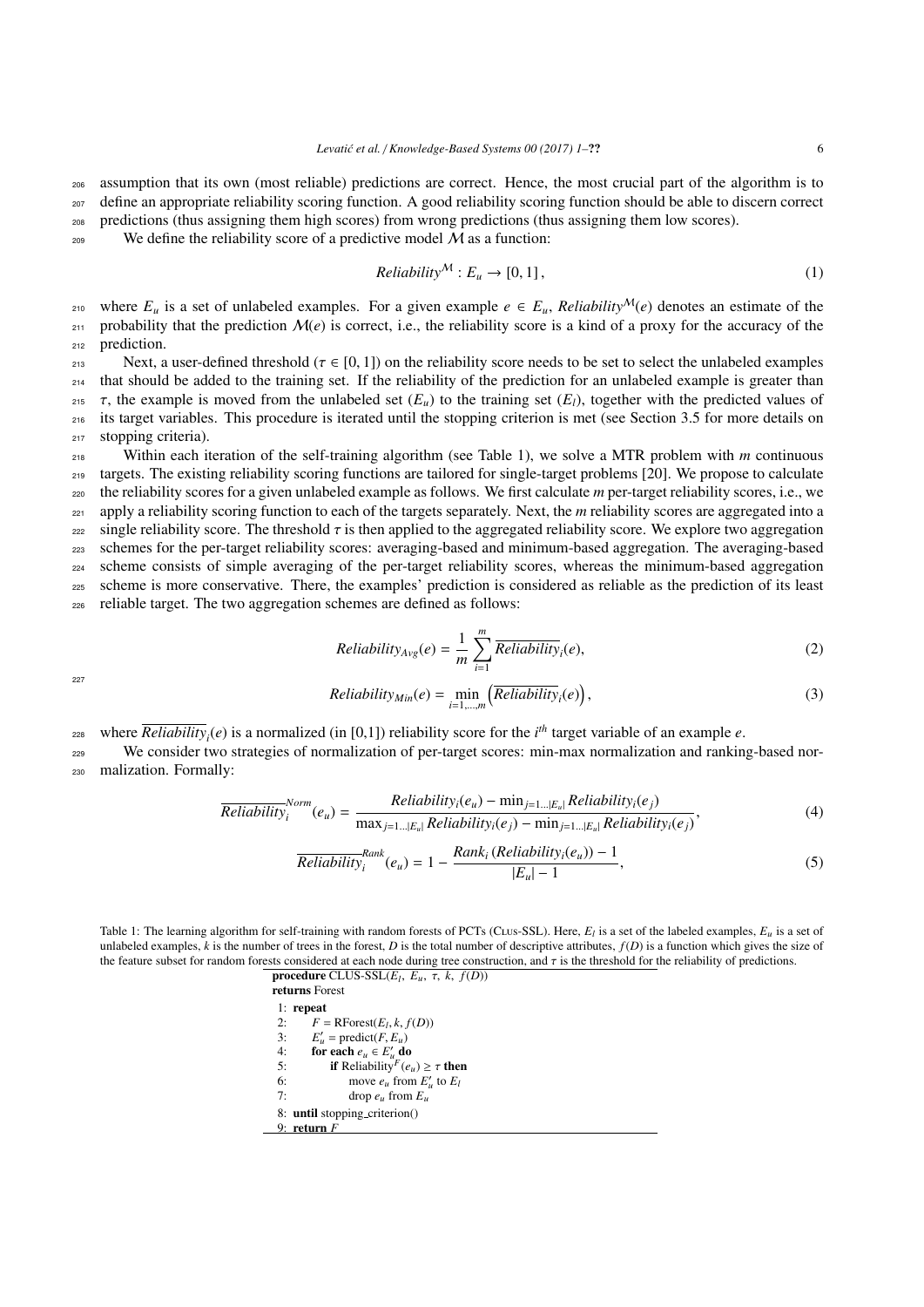<span id="page-6-0"></span>Table 2: An illustrative example of using the procedure for calculating of the reliability scores according to different aggregation and normalization schemes. The same examples  $e_1, e_2$  and  $e_3$  are used in both the upper and lower part of the Table.

|                |                        |                          | Normalized per-target reliability scores              |                          |
|----------------|------------------------|--------------------------|-------------------------------------------------------|--------------------------|
|                |                        | Reliability scores       | Aggregated scores                                     |                          |
|                | $Reliability_1^{Norm}$ | $Reliability_{2}^{Norm}$ | $\overline{Reliability}_{1,2} \overline{Norm}_{Norm}$ | $Reliability_{1,2}$ Norm |
| e <sub>1</sub> | 0.8                    | 0.1                      | $\frac{0.8+0.1}{2} = 0.45$                            | 0.1                      |
| e <sub>2</sub> | 0.3                    | 0.5                      | $\frac{0.3+0.5}{2} = 0.4$                             | 0.3                      |
| $e_3$          | 0.9                    | 0.4                      | $\frac{0.9+0.4}{2} = 0.65$                            | 0.4                      |
|                |                        |                          |                                                       |                          |

|                |                             |                           | Ranked per-target reliability scores |                                        |
|----------------|-----------------------------|---------------------------|--------------------------------------|----------------------------------------|
|                |                             | Reliability scores        | Aggregated scores                    |                                        |
|                | $Reliability1Rank$          | $Reliability_{2}^{Rank}$  | Reliability <sub>1,2</sub> Rank      | $Reliability_{1,2}$ $\frac{Rank}{Min}$ |
| e <sub>1</sub> | $1 - \frac{2-1}{3-1} = 0.5$ | $1 - \frac{3-1}{3-1} = 0$ | $\frac{0.5+0}{2} = 0.25$             |                                        |
| $e_2$          | $1 - \frac{3-1}{3-1} = 0$   | $1 - \frac{1-1}{3-1} = 1$ | $\frac{0+1}{2} = 0.5$                |                                        |
| $e_3$          | $1 - \frac{1-1}{2} = 1$     | $1 - \frac{2-1}{2} = 0.5$ | $\frac{1+0.5}{2} = 0.75$             | 0.5                                    |
|                |                             |                           |                                      |                                        |

<sup>231</sup> where *Reliability<sub>i</sub>*( $e_u$ ) is the reliability score for the *i*<sup>th</sup> target variable of the example  $e_u$ ,  $|E_u|$  is the number of unlabeled examples, and the *Rank<sub>i</sub>* function gives ranks to unlabeled examples according to the reliability scores of the  $i<sup>th</sup>$  target <sup>233</sup> variable.

 The use of the ranking-based normalization strategy is motivated by the following. It can happen that the dis- tributions of the per-target scores can be very different, thus introducing different biases to the aggregated reliability score. Ranking-based normalization, instead of considering the absolute values of the per-target reliability scores (as in min-max normalization), considers the relative differences between the per-target ranks. Issues related to the different distributions for different target variables are illustrated in Fig. [4](#page-16-0) and discussed in more detail in Section [5.](#page-13-0)

<sup>239</sup> In Table [2,](#page-6-0) we give an illustrative example of the procedure for calculating the reliability scores according to the previously defined aggregation schemes and normalization strategies. The task considered in this example is a MTR 241 task with two target variables. Let us take three examples  $e_1$ ,  $e_2$  and  $e_3$ , with their per-target reliability scores (0.8, 0.1),<br>242 (0.3, 0.5) and (0.9, 0.4), respectively. These scores are used to calculate f  $242$  (0.3, 0.5) and (0.9, 0.4), respectively. These scores are used to calculate four different reliability scores, with respect to the two different normalization schemes (min-max normalization and ranking-based normali <sup>243</sup> to the two different normalization schemes (min-max normalization and ranking-based normalization), and the two <sup>244</sup> different aggregations schemes (averaging-based and minimum-based aggregation).

<sup>245</sup> First, based on the (min-max) normalized reliability scores, we show the aggregation of the reliability scores using <sup>246</sup> averaging-based and minimum-based aggregation. We see that with the averaging aggregation the examples have the 247 order  $e_3, e_1, e_2$ , while with the minimum aggregation the examples have the  $e_3, e_2, e_1$  (as illustrated in the last two columns of the upper part of Table 2). columns of the upper part of Table [2\)](#page-6-0).

<sup>249</sup> Second, using the ranking of the per-target reliability scores and Eq. [5,](#page-5-1) we produce the ranking-based per-target <sup>250</sup> scores (illustrated in the first column in the lower part of Table [2\)](#page-6-0). For the first target, the order of the examples  $e_3$ ,  $e_1$ ,  $e_2$ , while for the second target the ordering is  $e_2$ ,  $e_3$ ,  $e_1$ . We next aggregate these scores using the two aggregation schemes and obtain the following orderings: for the averaging-based aggregation, the order is  $e_3$ ,  $e_2$ ,  $e_1$ , <sup>253</sup> for the minimum based aggregation  $e_3$  is top-ranked, while  $e_2$  and  $e_1$  are tied.

 The reliability scores for MTR (*Reliability<sub>i</sub>*(*e*)) are obtained by exploiting some mechanisms provided directly by the ensemble learning paradigm. More specifically, we define two scores based on (1) the variance of the votes of the base predictive models in an ensemble and (2) random forest proximities [\[19\]](#page-21-11). We also propose two benchmark scores: a random and an oracle score. While the random score assigns random reliability scores to the examples, the oracle score assigns reliability scores based on the true labels of the unlabeled data (see Section [3.3](#page-8-0) for more details). These two benchmark scores determine the potential of the self-training approach and of the reliability scoring function. The random score provides information on whether using reliability scores improves the predictive perfor- mance of self-training or not. If the use of a random reliability scoring function yields similar results as the use of a non-random reliability scoring function, this means that the reliability scoring function is not useful. The oracle score

<sup>263</sup> provides insight into whether the performance of self-training improves if the 'true' reliabilities of the predictions are <sup>264</sup> given.

<sup>265</sup> The four reliability scores (variance score, random forest proximity score, random score and oracle score), coupled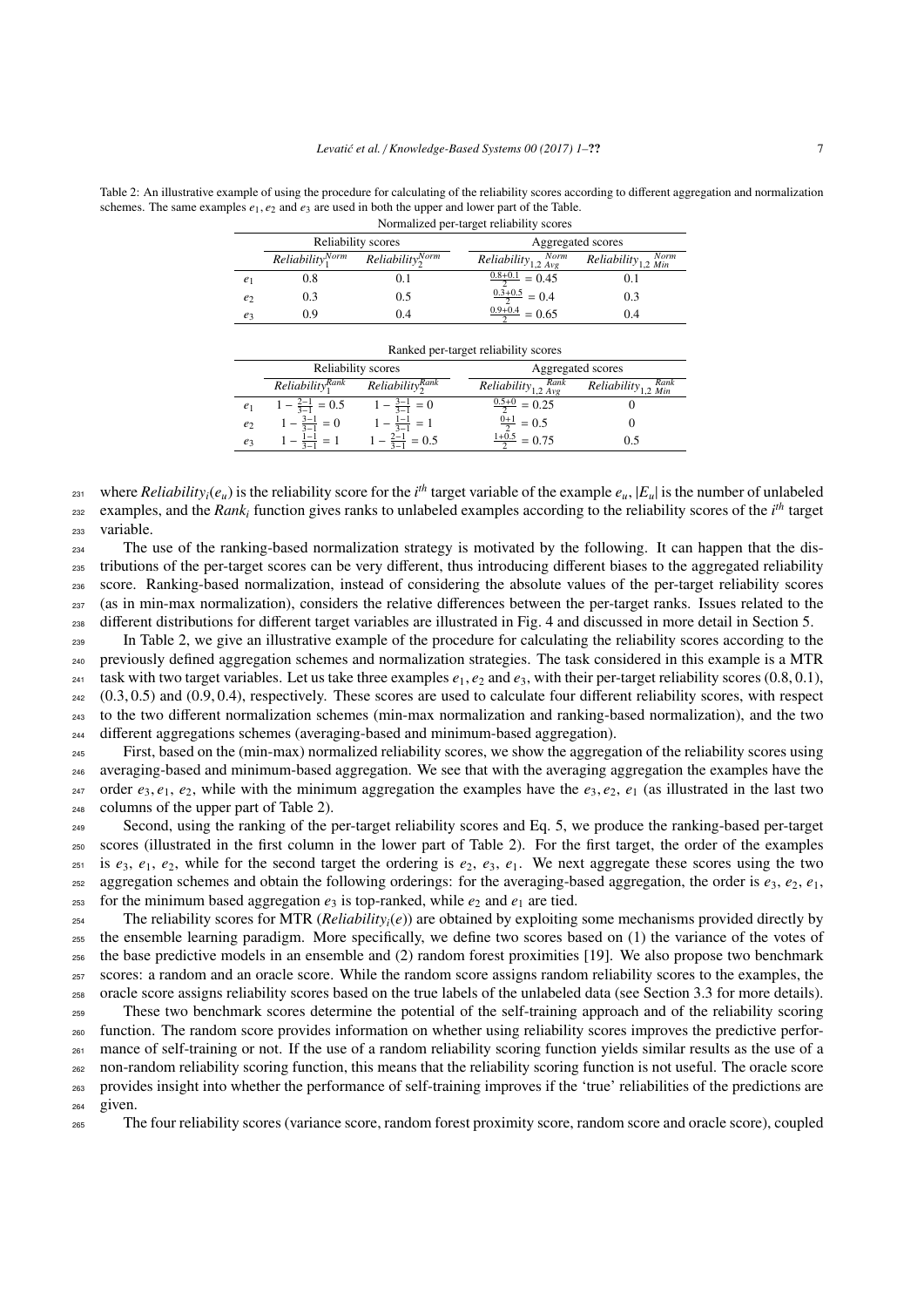<sup>266</sup> together with the two aggregation schemes (avg and min) and two normalization schemes (norm and rank) yield to  $_{267}$  13 reliability scores in total (the different aggregation/normalization schemes lead to the same results for the random

<sup>268</sup> score). The various reliability scoring functions are explained in more detail in the remainder of this section.

 Finally, we emphasize that self-training is, in principle, a generic approach. We argue that the instantiation of self-training proposed in this study is effective specifically for the task of MTR, due to the (1) base model we use (i.e., random forest of PCTs), which was shown to successfully handle MTR [\[14\]](#page-21-6), and (2) the proposed reliability scoring functions, developed specifically for the predictions of this base model. Obviously, self-training could be extended to types of structured outputs other than MTR, given appropriate base models are used, and reliability scoring function are properly defined for the prediction of these models.

#### <sup>275</sup> *3.1. Variance score*

 The variance score exploits the voting mechanism of the ensemble model [\[47\]](#page-22-4). Namely, when a prediction is <sup>277</sup> made for an unlabeled example by a random forest, we consider it reliable if the predictions of the individual trees in the ensemble are coherent. This variance measure has been previously used in the context of bagging, where it was found to perform the best among a variety of approaches for estimating the reliability of regression predictions (in an extensive empirical comparison [\[20\]](#page-21-12)).

 $_{281}$  In each iteration of our self-training approach, a random forest *M* with *k* PCTs is built. The PCTs are trained on a 282 set of labeled examples  $E_l$  and applied to a set of unlabeled examples  $E_u$ . First, for each unlabeled example  $e_u \in E_u$ , <sup>283</sup> the per-target standard deviation  $r_u^i$  of votes of the ensemble is calculated as:

$$
r_{u}^{i} = \sqrt{\frac{1}{k-1} \sum_{j=1}^{k} (tree_{j}^{i}(e_{u}) - \mathcal{M}^{i}(e_{u}))^{2}}, \quad i = 1, ..., m,
$$
 (6)

<sup>284</sup> where  $tree_j^i(e_u)$  is the vote (i.e., prediction) for  $e_u$  returned by the  $j^{th}$  tree for the  $i^{th}$  target,  $\mathcal{M}^i$  is the prediction for  $e_u$ zes returned by the ensemble for the  $i<sup>th</sup>$  target (i.e., the average of the votes across all trees for the  $i<sup>th</sup>$  target), and *m* is the <sup>286</sup> number of target variables.

<sup>287</sup> In this case, in order to give high reliability scores for small standard deviation we define:

$$
Reliability_i(e_u) = -r_u^i, \quad i = 1, \dots, m,
$$
\n<sup>(7)</sup>

 This reliability score can be theoretically motivated by the properties of variance. In fact, the variance repre- sents (informally) how much the predictions differ from the mean. If we assume that the errors of the ensemble are distributed according to a normal distribution (this assumption is reasonable for most of the ensemble learning ap-proaches and follows the central limit theorem [\[48\]](#page-22-5)),  $r_u^i$  can be considered as a good approximation of the variance of <sup>292</sup> the errors, which we can directly associate to the concept of reliability. Actually, our approach follows some previous studies [\[20\]](#page-21-12) where the variance of predictions obtained by bagging of artificial neural networks was used to estimate reliability.

<sup>295</sup> Combining this reliability score with the two normalization schemes and with the two aggregation schemes leads <sup>296</sup> to four configurations, named *VarianceNormAvg*, *VarianceNormMin*, *VarianceRankAvg* and *VarianceRankMin*.

#### <sup>297</sup> *3.2. Random forest proximities score*

<sup>298</sup> This reliability scoring function relies heavily on the random forest inner mechanisms. More specifically, we <sup>299</sup> exploit two such mechanisms: the measure of proximity between examples and the out-of-bag error estimation. A 300 random forest has an intrinsic proximity measure [\[19\]](#page-21-11): For two examples *e* and *f*, proximity  $p(e, f)$  is defined as the proportion of trees in the forest where *e* and *f* end in the same leaf. proportion of trees in the forest where *e* and *f* end in the same leaf.

<sup>302</sup> When constructing ensembles from bootstrap replicates of the training data, the performance can be estimated 303 using the out-of-bag error, i.e., the error on the examples that were not used to construct the individual base models. 304 Breiman [\[49\]](#page-22-6) presented empirical evidence that the out-of-bag error is a very accurate estimate of a nodes' errors in a <sup>305</sup> regression tree. More generally, out-of-bag error is a good estimate of the error which an ensemble model will make

<sup>306</sup> on unseen examples.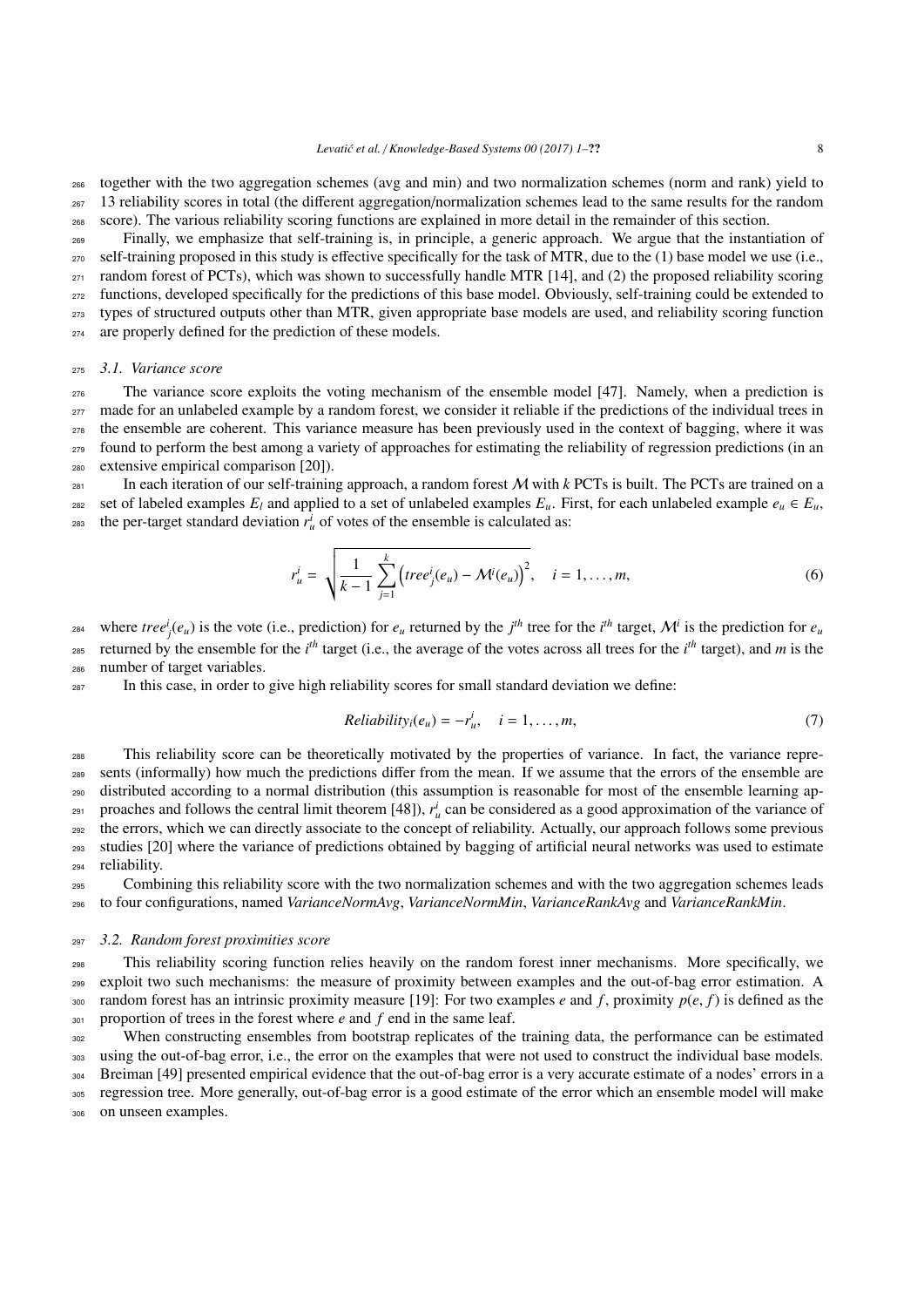<sup>307</sup> We propose to join these two mechanisms (proximity between examples and out-of-bag error estimation) into a <sup>308</sup> reliability scoring function. Namely, we extrapolate the expected error of unlabeled examples by using the out-of-bag <sup>309</sup> errors of the labeled examples in their proximity. In this way, we obtain an estimate of the ensembles' predictive 310 performance (and conversely error) for that example. In particular, we first compute the out-of-bag error for each 311 labeled example and then, for each unlabeled example, we calculate its proximities to all the labeled examples. If 312 the unlabeled example  $e_u$  often falls in the same leaf with a labeled example  $e_l$  (i.e.,  $p(e_u, e_l)$  is high), according to the above discussion, the out-of-bag error of the labeled example  $e_l$  is a good estimate of 313 the above discussion, the out-of-bag error of the labeled example  $e_l$  is a good estimate of the error of the unlabeled  $\epsilon_{\mu}$  example  $\epsilon_{\mu}$ . Thus, if the out-of-bag errors of labeled examples in the close proximity of the unlabeled example  $\epsilon_{\mu}$  are  $315$  low, then it is expected that the error of  $e_\mu$  will also be low (i.e., the prediction is correct).

More formally, the per-target expected error  $(expErr_u^i)$  for each example  $(e_u \in E_u)$  is calculated as follows:

$$
expErr_u^i = \sum_{e_i \in E_l} (p(e_u, e_l) \cdot OOBError_i(e_l)), \quad i = 1, ..., m,
$$
\n(8)

where *OOBError<sub>i</sub>*( $e_l$ ) is the out-of-bag error for the *i*<sup>th</sup> target of the labeled example  $e_l$ , *m* is the number of targets and <sup>318</sup> *p*( $\cdot$ , $\cdot$ ) is the proximity function.<br>Our reliability scoring funct

 Our reliability scoring function based on the random forest proximities is similar to reliability estimation based on local neighbourhoods  $[20]$  – both functions consider the local neighbourhood of an example to estimate the reliability <sup>321</sup> of its prediction. However, none of the scores there takes prediction errors into account. Briesemeister et al. [\[45\]](#page-22-2) proposed a reliability estimate based on the errors in the local environment in the training set. This method is model- independent and requires estimation of errors on the training set, optimization of the number of neighbours and calculation of distances among examples. In contrast, the score proposed in this paper is tailored to random forests and adds no additional computational overhead, except for counting the number of times a pair of examples ended in the same leaf.

 $327$  As an error measure for *OOBError<sub>i</sub>*(*e<sub>l</sub>*), we use the root-mean-square error (RMSE). Moreover, in order to give <sup>328</sup> high reliability scores for small out-of-bag errors, we define:

$$
Reliabilityi(eu) = -expErrui, \quad i = 1, ..., m,
$$
\n(9)

<sup>329</sup> Combining this reliability score with the two normalization schemes and the two aggregation schemes leads to <sup>330</sup> four configurations, named as *RForestProxNormAvg*, *RForestProxNormMin*, *RForestProxRankAvg* and *RForestProx-*<sup>331</sup> *RankMin*.

## <span id="page-8-0"></span><sup>332</sup> *3.3. Benchmark reliability scores*

<sup>333</sup> To assess the potential of the self-training paradigm and the reliability scoring function, we propose two bench-334 mark scores: the random and the oracle scores. When self-training is performed with the random score, unlabeled <sup>335</sup> examples are added to the training set in a random order. With the oracle score, they are added in the best possible 336 order, that is, examples where the model makes the smallest actual error are added first. A good reliability score for 337 self-training yields performance better than that of the random score, and as close as possible to the one of the oracle <sup>338</sup> score. The *random score* assigns a random number between 0 and 1 to each unlabeled example.

 For this purpose, we generate pseudo-random numbers according to the uniform distribution in [0,1]. New random scores are generated at each iteration of self-training and are assigned to the examples remaining in the unlabeled set. <sup>341</sup> The *oracle score* is defined on the basis of the actual error a predictive model makes on unlabeled examples. The <sup>342</sup> SSL algorithms are typically evaluated by using the set of entirely labeled data, where unlabeled data are simulated by temporarily ignoring the labels. Knowing the exact labels of all data enables us to measure the errors made on the unlabeled data. Note that this score can not be used in practical applications of SSL. We use this score to assess how far the proposed reliability scoring functions are from the theoretically optimal score.

<sup>346</sup> The oracle score is calculated as follows. In each iteration of self-training, predictions are made for the unlabeled 347 examples. For each unlabeled example, we measure its per-target errors using the predicted and the real labels. The 348 obtained per-target errors are then normalized to  $[0, 1]$  the same way as in the other two reliability scores, so that small (per-target) error leads to high (per-target) reliability. <sup>349</sup> (per-target) error leads to high (per-target) reliability.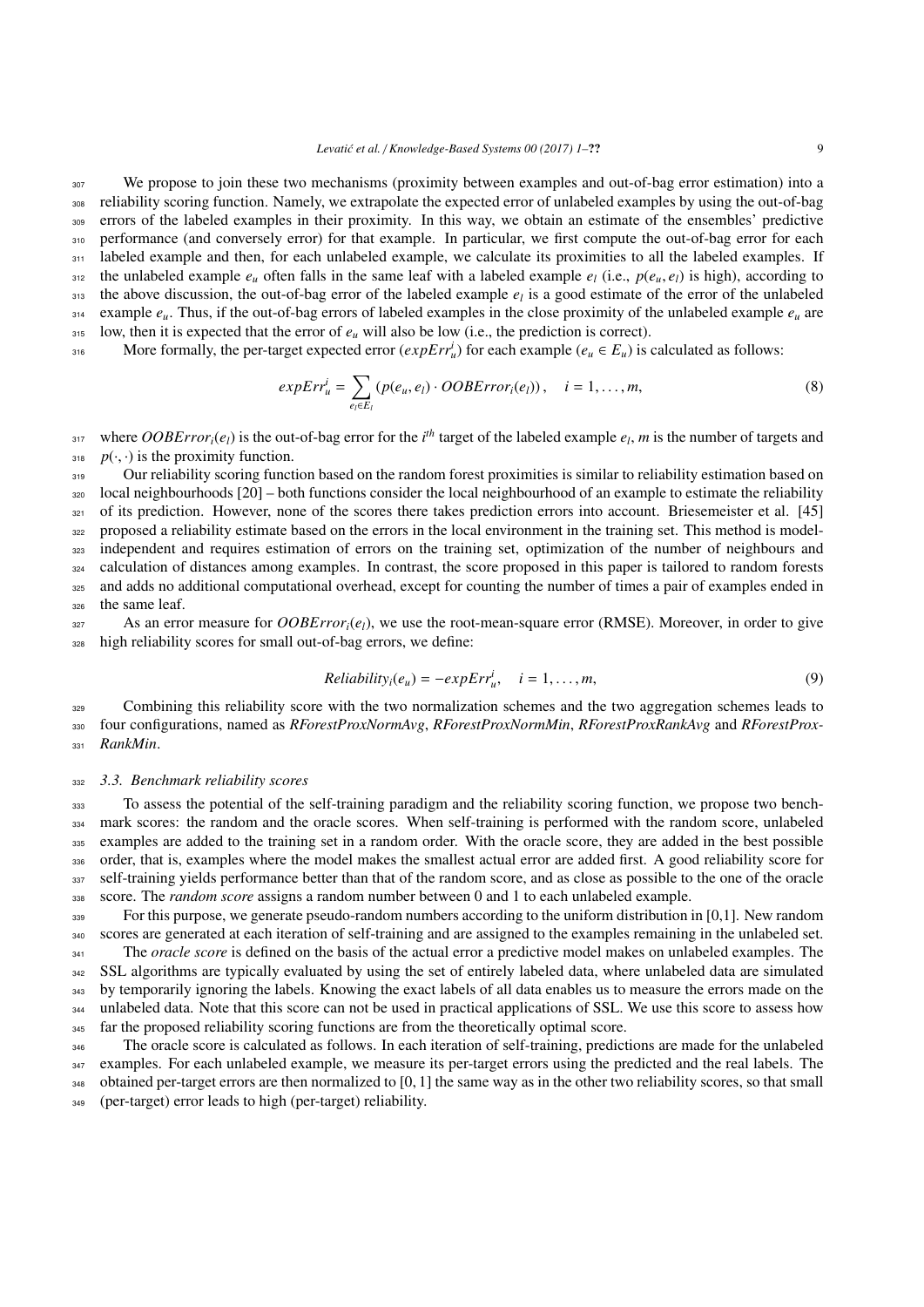Random reliability scores and oracle reliability scores with the two normalization schemes and the two aggre- gation schemes lead to five configurations, named *Random*, *OracleNormAvg*, *OracleNormMin*, *OracleRankAvg* and *OracleRankMin*.

## <span id="page-9-1"></span>*3.4. Automatic threshold selection*

 Once the predictions on unlabeled examples are made and reliability scores are calculated, it is necessary to choose the examples which will be considered as training examples in the next iteration (i.e., the ones with reliable predictions). For this purpose, a threshold on the reliability scores is needed. In Section [5,](#page-13-0) we demonstrate that a 357 properly selected threshold is of great importance for the optimal performance of the self-training approach. If an inappropriate threshold is selected, such that it allows examples with erroneous predictions to enter the training set, the performance of self-training can deteriorate.

 In this work, we propose an approach to automatically identify a an appropriate threshold for the reliability of 361 predictions. A simple solution, already proposed and empirically evaluated for simple binary classification in [\[50\]](#page-22-7), is to select 10% of the most-reliable predictions and use the mean of their reliability score as a threshold. Henceforth, we will call this solution *Tavg10%*. A variant of this solution is to include the top 10% most-reliable predictions in the next iteration. Henceforth, we will call this solution *Ttop10%*. Note that, we adapted these procedures for the task of MTR.

<sup>366</sup> A more sophisticated alternative, which we propose in this paper, is to simultaneously exploit the errors and reliability scores of out-of-bag examples. In particular, at each iteration of self-training, out-of-bag reliability scores for labeled examples are calculated. Out-of-bag reliability scores of labeled examples are calculated in a similar way as the reliability scores of unlabeled examples, with the difference that, for each labeled example, only the trees for which that example was out-of-bag are considered. Then, for each candidate threshold on the reliability score, our 371 approach evaluates if the mean of the out-of-bag error between the examples with reliability score greater than the considered threshold is *significantly di*ff*erent* (according to a statistical test) from the mean of the out-of-bag error of 373 all the examples. Note that, in this procedure, we use only 'original' labeled examples, i.e., unlabeled examples which are added to the training set are not considered.

 The basic idea is that, at each iteration, the algorithm should select the threshold such that examples with reliability scores greater than the threshold contribute to *significant* reduction in error. Candidate thresholds are all the out-of-377 bag reliability scores of labeled examples, taken in descending order. When the test accepts the hypothesis that the 378 means are different, the algorithm stops and returns the last considered threshold. The threshold found is such a way 379 is then applied to select unlabeled examples to be added to the training set. If statistical significance cannot be reached for any of the candidate thresholds, the algorithm returns 0, meaning that all of the unlabeled examples will be added to the training set at the next iteration.

 The statistical test we consider is the two sample t-test for equal means (with a significance level of 0.05). In this algorithm for automatic threshold selection, we do not only consider trees (of the random forest) obtained at the last iteration, but all the trees obtained over all the considered iterations, thus guaranteeing stability of the threshold values. Henceforth, we will call this solution *T OOB* and we will compare this solution with the variant *T OOBInitial* that determines the threshold only after the first iteration of the self-training framework, and uses this threshold throughout all the following iterations. The pseudo-code of the self-training method with the proposed algorithms for automatic threshold selection is presented in Table [3.](#page-10-1)

#### <span id="page-9-0"></span>*3.5. Stopping criteria*

 In this work, we consider two different stopping criteria for self-training. The first one is the commonly used 391 stopping criterion which stops self-training if no unlabeled example is moved from the set of unlabeled examples  $\mathcal{E}(E_u)$  to the training set  $(E_l)$ . This stopping criterion is satisfied when one of the following conditions is met: (1) the 393 reliability scores for all the unlabeled examples are lower than the threshold, or (2) all unlabeled examples have been moved to the training set.

 The second stopping criterion we consider, named *Airbag* [\[28\]](#page-21-20), is designed to automatically stop the self-training procedure in the case of predictive performance degradation. This criterion has been evaluated on simple classification tasks, while here we consider it for MTR tasks. At each iteration, the out-of-bag error of the model is recorded. If an increase in the out-of-bag error is detected from one iteration to the next one, then the self-training procedure does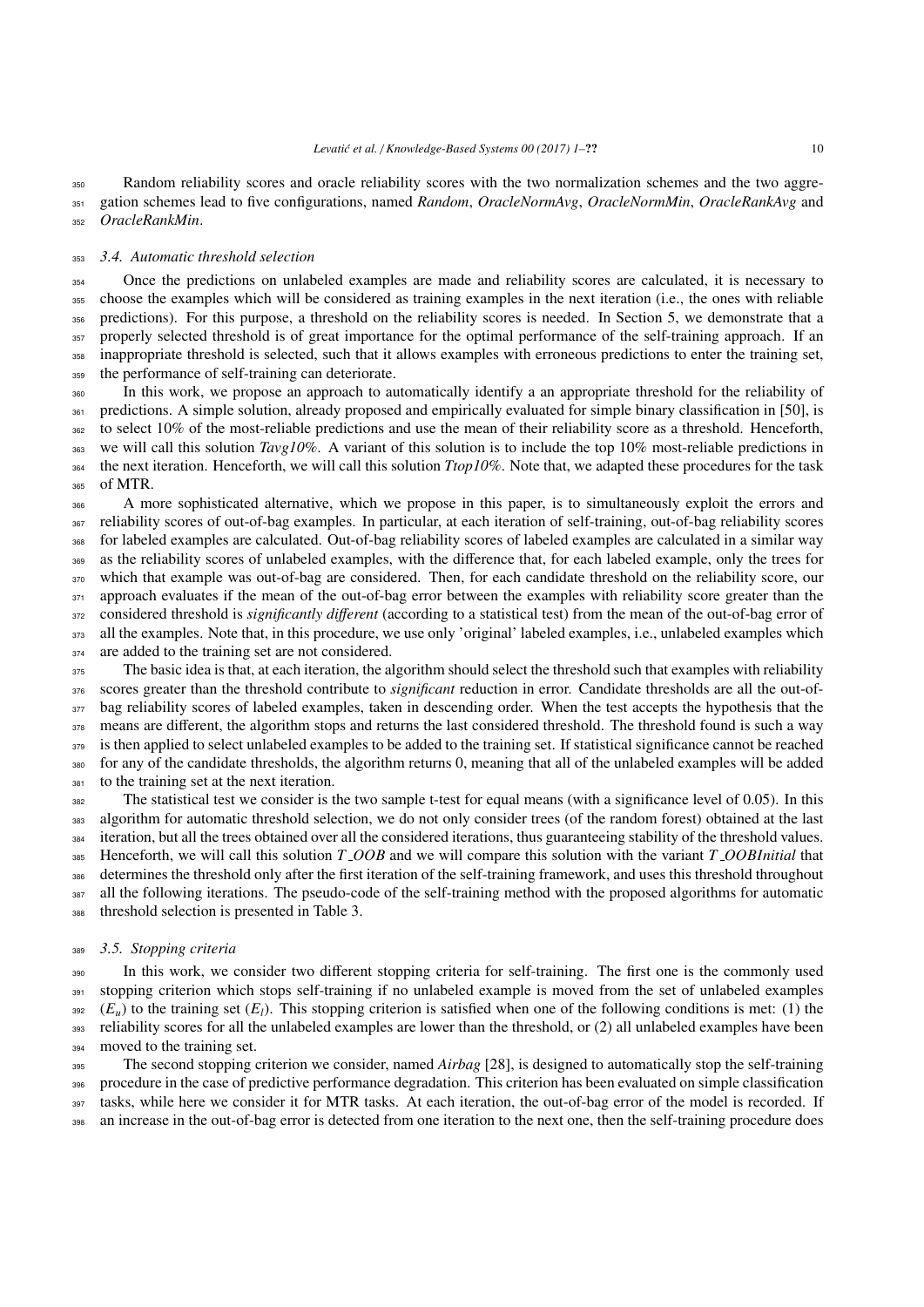<sup>399</sup> not continue, the current model is discarded, and the model learned in the previous iteration is considered as the final <sup>400</sup> model. Similarly to the procedure for automatic threshold selection (Section [3.4\)](#page-9-1), the calculation of the out-of-bag <sup>401</sup> error is based on the 'original' labeled examples (and not on examples labeled during the self-training procedure).

<sup>402</sup> Note that, in the case of *Airbag* stopping criteria, the first stopping criterion is also used in conjunction.

# <span id="page-10-2"></span><sup>403</sup> *3.6. Computational complexity*

 The computational complexity of the self-training approach is the product of the number of iterations and the complexity of learning the base predictive model at each iteration. The theoretical upper bound for the number of iterations is equal to the number of unlabeled examples, assuming one unlabeled example is added to the training set per iteration. Note that this upper bound is typically never reached.

The complexity of learning the base model in this study, i.e., training random forests for predicting structured <sup>409</sup> outputs, depends linearly on the number of decision trees, logarithmically on the number of descriptive attributes and  $\mu_{10}$  *N* log *N* on the number of training instances [\[14\]](#page-21-6). Note that (1) the number of training instances is not constant in <sup>411</sup> self-training, as it increases with each iteration when unlabeled examples are added to the training set and (2) the cost

<sup>412</sup> of the automatic threshold selection algorithm is linear in the number of training instances *N*.

# <span id="page-10-0"></span>413 **4. Experimental design**

<sup>414</sup> In this section, we first describe the datasets used in the experimental evaluation. Next, we present the performance <sup>415</sup> metrics, the evaluation procedure and the specific parameter settings of the algorithms. Finally, we state the main <sup>416</sup> experimental questions of the study and describe the strategies used to answer them.

#### <sup>417</sup> *4.1. Data description*

<sup>418</sup> We use nine datasets with multiple continuous target variables to evaluate the predictive performance of the pro-<sup>419</sup> posed methods. The datasets come from two different domains: environmental sciences and economy.

 The majority of the data are from the area of environmental sciences. To begin with, the task in the *RF1* dataset is to predict river network flows 48 hours ahead. Next, the *SIGMEA real* and *SIGMEA simulated* datasets consist of data about pollen dispersal rates on fields with genetically modified oilseed rape. Furthermore, the *Soil quality* and *Water quality* datasets concern habitat modelling of soil and water microorganisms, respectively. Next, the *Solar flare-2* dataset is about the number of solar flares of a certain class that occur over a 24 hour period. Finally, the *Vegetation condition* dataset contains remote sensed vegetation data. From the domain of economy, we consider the *SCM1D* and *SCM20D* datasets, where the task is to predict the price of 16 products for the next day and their mean price over the 427 next 20 days, respectively. We can observe (see Table [4\)](#page-11-0) that the datasets vary in their size, number of attributes and

<sup>428</sup> number of target variables.

<span id="page-10-1"></span>Table 3: The learning algorithm for self-training with automatic threshold selection based on out-of-bag errors (CLus-SSL-Auro). Here,  $E_l$  is a set of labeled examples, *E<sup>u</sup>* is a set of unlabeled examples, *k* is the number of trees in the forest, *D* is the total number of descriptive attributes, *f*(*D*) is a function which gives the size of the feature subset for random forests considered at each node during tree construction, and *initial* is an indicator variable specifying whether the threshold is automatically selected only after the first iteration of throughout all the iterations

| <b>procedure</b> CLUS-SSL-Auto( $E_l$ , $E_u$ , $k$ , $f(D)$ , <i>initial</i> )                                                                                | <b>procedure</b> automatic OOB (Forest, $E$ )                                                             |
|----------------------------------------------------------------------------------------------------------------------------------------------------------------|-----------------------------------------------------------------------------------------------------------|
| returns Forest                                                                                                                                                 | returns Threshold                                                                                         |
| 1: $E_l^{original} = E_l$                                                                                                                                      | 1: OOBErrAll = getOOBErrors <sup><math>F</math></sup> (E)                                                 |
| $2:$ repeat                                                                                                                                                    | 2: reliabilityScores = Reliability ${}_{OOB}^F(E)$                                                        |
| $F = \text{RForest}(E_l, k, f(D))$<br>3:                                                                                                                       | 3: sortDescending(reliabilityScores)                                                                      |
| $E'_{\mu}$ = predict( <i>F</i> , $E_{\mu}$ )<br>4:                                                                                                             | 4: for each $\tau' \in$ reliability Scores do                                                             |
| <b>if</b> initial = $false$ or (initial = $true$ and is First Iteration()) <b>then</b><br>5:                                                                   | $E' = \{e \in E \mid \text{Reliability}_{OOR}^{F}(e) \geq \tau'\}$<br>5:                                  |
| $\tau$ = automaticOOB( <i>F</i> , $E_l^{original}$ )<br>6:                                                                                                     | OOBErrSubset = getOOBErrors $F(E')$<br>6:                                                                 |
| 7:<br>for each $e_u \in E'_u$ do<br><b>if</b> Reliability <sup><i>F</i></sup> ( $e_u$ ) $\geq \tau$ <b>then</b><br>8:<br>9:<br>move $e_u$ from $E'_u$ to $E_l$ | p-value = t-test(OOBErrAll, OOBErrSubset)<br>7:<br>if p-value $< 0.05$ then<br>8:<br>9:<br>return $\tau'$ |
| 10:<br>drop $e_u$ from $E_u$                                                                                                                                   | 10: $return 0$                                                                                            |
| 11: until stopping_criterion()                                                                                                                                 |                                                                                                           |
| 12: return $F$                                                                                                                                                 |                                                                                                           |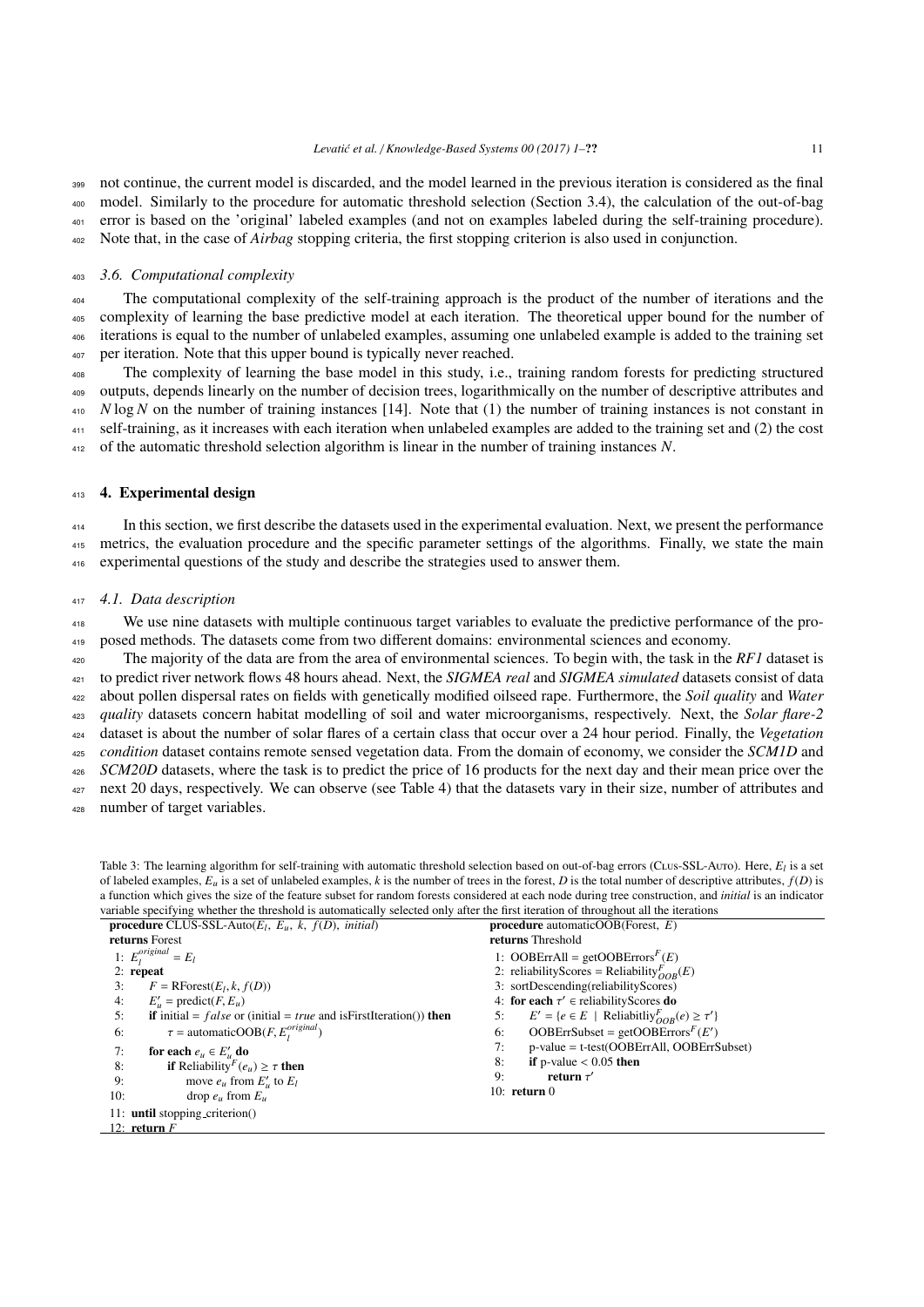<span id="page-11-1"></span>*Levati´c et al.* / *Knowledge-Based Systems 00 (2017) 1–*?? 12



Figure 1: The self-training approach to MTR. The left panel gives a schematic representation of the self-training approach, with all of its components. The right panel summarizes all of the possible choices we consider with respect to reliability scores, thresholding procedures, and stopping criteria.

# <sup>429</sup> *4.2. Experimental setup and evaluation procedure*

<sup>430</sup> The SSL method for MTR proposed in this study (Clus-SSL) iteratively trains random forest ensembles for MTR. <sup>431</sup> Hence, we compare the predictive performance of the self-training approach to the performance of a supervised <sup>432</sup> random forest (Clus-RF) – a baseline in the experimental evaluation. Additionally, we compare the proposed self-433 training approach to supervised multi-output support vector regression<sup>[1](#page-0-0)</sup> (MSVR) [\[21,](#page-21-13) [22\]](#page-21-14). A schematic representation <sup>434</sup> of the self-training pipeline is presented in Figure [1.](#page-11-1)

<sup>435</sup> In all of the experiments, we construct random forests consisting of 100 predictive clustering trees for MTR. The trees are not pruned and the number of random features at each internal node is set to  $\lfloor log_2(D) + 1 \rfloor$ , where *D* is the total number of features [\[19\]](#page-21-11). We used MSVR with a radial basis kernel while optimizing the *C* (2<sup>-5</sup>, 2<sup>-3</sup>,..., 2<sup>13</sup>)<br>and  $\sigma$  (2<sup>-2</sup>, 2<sup>-1</sup>, 2<sup>7</sup>) parameters in a grid search procedure by performing 10 fold cross-va as and  $\sigma$  (2<sup>-2</sup>, 2<sup>-1</sup>, ..., 2<sup>7</sup>) parameters in a grid search procedure by performing 10 fold cross-validation on the labeled<br>and part of the data. The ensilon parameter was fixed ( $\epsilon$  = 0.001) [55] 439 part of the data. The epsilon parameter was fixed ( $\epsilon = 0.001$ ) [\[55\]](#page-22-8).<br>The experimental evaluation uses different amounts of labeled

The experimental evaluation uses different amounts of labeled data for both the supervised and SSL methods. To <sup>441</sup> this end, we vary the proportion of labeled data used. The ratio of labeled (relative to unlabeled) data ranges in the <sup>442</sup> following set: [1%, 5%, 10%, 15%, 20%, 30%, 50%].

<sup>443</sup> For the CLus-SSL algorithm, a threshold τ on the reliability score needs to be set. In order to estimate the potential<br> *AM* performance of the various reliability scoring functions (independently from the threshol <sup>444</sup> performance of the various reliability scoring functions (independently from the threshold), we consider 15 manually

| Dataset (Reference)             | N     | D/C   | Т              |
|---------------------------------|-------|-------|----------------|
| <b>RF1</b> [51]                 | 9125  | 0/64  | 8              |
| <b>SCM1D</b> [51]               | 9803  | 0/280 | 16             |
| <b>SCM20D</b> [51]              | 9803  | 0/61  | 16             |
| SIGMEA real [52]                | 817   | 0/4   | $\overline{c}$ |
| <b>SIGMEA</b> simulated [52]    | 10368 | 2/9   | 2              |
| Soil quality [4]                | 1944  | 0/142 | 3              |
| Solar flare-2 [53]              | 1066  | 10/0  | 3              |
| <b>Vegetation condition</b> [6] | 16967 | 1/39  | 7              |
| <b>Water quality</b> [54]       | 1060  | 0/16  | 14             |

<span id="page-11-0"></span>Table 4: Characteristics of the datasets. *<sup>N</sup>*: number of instances, *<sup>D</sup>*/*C*: number of descriptive attributes (discrete/continuous), *<sup>T</sup>*: number of target variables.

<sup>1</sup>https://github.com/wjb19/mimo-svr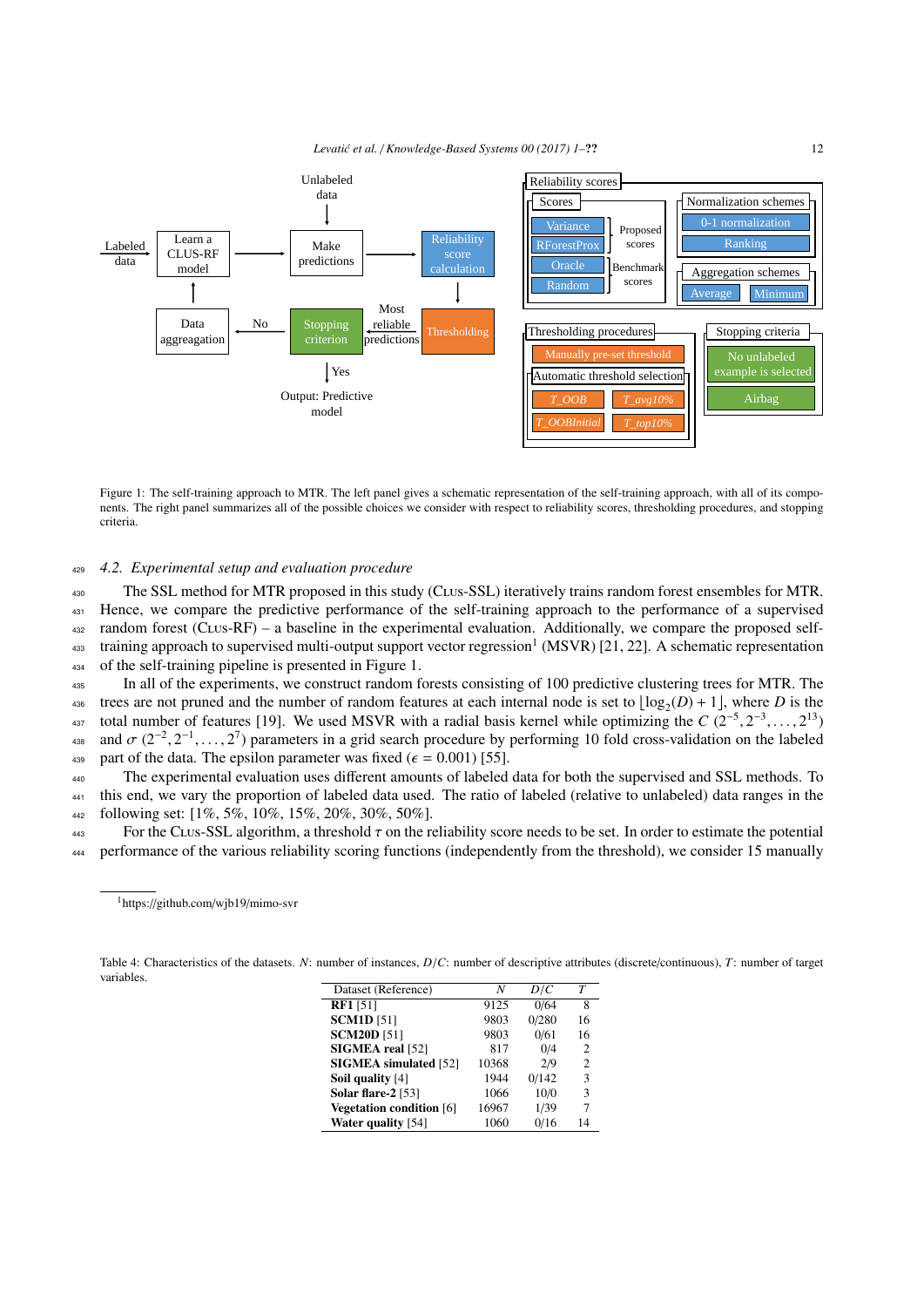445 defined thresholds:  $\tau = \{0.1, 0.2, 0.3, 0.4, 0.5, 0.55, 0.6, 0.65, 0.7, 0.75, 0.8, 0.85, 0.9, 0.95, 0.99\}$ , resulting in 15<br>executions of the CLUS-SSL algorithm. From these executions, we report the hest predictive executions of the CLus-SSL algorithm. From these executions, we report the best predictive performance. Obviously, we also evaluate performances obtained when the threshold is automatically set according to the four algorithms described in Section [3.4](#page-9-1) (baselines: *T avg*10%, *Ttop*10%; our algorithms: *T OOBInitial* and *T OOB*). For these four algorithms, we also investigate the effect of the Airbag stopping criterion.

 The labeled data used for training the predictive models (both supervised and semi-supervised) are randomly selected from the available training data, while the remaining examples serve both as unlabeled data and as a test set. Namely, we temporarily remove their labels and provide the examples to the algorithm to serve as unlabeled data during training. At the end of self-training, the performance of the obtained model is evaluated on the test set composed of the unlabeled examples with the true labels restored (i.e., we consider a transductive-learning-setting). For fair comparison, supervised random forests are trained only on the labeled part of the data and evaluated on the same test set.

 Note that the performance of self-training depends on the distribution of the initial labeled training data. For this reason, the performance of semi-supervised methods is, in general, known to be domain dependent [\[56\]](#page-22-13). To evaluate the robustness of our approach to the effect of possible different distributions of the labeled data, we repeated the random selection of labeled data (as described above) 10 times with different random initialization, to create 10 different labeled training sets. The predictive performance reported in the results is the average of the performance values obtained from the 10 runs.

 We assess the predictive performance of the algorithms by using the *root-mean-square-error* (RMSE) defined as follows: *RMS E* =  $\sqrt{\frac{1}{m} \sum_{i=1}^{m} RMS E_i^2}$ , where *m* is the number of target variables and *RMS E<sub>i</sub>* is root mean square error of the  $i<sup>th</sup>$  target variable.

 To investigate whether the observed differences in performance among the methods are statistically significant, we follow recommendations given by Demšar [\[57\]](#page-22-14). More specifically, to statistically compare the predictive performance of two methods over multiple datasets, we use the Wilcoxon signed ranks test [\[58\]](#page-22-15), while for comparison of multiple methods, we use the corrected Friedman test and the post-hoc Nemenyi test [\[59\]](#page-22-16). We present the result from the Nemenyi post-hoc test with an average ranks diagram. The ranks are depicted on an axis, in such a manner that the best ranking algorithms are at the right-most side of the diagram. The algorithms that do not differ significantly (in performance) for a significance level of 0.05 are connected with a line.

 All experiments were performed on a computer cluster which has 44 nodes and 984 central processing units (CPUs) in total: 9 nodes with 16 CPUs with an AMD Opteron processor at 800GHz on 64 GB of RAM with the Fedora 24 operating system, 10 nodes with 24 CPUs with an AMD Opteron processor at 1900GHz on 128 GB of RAM with the Fedora 24 operating system, and 25 nodes with 24 CPUs with an AMD Opteron processor at 1400GHz 477 on 256 GB of RAM with the Fedora 24 operating system. The CLus-SSL and CLus-RF algorithms are implemented in the Java programming language (version 1.6.), while MSVR is implemented in the C++ programming language.

# *4.3. Experimental questions*

 The principal goal of SSL is to improve the predictive performance of supervised learning by exploiting the infor- mation contained in unlabeled data. Therefore, the first question we want to answer in this study is: *Can self-training with any of the proposed reliability scores for MTR improve over the performance of supervised learning?* We address this question by comparing the predictive performance of the proposed method with the predictive performance of a supervised random forest.

 If the answer to the first question is favourable, we are then interested in the following two questions: (1) *Is the performance increase due to the usage of reliability scores?*, and (2) *Which reliability score produces the largest improvement in performance?* To this end, we compare the proposed reliability scores (variance-based and ranking- based) to the benchmark scores (random score and oracle score). For question (1), we compare the performance of the proposed reliability scores with the performance obtained using random scores. If the proposed reliability scores have better predictive performance than random scores, then it is worthwhile to use a reliability scoring function and to look for an optimal function for this purpose. As for question (2), we compare the performance of the proposed reliability scores with the performance obtained using oracle scores. We expect that the oracle score performs best

493 and we are optimistic that the performance of the proposed reliability scores is reasonably close to the performance

of the oracle score.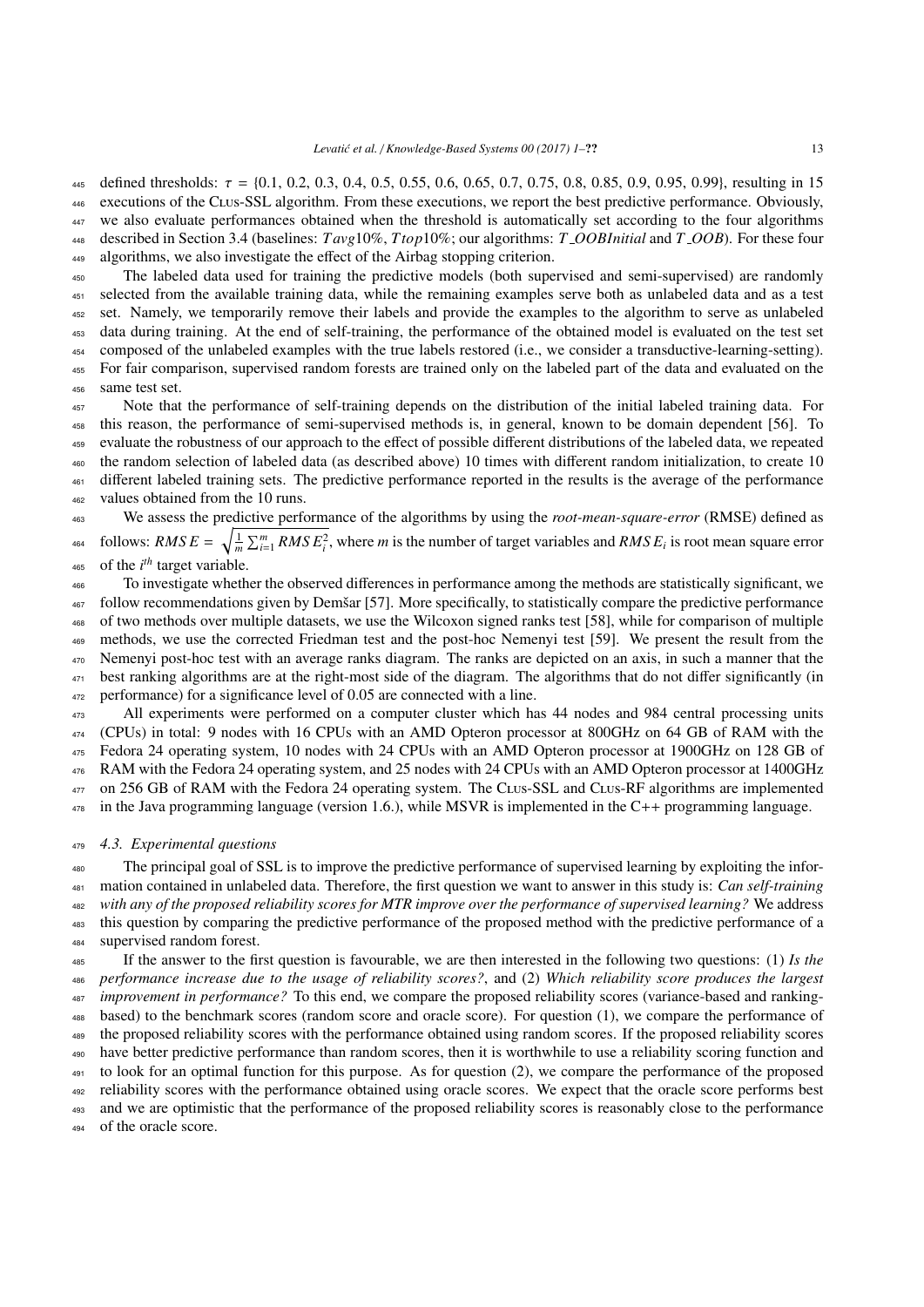Finally, we address the following question: *Is an automatic threshold selection algorithm able to exploit the advantage (if any) introduced by the reliability scores used in self-training?* To answer this question we evaluate the four different automatic threshold selection algorithms implemented in CLUS-SSL and compare them with the supervised random forest.

# <span id="page-13-0"></span>5. Results and discussion

 In this section, we present the results obtained from the empirical evaluation of the various reliability scoring <sub>501</sub> functions. We first present the evaluation of the methods' performance obtained using various portions of the data as training. Second, we compare the performance of SSL (Clus-SSL) with the best performing reliability score with supervised learning (Clus-RF and MSVR). Third, we illustrate a complete run of the Clus-SSL method on a  $_{504}$  single dataset. Next, we compare the performance of C<sub>LUS</sub>-SSL with supervised learning (C<sub>LUS</sub>-RF and MSVR) when automatic threshold selection algorithms are used. Finally, we examine the per-target performance of the proposed method. In this section we only report summarized results: The complete and raw results are reported in [Appendix A.](#page-22-17) The first results we present are summarized in Figs. [2](#page-14-0) and [3.](#page-15-0) Fig. [2](#page-14-0) gives the statistical evaluation of the perfor- mance of various methods using different portions of labeled data. The Nemenyi post-hoc analysis is performed for each portion of labeled data separately. Fig. [3](#page-15-0) summarizes the average rank diagrams and presents a global overview of the experimental evaluation. More specifically, this figure is obtained by plotting the multiple critical diagrams 511 from the Nemenyi post-hoc test (from Fig. [2\)](#page-14-0) jointly as follows. On the x-axis we depict the percentage of labeled data used, while on the y-axis we depict the average rank of a given method when applied to such data. These lines should not be treated as curves but as a parallel coordinate representation of the results of the statistical analysis. Fig. [3](#page-15-0) thus facilitates easier interpretation and understanding of the statistical analysis.

<sub>515</sub> From the results, we can make several interesting observations. First of all, a major conclusion is that using un- labeled data (SSL) clearly improves the predictive performance of supervised random forests (Clus-RF). Moreover, SSL using the benchmark oracle score with ranking-based aggregation (*OracleRankAvg* and *OracleRankMin*) is sta- tistically significantly better than the supervised method in all of the settings with different percentages of labeled data. Furthermore, as hypothesized, the results of the proposed reliability scores are bounded by the results of the bench- mark scores: *Random* is always ranked the lowest, while *OracleRankAvg* and *OracleRankMin* are always ranked the highest (Fig. [3\)](#page-15-0). Finally, as expected, Clus-RF and *Random* show similar behaviours.

 A comparison of supervised and semi-supervised random forests to support vector regression (MSVR) reveals that both supervised and semi-supervised random forests outperform MSVR by a large margin. MSVR is better than Clus-SSL and Clus-RF only on 1 out of 9 datasets (Soil quality), while on the other 8 datasets, random forests are superior to MSVR across all percentages of labeled data (Tables [A.9](#page-23-0) to [A.15\)](#page-29-0).

 Next, we examine the contributions of the specific reliability scoring functions to the predictive performance (Fig. [3\)](#page-15-0). All the proposed reliability scores (in all their variants) perform better than the *Random* score. This ob- servation confirms that the used estimators of the reliability of predictions help to discern correct from erroneous predictions. Considering this and the fact that the oracle score with ranking-based averaging yields the best results, we conclude that instance selection in self-training for MTR strongly influences the predictive performance. In other 531 words, if unlabeled instances are selected based on the reliability of their predictions during self-training, rather than selected randomly, better performance is achieved.

 This finding is somewhat in disagreement with the empirical evaluation of self-training and co-training performed in the context of classification by Guo et al [\[60\]](#page-22-18). They concluded that selecting the most confident unlabeled exam- ples is not necessarily superior to random selection. In our study, random selection typically led to degradation of <sub>536</sub> performance of the base model, and performed worse than the proposed reliability scores. Our results suggest that a proper reliability measure (i.e., one able to discern correct from erroneous predictions) will yield better performance of self-training than random instance selection.

 The better ranking of SSL methods with the proposed reliability scores as compared to the supervised method is consistent across the different percentages of labeled data. Reliability scores based on the variance of votes of an ensemble, in most of the cases, perform better than reliability scores based on random forest proximities. Among the variance-based reliability scores, *VarianceNormAvg* is clearly one of the best performing. Moreover, the differ- ence in performance between the two best scoring functions (*OracleRankAvg* and *OracleRankMin*) is not statistically significant.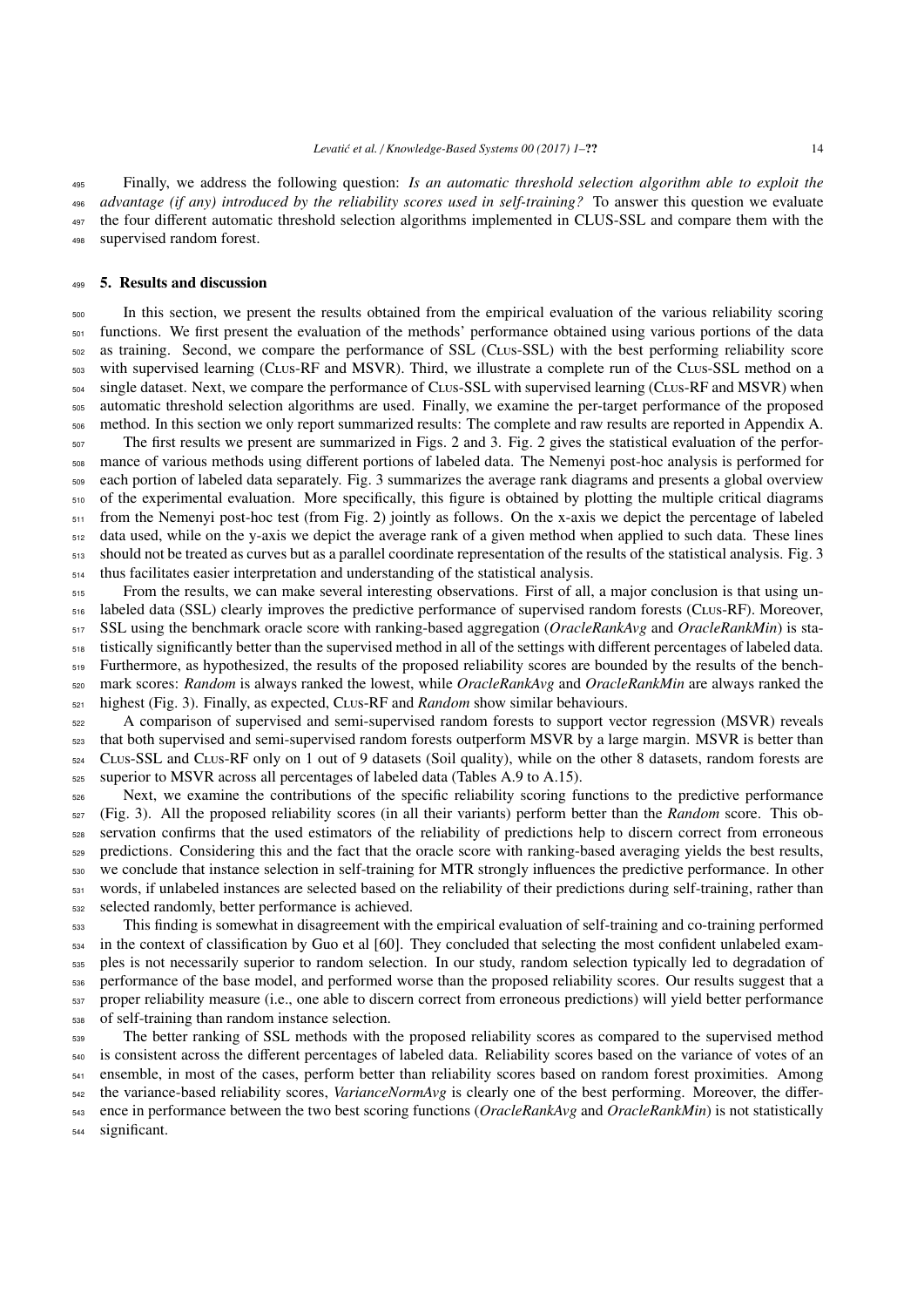

<span id="page-14-0"></span>Figure 2: Average ranks diagrams for the performance of the supervised algorithms (CLus-RF and MSVR) and semi-supervised self-training with various reliability scores. The percentage of labeled data varies from 1% to 50%. Each graph represents two different kinds of information: the ranking among the algorithms (the algorithms positioned at the rightmost side of each graph are the best performing) and the statistical significance of the difference between pairs of algorithms (if their distance is less than the critical distance (at *p-value* = 0.05) there is no statistically significant difference between the two). The critical distance for all diagrams is 7.14886.

 The proposed reliability scores use two aggregation schemes (average and minimum), and two normalization schemes (min-max and ranking-based normalization) for the per-target scores. The results suggest that the two aggre- gation schemes do not show significant differences in performance. On the other hand, between the two normalization approaches, min-max normalization is favourable, since *VarianceNorm* and *RForestProxNorm* are (in most of cases) ranked better than their counterparts based on ranking (*VarianceRank* and *RForestProxRank*). However, this is not the case with the benchmark oracle score: *OracleRank* has better predictive performance than *OracleNorm*. We find this to be an artefact of the (skewed) distribution of errors on unlabeled examples. We further illustrate this phenomenon in Fig. [4](#page-16-0) for the *RF1* dataset (similar observations are made also for other datasets). In particular, we report the fre- quencies of the RMSE errors discretized into bins in Fig. [4a](#page-16-0) and [4b](#page-16-0). We see that the distributions of per-target errors of unlabeled examples are highly skewed, where few examples have much higher errors than the rest of examples.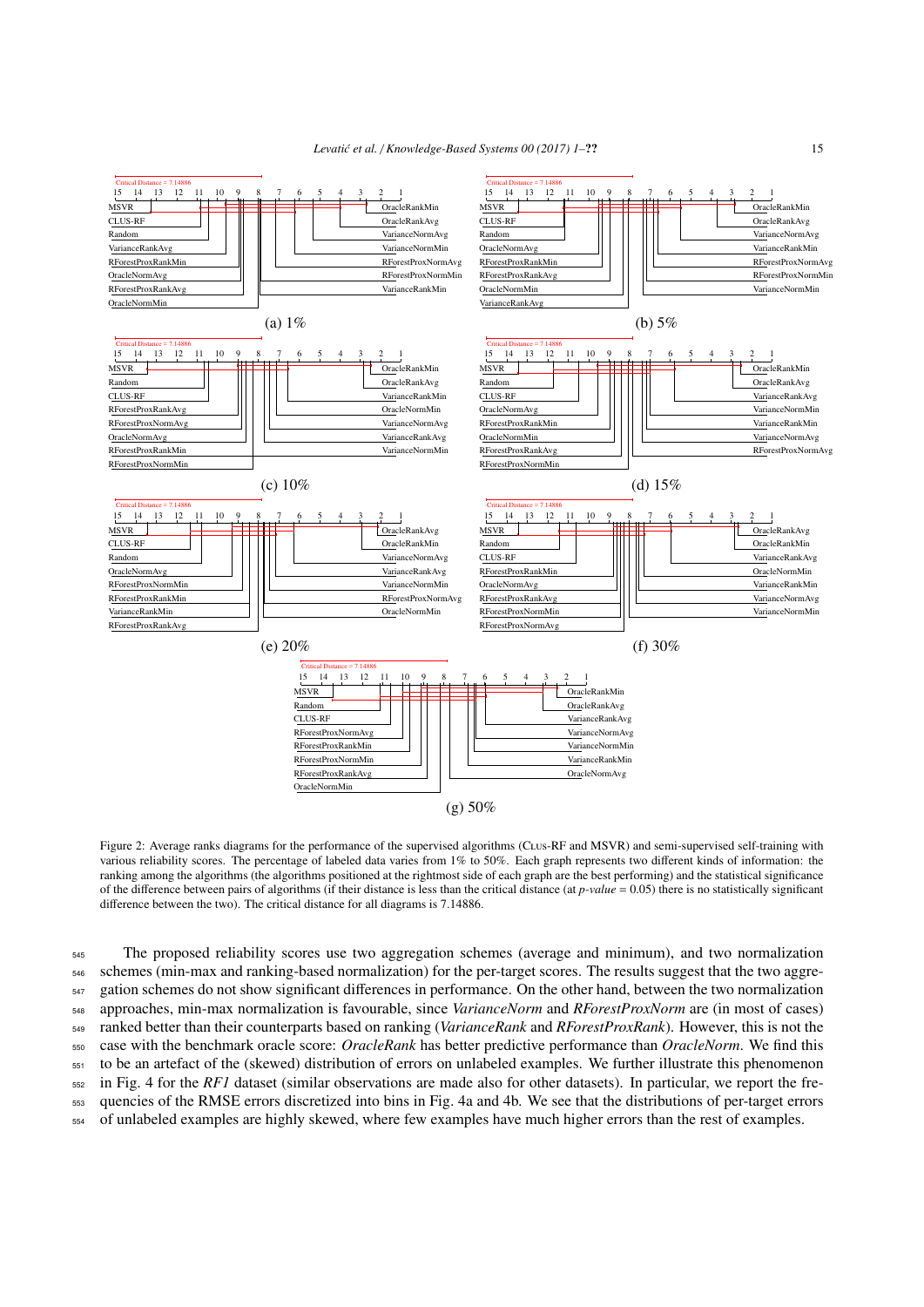

<span id="page-15-0"></span>Figure 3: Average ranks for different percentages of labeled data (from 1% to 50%) of supervised methods (red lines), self-training with the proposed reliability scores (black and orange lines) and self-training with benchmark scores (blue and green lines).

 Next, recall that the oracle scores (*OracleRank* and *OracleNorm*) are calculated by using the actual errors on unlabeled examples. The *OracleNorm* reliability score averages (or takes the minimum of) the normalized per-target errors, therefore, such distributions of per-target errors yield reliability scores biased towards high reliability scores (i.e., the majority of unlabeled examples are given a reliability score close to one, Fig. [4c](#page-16-0)). In other words, during the initial iterations of self-training, erroneously predicted unlabeled examples are easily deemed reliable, and are thus likely to be added to the training set. A prediction error made in early iterations of self-training can propagate itself in the next iterations, leading to a degradation of the performance.

 Regardless of the relatively poor performance of self-training with the *OracleNorm* score, the reliability scores given by *OracleNorm* are still "oracle" scores, i.e., from two unlabeled examples, the one with the smaller error will always get the higher reliability score. It can be expected that fine tuning the reliability threshold in the region of high reliability (from 0.9 to 0.99) would likely result in improved performance of *OracleNorm*. The *OracleRank* reliability score does not suffer from this problem, since the *ranks* of the per-target errors are averaged (and not the errors themselves), which yields normally distributed (i.e., unbiased) scores (Fig. [4d](#page-16-0)).

 An additional observation we can make from Figs. [4e](#page-16-0) and [4f](#page-16-0) is that the frequency distribution of the (Norm and Rank) variance reliability scores conforms to the frequency distribution of the corresponding (Norm and Rank) oracle reliability scores. This is an indication that our reliability scores, in this particular dataset, approximate the real distributions of the errors and, thus, identify the best predictions to be considered as reliable.

<sup>572</sup> Based on this analysis, we select the best performing aggregation scheme for each of the different types of relia-<sup>573</sup> bility scores (Variance, Random forest proximities and Oracle) as follows: *VarianceNormAvg*, *RForestProxNormMin*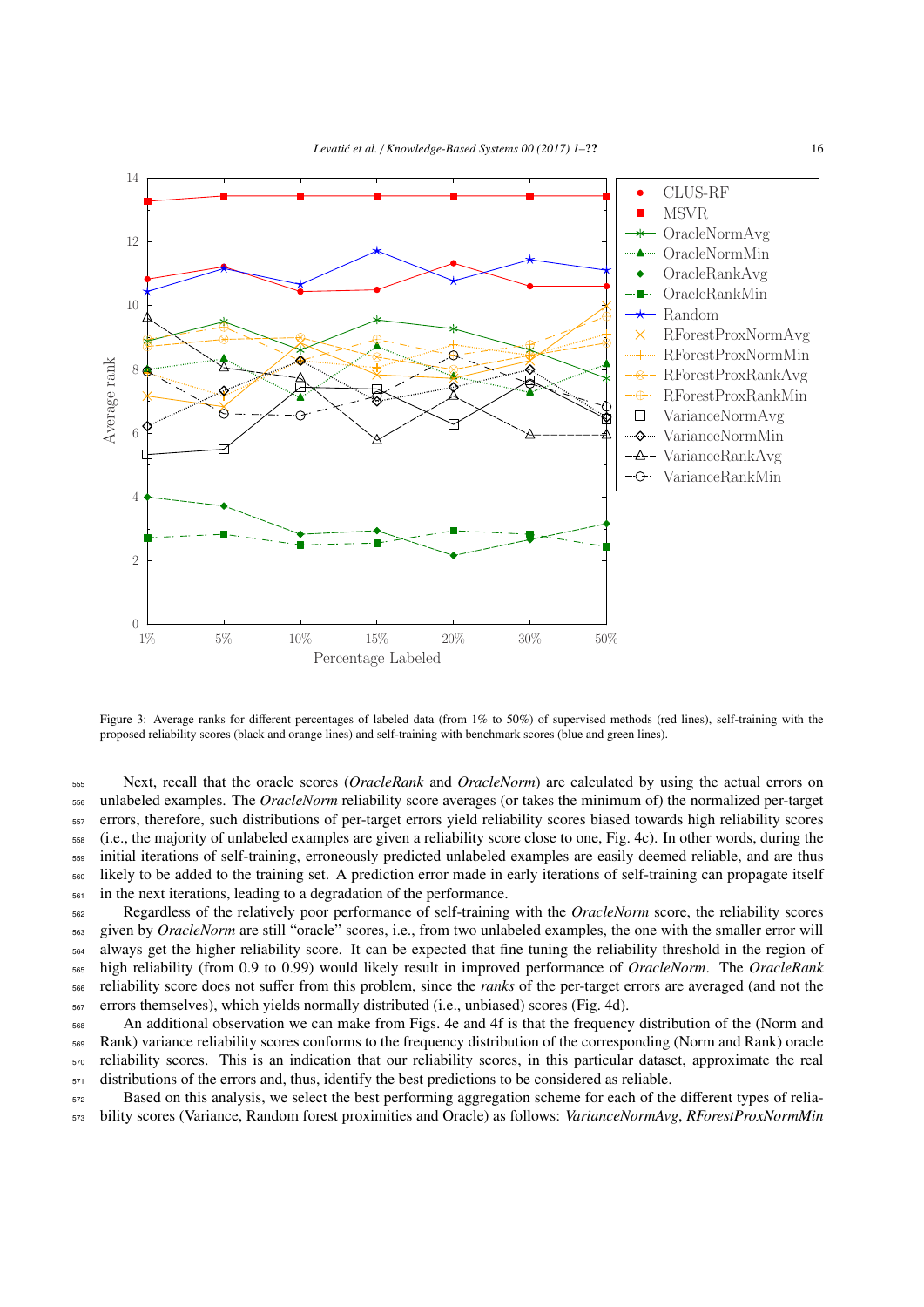

Figure 4: The distributions of per-target errors (discretized into bins) made on unlabled examples after the initial iteration of self-training are very skewed for the target variables of the *RF1* dataset when 10% of the data are labeled. These are depicted for the first two target variables (a, b), similar distributions are observed also for the other six target variables of the *RF1* dataset. The reliability scores (discretized into bins) for unlabeled examples calculated by averaging normalized per-target errors are biased towards high reliability (c, e), while the scores calculated by averaging ranks of per-target errors are normally distributed (d, f).

<span id="page-16-1"></span>Table 5: Results of the Wilcoxon signed-rank test applied to the performance of self-training with *VarianceNormAvg* reliability score and the performance of supervised random forest (Clus-RF) on the 9 datasets considered in this study. In bold, we report significant *<sup>p</sup>*-values (< 0.05).

<span id="page-16-0"></span>

|                                                                                                                                                                  |  | % Labeled $1\%$ 5% $10\%$ 15% | $20\%$ $30\%$ 50% |  |
|------------------------------------------------------------------------------------------------------------------------------------------------------------------|--|-------------------------------|-------------------|--|
| <i>p</i> -value $1.5 \times 10^{-5}$ $1.7 \times 10^{-8}$ $2.2 \times 10^{-6}$ $4 \times 10^{-8}$ $1.7 \times 10^{-6}$ $4.2 \times 10^{-5}$ $4.8 \times 10^{-6}$ |  |                               |                   |  |

 and *OracleRankMin*. To better illustrate the difference in the performance, we compare the performance of these against the performance of supervised random forests (Clus-RF) and random scores (*Random*). The results of the sta- tistical analysis (Friedman test and Nemenyi post-hoc analysis) are given in Fig. [A.8.](#page-30-0) The findings from this simplified analysis concur with the findings above.

 As noted before, among the proposed reliability scores, one of the best performing ones is *VarianceNormAvg*. To 579 inspect if the differences in performance at the various percentages of labeled data between this reliability score and supervised learning (Clus-RF) are statistically significant, we use the Wilcoxon signed-rank test. The results of the Wilcoxon test are given in Table [5.](#page-16-1) They show that self-training with *VarianceNormAvg* is statistically significantly 582 better than CLus-RF (*p*-value  $\lt 0.05$ ) for all percentages of labeled data.<br>In order to demonstrate the possible effects of the value of the relia

In order to demonstrate the possible effects of the value of the reliability threshold on the performance of self- training, we present an example of results obtained on the RF1 dataset by applying the different thresholds (Fig. [5\)](#page-17-0). These results show that selecting a too permissive threshold (i.e., smaller value for the threshold) can allow wrongly predicted examples to enter into the training set, leading to a degradation of the performance. For example, if a threshold smaller than 0.85 on the *VarianceNormAvg* reliability score at 1% of labeled data is chosen, a performance worse than with the random instance selection can be observed (Fig. [5\)](#page-17-0). On the other hand, a too stringent threshold can prevent self-training to learn from unlabeled data, i.e., self-training will not improve the performance of supervised learning. For example, if a threshold greater than 0.8 is set for the *OracleRankAvg* reliability score at 1% or 5% of labeled data on the RF1 dataset, none, or very few, of the unlabeled examples enter the training set, meaning that we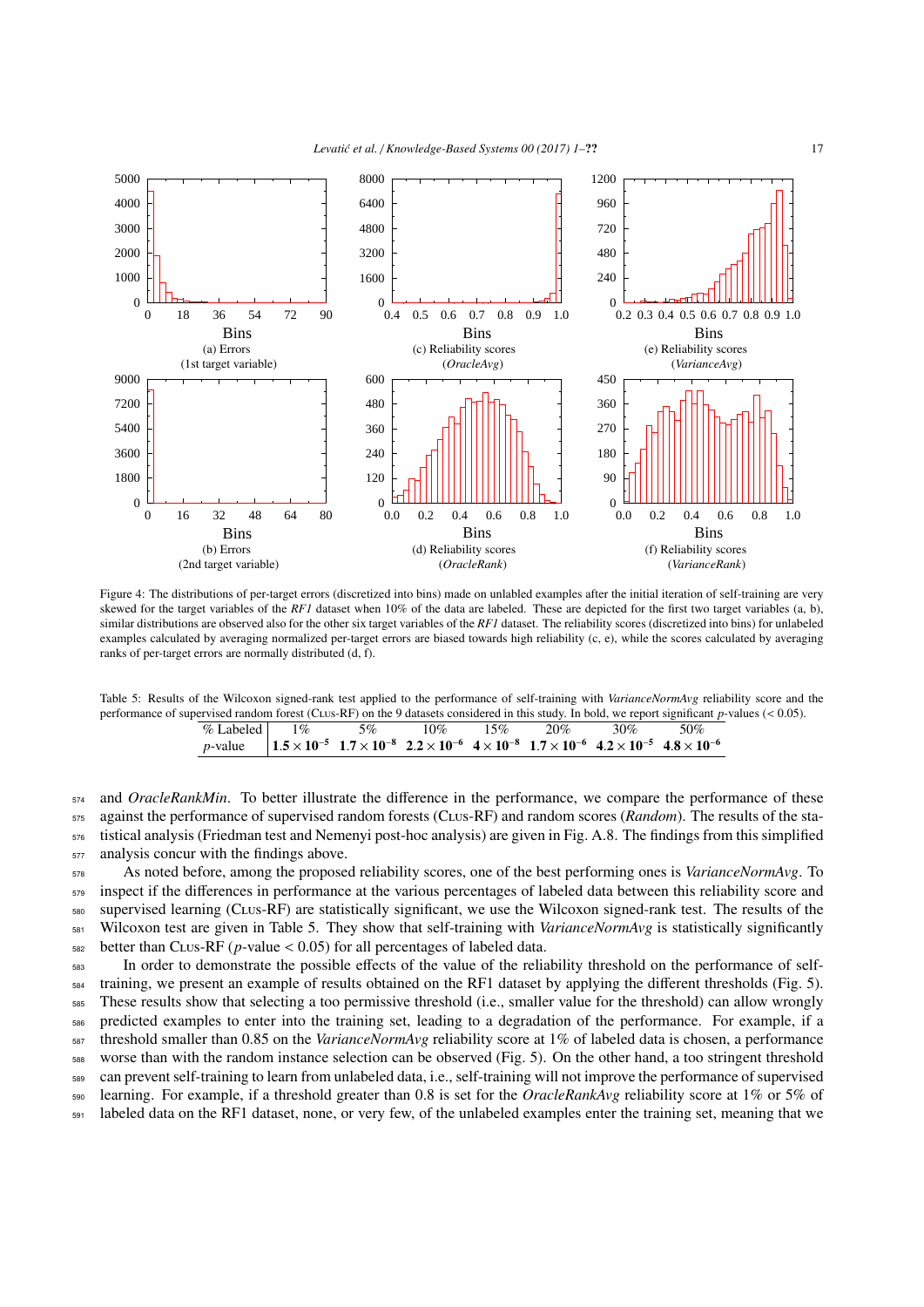<span id="page-17-0"></span>

Figure 5: A comparison of the predictive performance of random forests (Clus-RF) and self-training with different reliability scores (*VarianceNormAvg, Random* and *OracleRankAvg*) on the RF1 dataset illustrates the possible effects of threshold selection: A too permissive threshold for the *VarianceNormAvg* reliability score leads to worse performance than random instance selection, while a too strict threshold for the *OracleRankAvg* reliability score does not allow self-training to benefit from the unlabeled data.



<span id="page-17-1"></span>Figure 6: Average ranks for different percentages of labeled data (from 1% to 50%) of supervised algorithms (red lines), and self-training *VarianceNormAvg* with the baseline automatic thresholding algorithms (orange and green lines) and self-training *VarianceNormAvg* with the proposed automatic thresholding algorithms (black and blue lines).

<sup>592</sup> miss the opportunity to improve performance by using unlabeled data (Fig. [5\)](#page-17-0).

 After this discussion, it is clear that the reliability threshold selection is critical to the success of the self-training approach to SSL. We next investigate the effectiveness of the algorithms for automatic threshold selection that we <sub>595</sub> have proposed. Figure [6,](#page-17-1) allows us to compare results obtained by CLus-RF and MSVR with results obtained when the four automatic threshold selection algorithms (*T avg*10%, *Ttop*10%, *T OOBInitial* and *T OOB*) are used in Clus- SSL (with the *VarianceNormAvg* reliability score). The results confirm that automatic threshold selection is not an easy task in self-training and that choosing the best algorithm for this task is crucial to profit from the semi-supervised learning framework. In the specific case we consider, we can see that the algorithm proposed by Tanha et al. [\[50\]](#page-22-7) (i.e., *T avg*10%) in most of cases, puts semi-supervised learning at a disadvantage. This is not the case for the algorithms we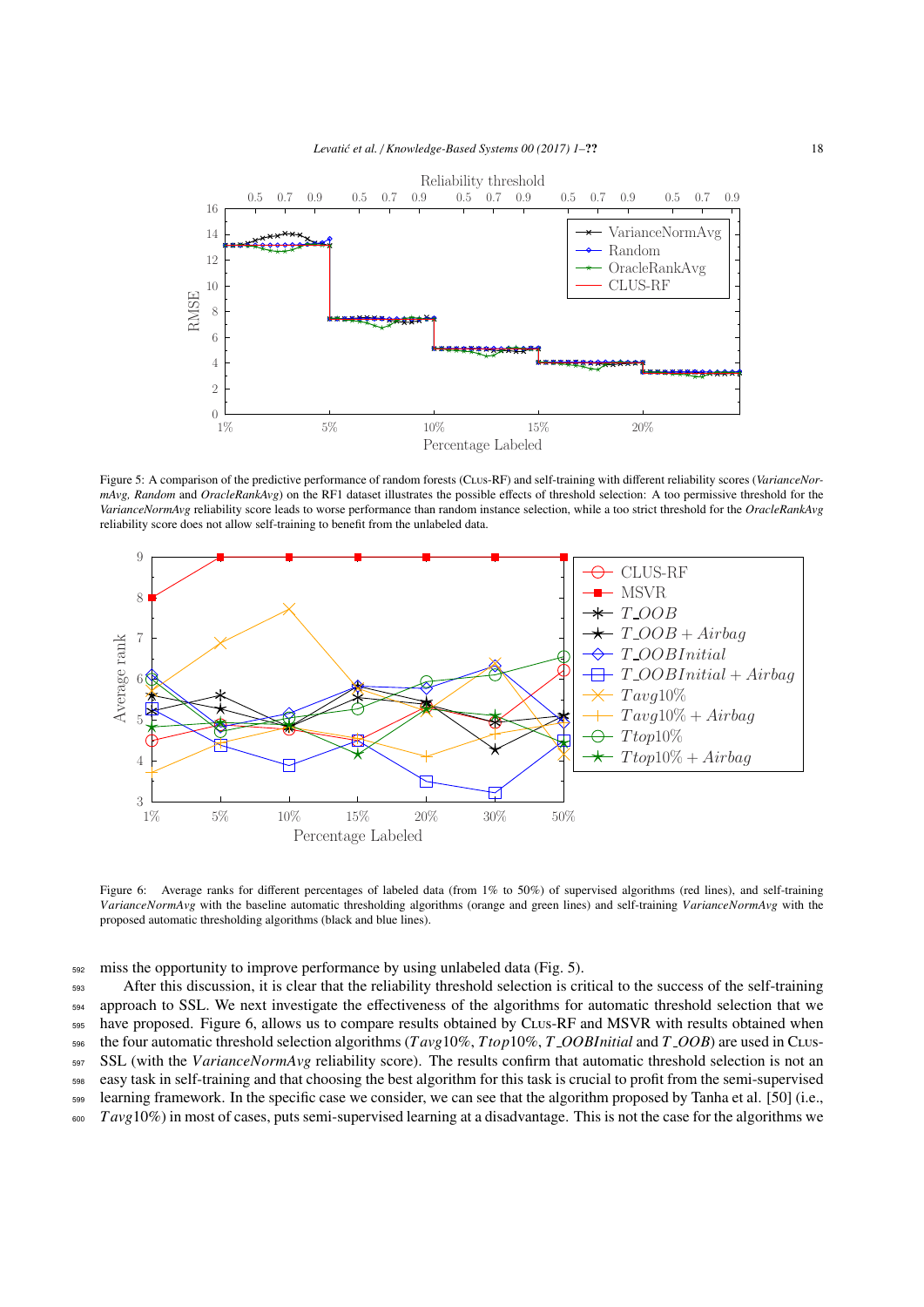| Method                          |       |      |      | Percentage labeled |      |      |      |
|---------------------------------|-------|------|------|--------------------|------|------|------|
|                                 | $1\%$ | 5%   | 10%  | 15%                | 20%  | 30%  | 50%  |
| VarianceNormAvg                 | 15.3  | 37.4 | 21.0 | 64.5               | 31.2 | 34.9 | 45.2 |
| $T_$ <i>OOB</i>                 | 22.3  | 42.3 | 36.8 | 35.2               | 34.7 | 34.9 | 31.1 |
| $T$ <sub>-OOB</sub> + Airbag    | 6.6   | 7.2  | 6.7  | 7.6                | 8.3  | 8.5  | 7.9  |
| T_OOBInitial                    | 21.2  | 67.5 | 49.6 | 51.3               | 52.1 | 58.3 | 40.0 |
| $T_$ <i>OOBInitial</i> + Airbag | 3.4   | 3.5  | 3.5  | 3.2                | 3.2  | 3.1  | 2.8  |
| $Ttop10\%$                      | 11.0  | 11.0 | 11.0 | 11.0               | 11.0 | 11.0 | 11.0 |
| $Ttop10\% + Airbag$             | 3.8   | 3.3  | 3.2  | 3.1                | 3.4  | 2.9  | 2.7  |
| Tavg10%                         | 77.5  | 90.0 | 82.0 | 73.8               | 69.3 | 63.4 | 40.0 |
| $Tavg10\% + Airbag$             | 4.1   | 2.8  | 2.7  | 2.5                | 2.7  | 2.4  | 2.4  |

<span id="page-18-0"></span>Table 6: Average number of iterations (across the 9 dataset considered in this study) of the self-training with different algorithms for automatic reliability threshold selection and manual threshold selection (*VarianceNormAvg*).

<sup>601</sup> propose in this paper (*T OOB* and *T OOBInitial*). These algorithms materialize the SSL advantage by exploiting the <sup>602</sup> out-of-bag error of the random forest (even if, according to the Wilcoxon signed rank test, there is no clear statistical <sup>603</sup> evidence that *T OOB* and *T OOBInitial* outperform Clus-RF). Moreover, adapting the threshold at each iteration is

<sup>604</sup> generally better than choosing it only once after the initial iteration (*T OOB* vs *T OOBInitial*).

<sup>605</sup> A good indication of how close the automatically identified thresholds are to the optimal ones is provided by the <sup>606</sup> number of iterations. As we can see from Table [6,](#page-18-0) the algorithms *T OOB* and *T OOBInitial* lead to convergence in a number of iterations which is similar to the number of iterations when the threshold is 'hand-picked'. This is not true <sup>608</sup> for the other algorithms for the automatic identification of the threshold.

<sup>609</sup> When we consider automatic threshold selection in combination with the Airbag stopping criterion (Fig. [6\)](#page-17-1), we 610 can see that we are able to considerably improve performance and outperform, also with a statistically significant <sup>611</sup> difference, Clus-RF. This is especially true for *T OOBInitial* when the percentage of labeled examples is greater than  $612$  10% (see Table [8\)](#page-20-7). When we have a small percentage of labeled examples, the simple algorithm  $Tavg10\%$  outperforms <sup>613</sup> *T OOBInitial*. This difference between the two algorithms for automatic threshold selection was expected. In fact, <sup>614</sup> the out-of-bag error is computed only on labeled examples and this can lead to wrong decisions about thresholds when we have very few labeled examples. Moreover,  $T \alpha v g 10\%$  outperforms C<sub>LUS</sub>-RF when the percentage of labeled  $616$  examples is very small (= 1%, see Table [8](#page-20-7) and Figure [6\)](#page-17-1). We notice from Table [6](#page-18-0) that the Airbag stopping criteria 617 strongly reduces the average number of iterations, confirming that a large number of iterations, without an optimal <sup>618</sup> threshold, is not beneficial.

619 Since the self-training method iteratively re-trains the base method, obviously, potential predictive performance of 620 self-training comes with a cost of increased learning time. Table [7](#page-19-1) reports learning times of CLus-RF, MSVR and self- $621$  training. We can observe that learning time of self-training can be up to several hundred times larger than the one of <sup>622</sup> Clus-RF (e.g, for *T avg*10% or *T OOBInitial*). However, as we previously stated, the Airbag stopping criterion is not <sup>623</sup> only beneficial for predictive performance, but it also greatly reduces the number of iterations of self-training. Since  $624$  the learning time of self-training is strongly correlated with the number of iterations (Tables [6](#page-18-0) and [7\)](#page-19-1), the learning time <sup>625</sup> of self-training with the Airbag stopping criterion is greatly reduced if compared to self-training without this stopping <sup>626</sup> criterion. The learning time of the best performing methods (i.e., *T OOBInitial*+*Airbag* and *Tavg10%*+*Airbag*) is 627 typically only 3 to 5 times larger than the learning time of CLUs-RF. The MSVR algorithm typically runs faster than 628 CLUS-RF or self-training. This is in line with the time complexity analysis reported in Section [3.6,](#page-10-2) where we point <sup>629</sup> out that the time complexity of our approach is *NlogN* in the number of training instances, logarithmic in the number <sup>630</sup> of attributes and linear in the number of iterations, whereas the time complexity of MSVR is linear in the number of  $\epsilon_{\text{31}}$  training instances, linear in the number of descriptive attributes and linear in the number of iterations<sup>[2](#page-0-0)</sup> [\[21\]](#page-21-13). However, 632 much more time is used in MSVR for parameter optimization, especially as the amount of labeled data increases. 633 Note that the predictive performance of MSVR can vary extremely depending on parameter values; therefore, it is <sup>634</sup> advisable to perform parameter optimization.

<sup>635</sup> Finally, Fig. [7](#page-19-2) presents a different perspective on the results, highly relevant to MTR problems, by illustrating <sub>636</sub> the per-target RMSE performance of self-training. More specifically, it presents the per-target RMSE improvements 637 of self-training with the *VarianceNormAvg* reliability score over supervised random forest (CLus-RF). These results

<sup>2</sup>MSVR performs a quasi-Newton approach in which each iteration better approximates the model.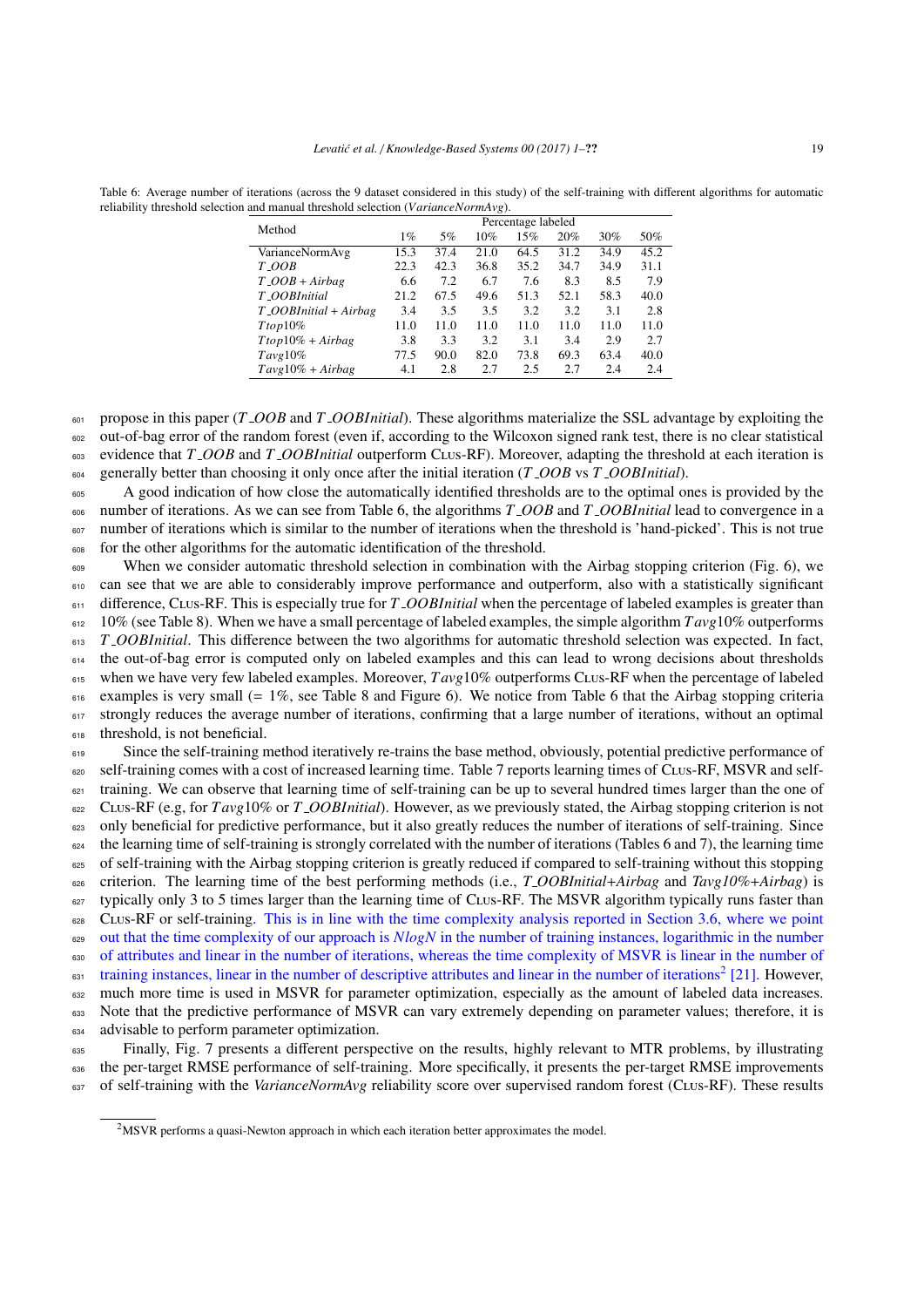<span id="page-19-1"></span>Table 7: Average learning time in seconds (across the 9 dataset considered in this study) of supervised methods (CLUS-RF and MSVR), selftraining with different algorithms for automatic reliability threshold selection and manual threshold selection (*VarianceNormAvg*). For the MSVR algorithm, learning time spent for parameter optimization is presented in brackets.

|                                 |             |             |             | Percentage labeled |             |              |              |
|---------------------------------|-------------|-------------|-------------|--------------------|-------------|--------------|--------------|
| Method                          | $1\%$       | 5%          | $10\%$      | 15%                | 20%         | $30\%$       | 50%          |
| <b>CLUS-RF</b>                  | 2.4         | 3.5         | 4.5         | 5.8                | 6.6         | 9.5          | 13.9         |
| <b>MSVR</b>                     | 0.01(256.5) | 0.1(1437.4) | 0.2(1864.2) | 0.5(3113.1)        | 1.7(6972.1) | 2.4(13354.4) | 8.5(31843.7) |
| VarianceNormAvg                 | 116.9       | 872.8       | 464.9       | 667.9              | 625.9       | 1133.6       | 1989.6       |
| $T_{.}OOB$                      | 542.7       | 1205        | 689.2       | 671.5              | 649.5       | 781.7        | 867.5        |
| $T$ <sub>-</sub> $OOB + Airbag$ | 149.9       | 163.6       | 72.5        | 88.1               | 98.2        | 128          | 167.5        |
| T_OOBInitial                    | 588.4       | 2118.1      | 1281.6      | 1518               | 1548        | 1704.3       | 1001.8       |
| $T_$ <i>OOBInitial</i> + Airbag | 69.5        | 32.7        | 24.2        | 20.3               | 22.3        | 24.9         | 40.4         |
| $Ttop10\%$                      | 189.8       | 195.8       | 205.8       | 201.1              | 207.5       | 225.3        | 238.3        |
| $Ttop10\% + Airbag$             | 10.3        | 12.2        | 16.7        | 18.5               | 25.2        | 26.3         | 37.7         |
| $Tavg10\%$                      | 1871.3      | 2365.9      | 2104.2      | 1847.8             | 1745.4      | 1577.3       | 1013.3       |
| $Tavg10\% + Airbag$             | 10.6        | 8.6         | 10.7        | 13.4               | 16.8        | 21.1         | 37.2         |

<span id="page-19-2"></span>

Figure 7: Analysis of per-target performance for the RF1 dataset, in terms of difference in performance (∆RMSE) between Clus-RF and selftraining with the *VarianceNormAvg* reliability score. Positive values suggest that self-training is better, while negative that Clus-RF is better. Zero means that there is no difference in performance.

<sup>638</sup> show that the improvement provided by the SSL setting is not necessarily uniform across all of the different target 639 variables. Self-training improves performance over CLus-RF for all of the targets when the percentage of labeled <sup>640</sup> examples is relatively small. Otherwise it improves the performance for most of the target variables, but can degrade <sup>641</sup> the performance for some target variables (e.g., target no. 7 for  $> 5\%$  of labeled data).

### <span id="page-19-0"></span><sub>642</sub> 6. Conclusions

<sup>643</sup> In this paper, we address the task of semi-supervised learning for multi-target regression – a type of structured output prediction, where the goal is to simultaneously predict multiple continuous variables. To the best of our knowledge, general purpose semi-supervised methods dealing with this task do not exist thus far. We propose a self- training approach to semi-supervised learning by using a random forest of predictive clustering trees for multi-target <sup>647</sup> regression. In the proposed approach, a model uses its own most reliable predictions in an iterative fashion. Therefore, a proper measure for the reliability of predictions is of crucial importance.

<sup>649</sup> We propose two reliability scoring functions for multi-target predictions, two aggregation schemes for merging <sup>650</sup> per-target scores into a global score and two normalization techniques, resulting in a total of eight distinct scores. The <sup>651</sup> proposed reliability scoring functions are based on the mechanisms provided by ensemble learning: the variance of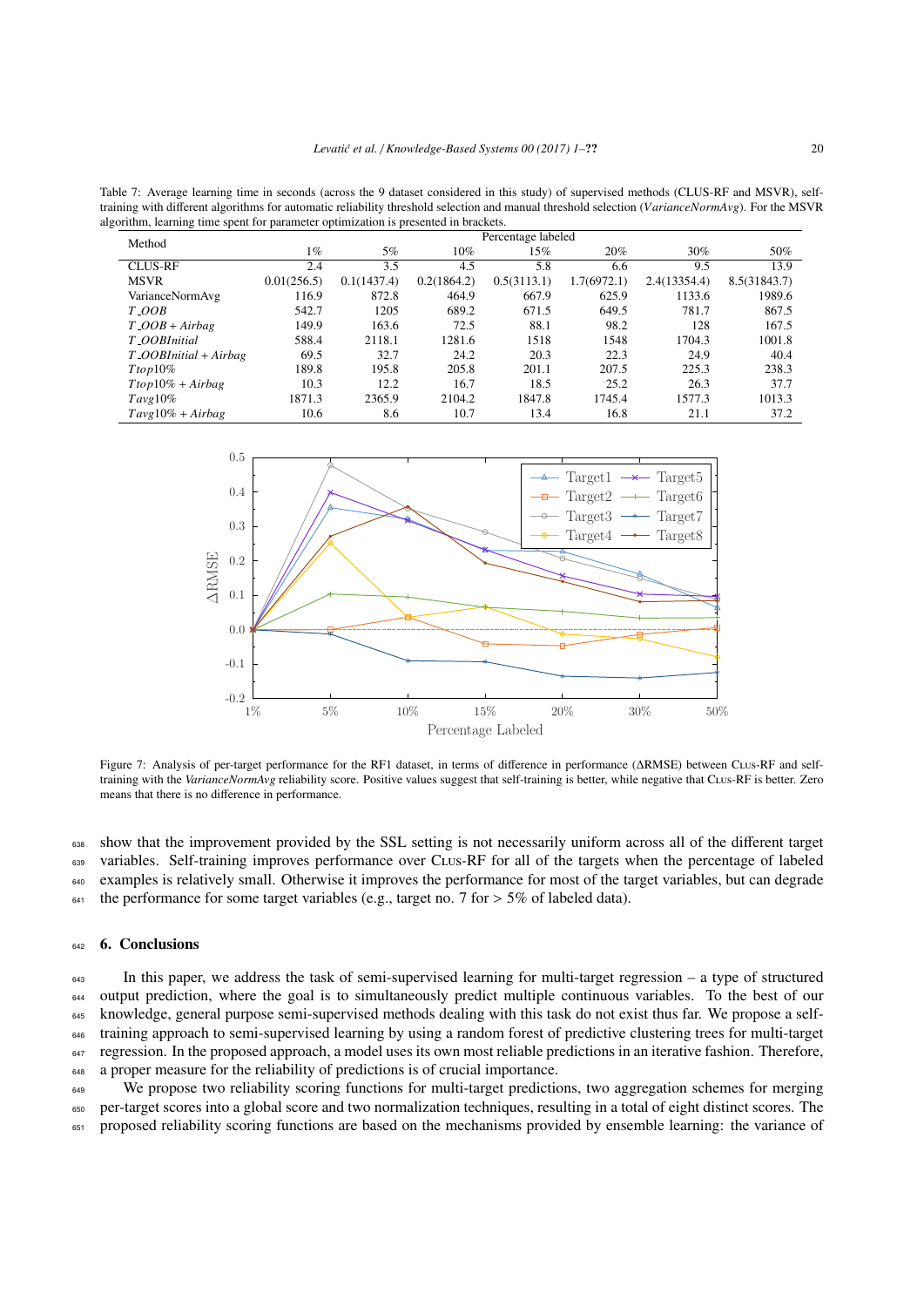<span id="page-20-7"></span>Table 8: P-values of the Wilcoxon signed-rank test applied to the performances (RMSE) of a supervised random forest (Clus-RF) and self-training with algorithms for automatic threshold selection (*T OOBInitial* + *Airbag* and *T avg*10% + *Airbag*) on the 9 datasets considered in this study. In bold, we report significant *<sup>p</sup>*-values (< 0.05). The '−' sign denotes that Clus-RF is better, while '+' that self-training is better.

| % Labeled                                                                                                                   | $\%$ | 5% | 10%                                                                   | 15% | 20% | 30% | 50% |
|-----------------------------------------------------------------------------------------------------------------------------|------|----|-----------------------------------------------------------------------|-----|-----|-----|-----|
| $T_1$ COBInitial + Airbag   0.41 (+) 0.162 (-) 0.251 (-) <b>0.034</b> (+) <b>0.01</b> (+) <b>0.008</b> (+) <b>0.012</b> (+) |      |    |                                                                       |     |     |     |     |
| $Tavg10\% + Airbag$                                                                                                         |      |    | $(0.13 (+) 0.075 (-) 0.286 (-) 0.33 (+) 0.32 (+) 0.186 (-) 0.015 (+)$ |     |     |     |     |

<sup>652</sup> the votes of an ensemble and the estimate of errors of unlabeled examples by using out-of-bag labeled examples in <sup>653</sup> their random forest proximities.

 Our empirical evaluation conducted on real datasets for multi-target regression, shows that self-training with any of the eight proposed reliability measures is able to consistently improve over supervised random forests and outperform supervised multi-output support vector regression. Among the two strategies for merging per-target scores, <sup>657</sup> the averaging of the scores showed to be more favourable than the averaging of their ranks. The averaged variance- based reliability score (*VarianceNormAvg*), which is based the variance of votes of an ensemble, is the best performing reliability score among the proposed reliability scores. Random selection during self-training is clearly inferior to the use of reliability scores: Better performance is achieved if unlabeled examples are selected on the basis of reliability scores, than if they are selected randomly.

662 Despite this potential superiority of self-training over supervised approaches when learning random forests, choos-<sup>663</sup> ing the best threshold for the reliability of predictions still remains an issue: the best threshold depends on the specific <sup>664</sup> domain and can vary from iteration to iteration. In this respect, we proved that automatic identification of the threshold <sup>665</sup> is possible but, depending on the amount of labeled examples we have, different algorithms should be used. The al-<sup>666</sup> gorithm automatic threshold selection based on the exploitation of out-of-bag errors (*T OOBInitial*) is recommended <sup>667</sup> when more than 5% of labeled (as compared to unlabled) data is available. For very small amounts of labeled data  $\frac{668}{668}$  (<5%) estimates of out-of-bag errors are not reliable; therefore, a simple solution is more suitable: using the aver-<br> $\frac{668}{668}$  age score of the top 10% of most reliable predictions. The use of the Airba age score of the top 10% of most reliable predictions. The use of the Airbag stopping criteria during the automatic 670 threshold selection proved to be beneficial in all cases.

There are several directions to extend our work in the future. A first possible direction concerns handling per-<sup>672</sup> target reliability scores separately: Losses of accuracy related only to individual target variables could be avoided by 673 optimizing thresholds specifically for each target. This would require the development of methods capable of dealing <sup>674</sup> with partially labeled data. Dealing with such type of data has not received much attention in the semi-supervised <sup>675</sup> learning community, but it is particularly relevant for the task of structured output prediction. We would like to 676 perform a more extensive evaluation on more MTR datasets and achieve better understanding of when SSL (i.e., at 677 which datasets) improves performance (as compared to SSL). Moreover, we would like to extend our self-training approach to other tasks of structured output prediction, such as (hierarchical) multi-label classification and predicting 679 time-series, and evaluate its performance on practically relevant tasks of these types, e.g., gene function prediction.

#### <sup>680</sup> Acknowledgment

<sup>681</sup> We acknowledge the financial support of the Slovenian Research Agency, via the grant P2-0103 and a young <sup>682</sup> researcher grant to the first author, as well as the European Commission, via the grants ICT-2013-612944 MAESTRA 683 and ICT-2013-604102 HBP.

- <span id="page-20-0"></span><sup>684</sup> [1] O. Chapelle, B. Scholkopf, A. Zien, Semi-supervised Learning, MIT Press, Cambridge, MA, 2006. ¨
- <span id="page-20-1"></span><sup>685</sup> [2] R. Hwa, P. Resnik, A. Weinberg, C. Cabezas, O. Kolak, Bootstrapping parsers via syntactic projection across parallel texts, Natural Language <sup>686</sup> Engineering 11 (03) (2005) 311–325.
- <span id="page-20-2"></span><sup>687</sup> [3] E. Biber, The challenge of collecting and using environmental monitoring data, Ecology and Society 18 (4).
- <span id="page-20-3"></span>688 [4] D. Demšar, S. Džeroski, T. Larsen, J. Struyf, J. Axelsen, M. Pedersen, P. Krogh, Using multi-objective classification to model communities <sup>689</sup> of soil microarthopods, Ecological Modelling 191 (1) (2006) 131–143.
- <span id="page-20-4"></span><sup>690</sup> [5] D. Stojanova, P. Panov, V. Gjorgjioski, A. Kobler, S. Dzeroski, Estimating vegetation height and canopy cover from remotely sensed data ˇ <sup>691</sup> with machine learning, Ecological Informatics 5 (4) (2010) 256–266.
- <span id="page-20-5"></span>692 [6] D. Kocev, S. Džeroski, M. D. White, G. R. Newell, P. Griffioen, Using single- and multi-target regression trees and ensembles to model a <sup>693</sup> compound index of vegetation condition, Ecological Modelling 220 (8) (2009) 1159–1168.
- <span id="page-20-6"></span><sup>694</sup> [7] U. Brefeld, Semi-supervised structured prediction models, PhD thesis, Humboldt-Universitat zu Berlin, Berlin, Germany (2008). ¨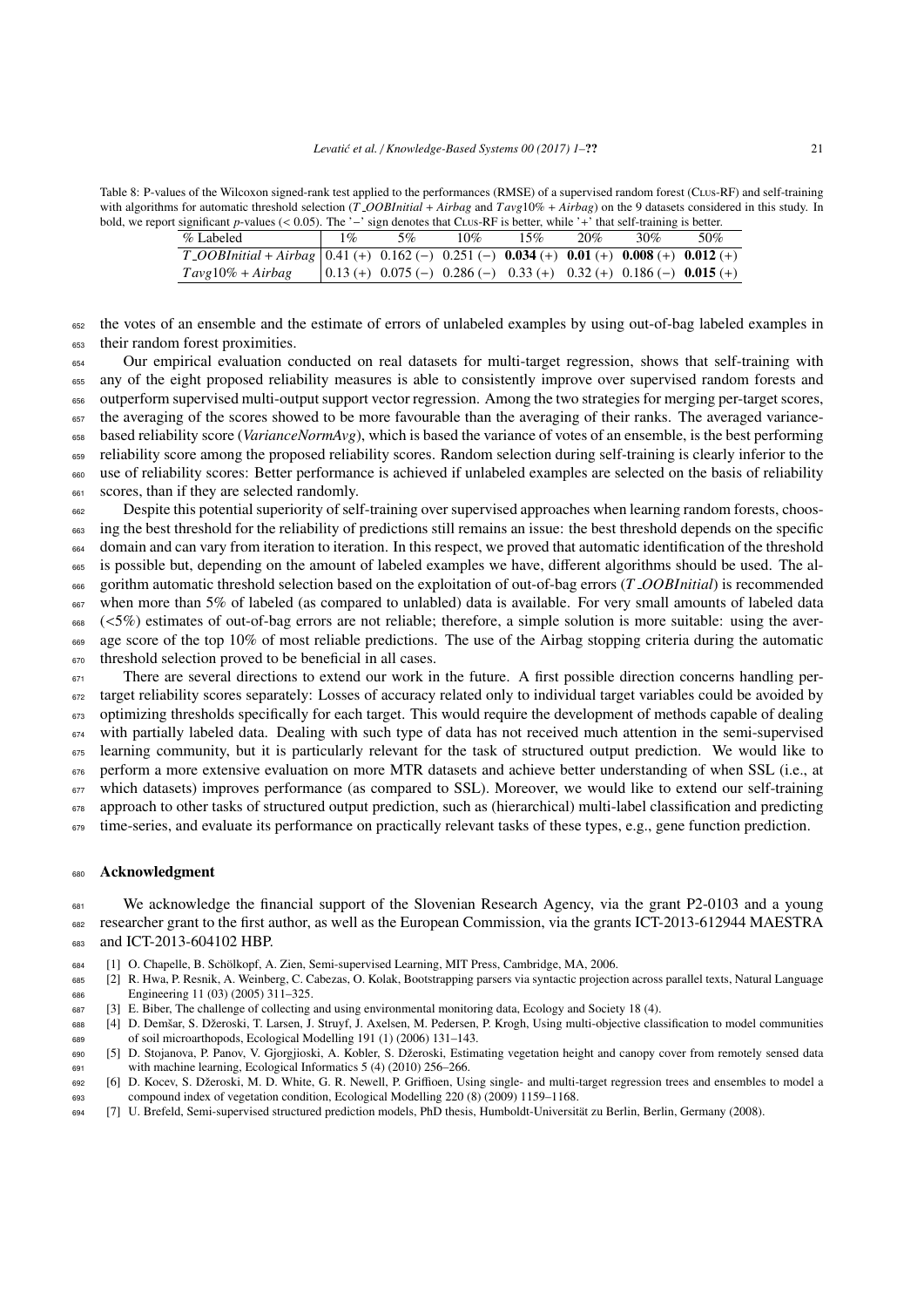- <span id="page-21-0"></span> [8] Y. Zhang, D.-Y. Yeung, Semi-supervised multi-task regression, in: Machine Learning and Knowledge Discovery in Databases, Vol. 5782 of LNCS, 2009, pp. 617–631.
- <span id="page-21-1"></span> [9] R. Navaratnam, A. Fitzgibbon, R. Cipolla, The joint manifold model for semi-supervised multi-valued regression, in: Proc. of the 11th IEEE Int'l Conf. on Computer Vision, 2007, pp. 1–8.
- <span id="page-21-2"></span>699 [10] U. Brefeld, T. Gärtner, T. Scheffer, S. Wrobel, Efficient co-regularised least squares regression, in: Proc. of the 23rd Int'l Conf. on Machine learning, 2006, pp. 137–144.
- <span id="page-21-3"></span> [11] Z.-H. Zhou, M. Li, Semi-supervised regression with co-training style algorithms, IEEE Transaction in Knowledge Data Engineering 19 (11) (2007) 1479–1493.
- <span id="page-21-4"></span> [12] A. Appice, M. Ceci, D. Malerba, An iterative learning algorithm for within-network regression in the transductive setting, in: Discovery Science, Vol. 5808 of LNCS, 2009, pp. 36–50.
- <span id="page-21-5"></span> [13] M.-C. Yang, Y.-C. F. Wang, A self-learning approach to single image super-resolution, IEEE Transactions on Multimedia 15 (3) (2013) 706 498-508
- <span id="page-21-6"></span>[14] D. Kocev, C. Vens, J. Struyf, S. Dzeroski, Tree ensembles for predicting structured outputs, Pattern Recognition 46 (3) (2013) 817–833. ˇ
- <span id="page-21-7"></span> [15] J. Levatić, D. Kocev, S. Džeroski, The importance of the label hierarchy in hierarchical multi-label classification, Journal of Intelligent Information Systems 45 (2) (2014) 247–271.
- <span id="page-21-8"></span>[16] X. Zhu, Semi-supervised learning literature survey, Tech. rep., Computer Sciences, University of Wisconsin-Madison (2008).
- <span id="page-21-9"></span> [17] A. Appice, S. Dzeroski, Stepwise induction of multi-target model trees, in: Machine Learning: ECML 2007, Vol. 4701 of LNCS, 2007, pp. ˇ 502–509.
- <span id="page-21-10"></span> [18] J. Struyf, S. Dzeroski, Constraint based induction of multi-objective regression trees, in: Knowledge Discovery in Inductive Databases, Vol. ˇ 3933 of LNCS, 2006, pp. 222–233.
- <span id="page-21-11"></span>[19] L. Breiman, Random forests, Machine Learning 45 (1) (2001) 5–32.
- <span id="page-21-12"></span> [20] Z. Bosnic, I. Kononenko, Comparison of approaches for estimating reliability of individual regression predictions, Data and Knowledge ´ Engineering 67 (3) (2008) 504–516.
- <span id="page-21-13"></span>718 [21] M. Sánchez-Fernández, M. de Prado-Cumplido, J. Arenas-García, F. Pérez-Cruz, Svm multiregression for nonlinear channel estimation in multiple-input multiple-output systems, IEEE Transactions on Signal Processing 52 (8) (2004) 2298–2307.
- <span id="page-21-14"></span> [22] W. J. Brouwer, J. D. Kubicki, J. O. Sofo, C. L. Giles, An investigation of machine learning methods applied to structure prediction in condensed matter, arXiv preprint arXiv:1405.3564.
- <span id="page-21-15"></span>722 [23] J. Levatić, M. Ceci, D. Kocev, S. Džeroski, Semi-supervised learning for multi-target regression, in: New Frontiers in Mining Complex Patterns, ECML/PKDD Workshop, 2014, pp. 110–123.
- <span id="page-21-16"></span>724 [24] J. Levatić, M. Ceci, D. Kocev, S. Džeroski, Semi-supervised learning for multi-target regression, in: A. Appice, M. Ceci, C. Loglisci, G. Manco, E. Masciari, Z. W. Ras (Eds.), New Frontiers in Mining Complex Patterns, Vol. 8983 of LNCS, Springer International Publishing, 2015, pp. 3–18.
- <span id="page-21-17"></span> [25] A. Blum, T. Mitchell, Combining labeled and unlabeled data with co-training, in: Proc. of the 11th Annual Conf. on Computational Learning Theory, 1998, pp. 92–100.
- <span id="page-21-18"></span> [26] D. Yarowsky, Unsupervised word sense disambiguation rivaling supervised methods, in: Proc. of the 33rd Annual Meeting of the Association for Computational Linguistics, 1995, pp. 189–196.
- <span id="page-21-19"></span> [27] C. Rosenberg, M. Hebert, H. Schneiderman, Semi-supervised self-training of object detection models, in: Proc. of the 7th IEEE Workshop on Applications of Computer Vision, 2005.
- <span id="page-21-20"></span> [28] C. Leistner, A. Saffari, J. Santner, H. Bischof, Semi-supervised random forests, in: Proc. of the 12th Int'l Conf. on Computer Vision, 2009, pp. 506–513.
- <span id="page-21-21"></span> [29] E. Riloff, J. Wiebe, T. Wilson, Learning subjective nouns using extraction pattern bootstrapping, in: Proc. of the 7th Conf. on Natural Language Learning, 2003, pp. 25–32.
- <span id="page-21-22"></span> [30] J. Bandouch, O. C. Jenkins, M. Beetz, A self-training approach for visual tracking and recognition of complex human activity patterns, International Journal of Computer Vision 99 (2) (2012) 166–189.
- <span id="page-21-23"></span>[31] S. Abney, Understanding the yarowsky algorithm, Computational Linguistics 30 (3) (2004) 365–395.
- <span id="page-21-24"></span> [32] G. Haffari, A. Sarkar, Analysis of semi-supervised learning with the yarowsky algorithm, in: Proc. of the 23rd Conf. on Uncertainty in Artificial Intelligence, AUAI Press, pp. 159–176.
- <span id="page-21-25"></span> [33] R. Sousa, J. Gama, Online Semi-supervised Learning for Multi-target Regression in Data Streams Using AMRules, Springer International Publishing, 2016, pp. 123–133.
- <span id="page-21-26"></span> [34] J. Duarte, J. Gama, Multi-target regression from high-speed data streams with adaptive model rules, in: Proceeding of the IEEE International Conference on Data Science and Advanced Analytics, 2015, pp. 1–10.
- <span id="page-21-27"></span> [35] Y. Liu, R. Jin, L. Yang, Semi-supervised multi-label learning by constrained non-negative matrix factorization, in: Proceedings of the National Conference on Artificial Intelligence, Vol. 21, 2006, pp. 421–426.
- <span id="page-21-28"></span> [36] G. Chen, Y. Song, F. Wang, C. Zhang, Semi-supervised multi-label learning by solving a sylvester equation, in: Proceedings of the SIAM International Conference on Data Mining, 2008, pp. 410–419.
- <span id="page-21-29"></span> [37] Y. Guo, D. Schuurmans, Semi-supervised multi-label classification, in: Proceedings of the European Conference on Machine Learning and Knowledge Discovery in Databases, 2012, pp. 355–370.
- <span id="page-21-30"></span> [38] H. Borchani, G. Varando, C. Bielza, P. Larranaga, A survey on multi-output regression, Wiley Interdisciplinary Reviews: Data Mining and ˜ Knowledge Discovery 5 (5) (2015) 216–233.
- <span id="page-21-31"></span>[39] P. J. Brown, J. V. Zidek, Adaptive multivariate ridge regression, The Annals of Statistics 8 (1980) 64–74.
- <span id="page-21-32"></span> [40] L. Breiman, J. H. Friedman, Predicting multivariate responses in multiple linear regression, Journal of the Royal Statistical Society: Series B (Statistical Methodology) 59 (1) (1997) 3–54.
- <span id="page-21-33"></span> [41] S. Xu, X. An, X. Qiao, L. Zhu, L. Li, Multi-output least-squares support vector regression machines, Pattern Recognition Letters 34 (9) (2013) 1078–1084.
- <span id="page-21-34"></span>[42] M. Pugelj, S. Dzeroski, Predicting structured outputs k-nearest neighbours method, in: Discovery Science, Vol. 6926 of LNCS, 2011, pp. ˇ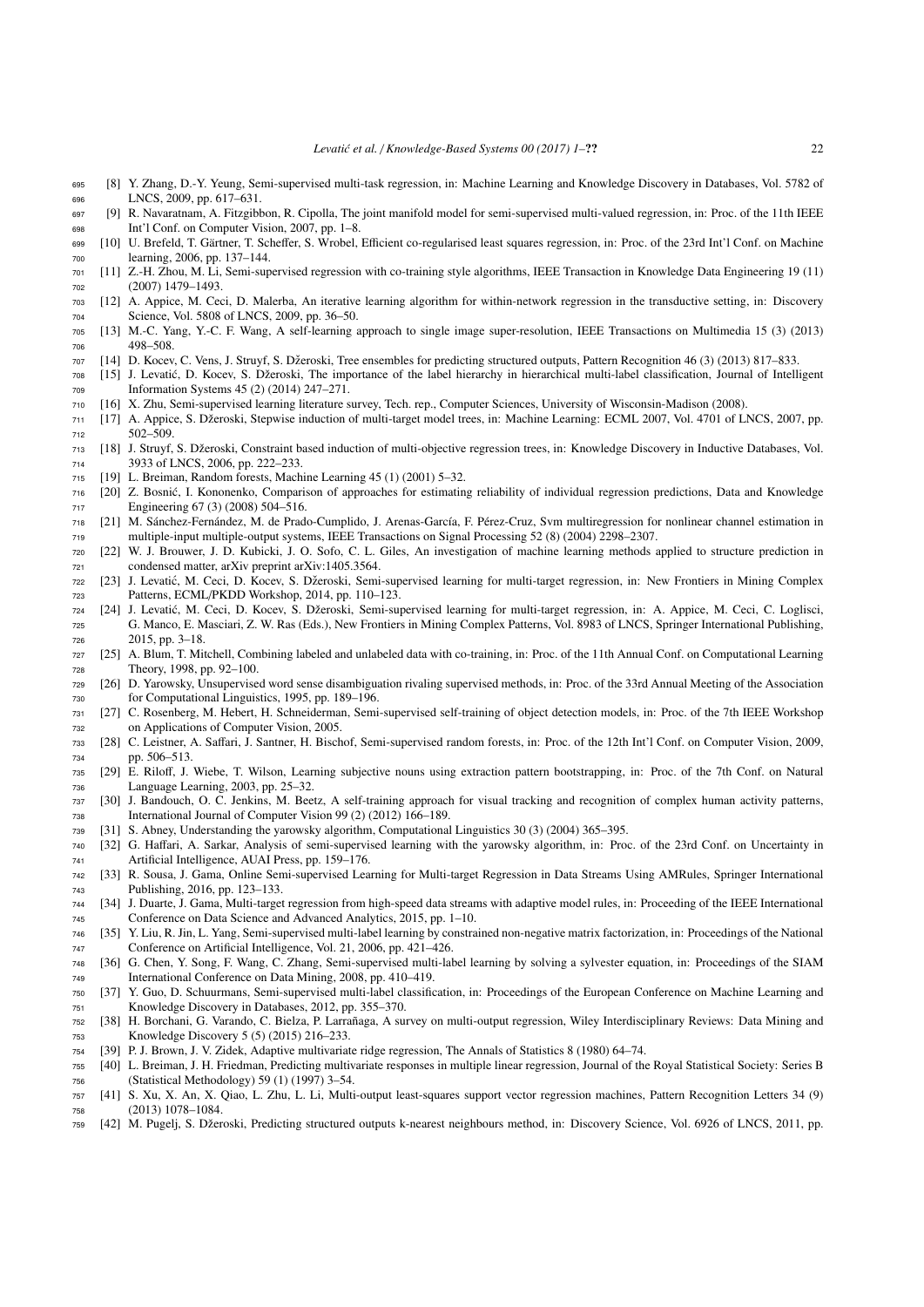- 262–276.
- <span id="page-22-0"></span>761 [43] T. Aho, B. Ženko, S. Džeroski, T. Elomaa, Multi-target regression with rule ensembles, Journal of Machine Learning Research 13 (1) (2012) 2367–2407.
- <span id="page-22-1"></span> [44] G. Tsoumakas, E. Spyromitros-Xioufis, A. Vrekou, I. Vlahavas, Multi-target regression via random linear target combinations, in: Machine Learning and Knowledge Discovery in Databases, Vol. 8726 of LNCS, 2014, pp. 225–240.
- <span id="page-22-2"></span> [45] S. Briesemeister, J. Rahnenfuhrer, O. Kohlbacher, No longer confidential: Estimating the confidence of individual regression predictions, ¨ PLoS ONE 7 (11) (2012) e48723.
- <span id="page-22-3"></span>[46] L. Breiman, Bagging predictors, Machine Learning 24 (2) (1996) 123–140.
- <span id="page-22-4"></span> [47] J. G. Carney, P. Cunningham, U. Bhagwan, Confidence and prediction intervals for neural network ensembles, in: International Joint Confer-ence on Neural Networks, Vol. 2, IEEE, 1999, pp. 1215–1218.
- <span id="page-22-5"></span>[48] P. Buhlmann, Handbook of Computational Statistics, Springer-Verlag, 2011, Ch. Bagging, Boosting and Ensemble Methods, pp. 985—1022. ¨
- <span id="page-22-6"></span>[49] L. Breiman, Out-of-bag estimation, Tech. rep., University of California (1996).
- <span id="page-22-7"></span> [50] J. Tanha, M. van Someren, H. Afsarmanesh, Semi-supervised self-training for decision tree classifiers, International Journal of Machine Learning and Cybernetics (2015) 1–16.
- <span id="page-22-9"></span> [51] E. Spyromitros-Xioufis, W. Groves, G. Tsoumakas, I. Vlahavas, Multi-label classification methods for multi-target regression, arXiv preprint arXiv:1211.6581.
- <span id="page-22-10"></span> [52] D. Demšar, M. Debeljak, C. Lavigne, S. Džeroski, Modelling pollen dispersal of genetically modified oilseed rape within the field, in: Proc. of the Annual Meeting of the Ecological Society of America, 2005.
- <span id="page-22-11"></span>[53] A. Asuncion, D. Newman, [UCI machine learning repository](http://www.ics.uci.edu/~mlearn/MLRepository.html) (2007).
- URL <http://www.ics.uci.edu/~mlearn/MLRepository.html>
- <span id="page-22-12"></span>[54] H. Blockeel, S. Džeroski, J. Grbović, Simultaneous prediction of multiple chemical parameters of river water quality with tilde, in: Principles of Data Mining and Knowledge Discovery, Vol. 1704 of LNCS, 1999, pp. 32–40.
- <span id="page-22-8"></span>[55] M. Kuhn, K. Johnson, Applied predictive modeling, Springer, 2013.
- <span id="page-22-13"></span> [56] N. Chawla, G. Karakoulas, Learning from labeled and unlabeled data: An empirical study across techniques and domains, Journal of Artificial Intelligence Research 23 (1) (2005) 331–366.
- <span id="page-22-14"></span>785 [57] J. Demšar, Statistical comparisons of classifiers over multiple data sets, Journal of Machine Learning Research 7 (2006) 1-30.
- <span id="page-22-15"></span>[58] F. Wilcoxon, Individual comparisons by ranking methods, Biometrics Bulletin 1 (1945) 80–83.
- <span id="page-22-16"></span>[59] P. B. Nemenyi, Distribution-free multiple comparisons, Ph.D. thesis, Princeton University, Princeton, NY, USA (1963).
- <span id="page-22-18"></span> [60] Y. Guo, X. Niu, H. Zhang, An extensive empirical study on semi-supervised learning, in: Proc. of the 10th IEEE Conf. on Data Mining, 2010, pp. 186–195.

# <span id="page-22-17"></span>Appendix A.

 $_{791}$  In this appendix, we report the RMSE results according to which the figures and tables reported in this paper

have been drawn. In particular, Table [A.9](#page-23-0) shows results obtained with 1% of labeled data, Table [A.10](#page-24-0) shows results

obtained with 5% of labeled data, Table [A.11](#page-25-0) shows results obtained with 10% of labeled data, Table [A.12](#page-26-0) shows

results obtained with 15% of labeled data, Table [A.13](#page-27-0) shows results obtained with 20% of labeled data, Table [A.14](#page-28-0)

shows results obtained with 30% of labeled data, and Table [A.15](#page-29-0) shows results obtained with 50% of labeled data.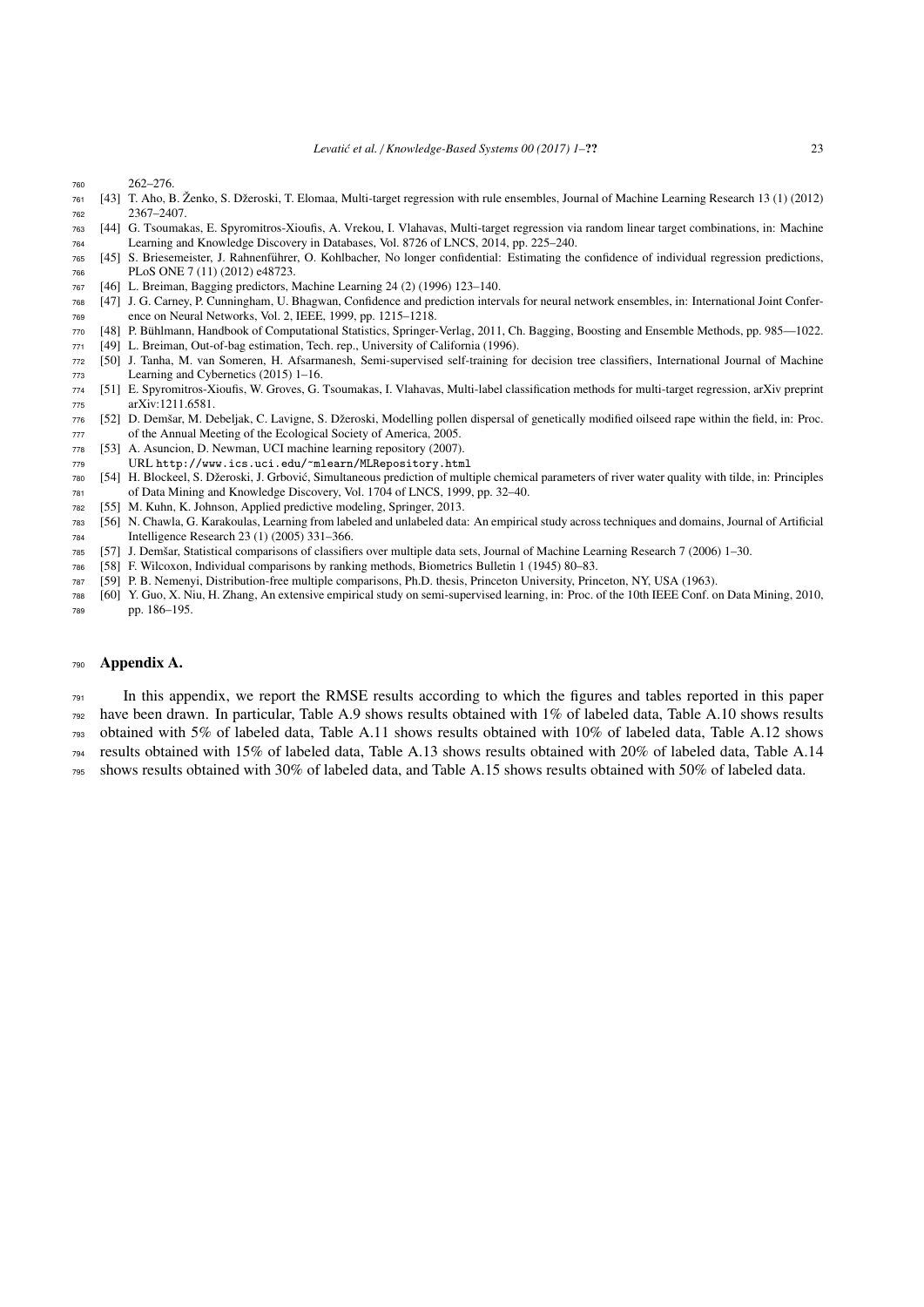<span id="page-23-0"></span>Table A.9: RMSE on the 9 considered datasets obtained with 1% of labeled data by supervised methods (CLUS-RF and MSVR), self-training with the proposed reliability scores (VarianceNormAvg, VarianceNormMin, VarianceRankAvg, VarianceRankMin, RForestProxNormAvg, RForest-ProxNormMin, RForestProxRankAvg and RForestProxRankMin), and self-training with benchmark scores (Random, OracleNormAvg, OracleNormMin, OracleRankAvg and OracleRankMin). The lower sub-table presents the performance of self-training with the VarianceNormAvg reliability score and several procedures for automatic selection of a threshold for the reliability score (*T OOB*, *T OOBInitial*, *Ttop*10% and *T avg*10%), with or without the Airbag stopping criteria. The best result for each column of each sub-table is marked in bold. The last column presents the average rank of the methods according to the 9 datasets (calculated separately for  $\frac{1}{2}$ 

| 207.276<br>230.765<br>208.656<br>207.323<br>206.832<br>206.99<br>206.99<br>206.99<br>206.99<br>210.392<br>Solar Flare-2   Water Quality   Vegetation Cond.<br>3.105<br>$2.\overline{866}$<br>2.868<br>2.866<br>2.866<br>2.872<br>2.869<br>2.864<br>2.871<br>2.87<br>$-352$<br>.348<br>.343<br>346<br>1.354<br>.354<br>.346<br>1.34<br>.372<br>$\ddot{3}$<br>45913.693<br>45962.634<br>45909.739<br>45934.234<br>45909.739<br>47440.970<br>45886.432<br>46016.187<br>45870.267<br>45850.644 | 207.229<br>$\frac{1}{207.383}$<br>2.866<br>2.864<br>$-346$<br>341<br>46224.958<br>46262.372 | 207.242<br>2.86<br>1.338<br>1.336<br>46000.04 |
|--------------------------------------------------------------------------------------------------------------------------------------------------------------------------------------------------------------------------------------------------------------------------------------------------------------------------------------------------------------------------------------------------------------------------------------------------------------------------------------------|---------------------------------------------------------------------------------------------|-----------------------------------------------|
|                                                                                                                                                                                                                                                                                                                                                                                                                                                                                            |                                                                                             |                                               |
|                                                                                                                                                                                                                                                                                                                                                                                                                                                                                            |                                                                                             |                                               |
|                                                                                                                                                                                                                                                                                                                                                                                                                                                                                            |                                                                                             |                                               |
|                                                                                                                                                                                                                                                                                                                                                                                                                                                                                            |                                                                                             |                                               |
|                                                                                                                                                                                                                                                                                                                                                                                                                                                                                            |                                                                                             |                                               |
| 0.541                                                                                                                                                                                                                                                                                                                                                                                                                                                                                      |                                                                                             |                                               |
| 0.536<br>0.538<br>0.539<br>$\bar{0.54}$<br>0.54                                                                                                                                                                                                                                                                                                                                                                                                                                            | 0.54<br>0.543                                                                               | 0.54<br>0.541                                 |
| 0.048<br>0.046<br>$-647$<br>0.047                                                                                                                                                                                                                                                                                                                                                                                                                                                          | $\bar{0}.\bar{0}5$                                                                          | 0.038<br>0.03<br>0.04                         |
| 65<br>$\ddot{6}$<br>$\overline{5}$<br>6.4<br>6.4<br>6.4                                                                                                                                                                                                                                                                                                                                                                                                                                    | $\overline{38}$<br>$\dot{\circ}$                                                            | 6.375<br>6.421<br>6.421                       |
|                                                                                                                                                                                                                                                                                                                                                                                                                                                                                            |                                                                                             |                                               |
|                                                                                                                                                                                                                                                                                                                                                                                                                                                                                            |                                                                                             |                                               |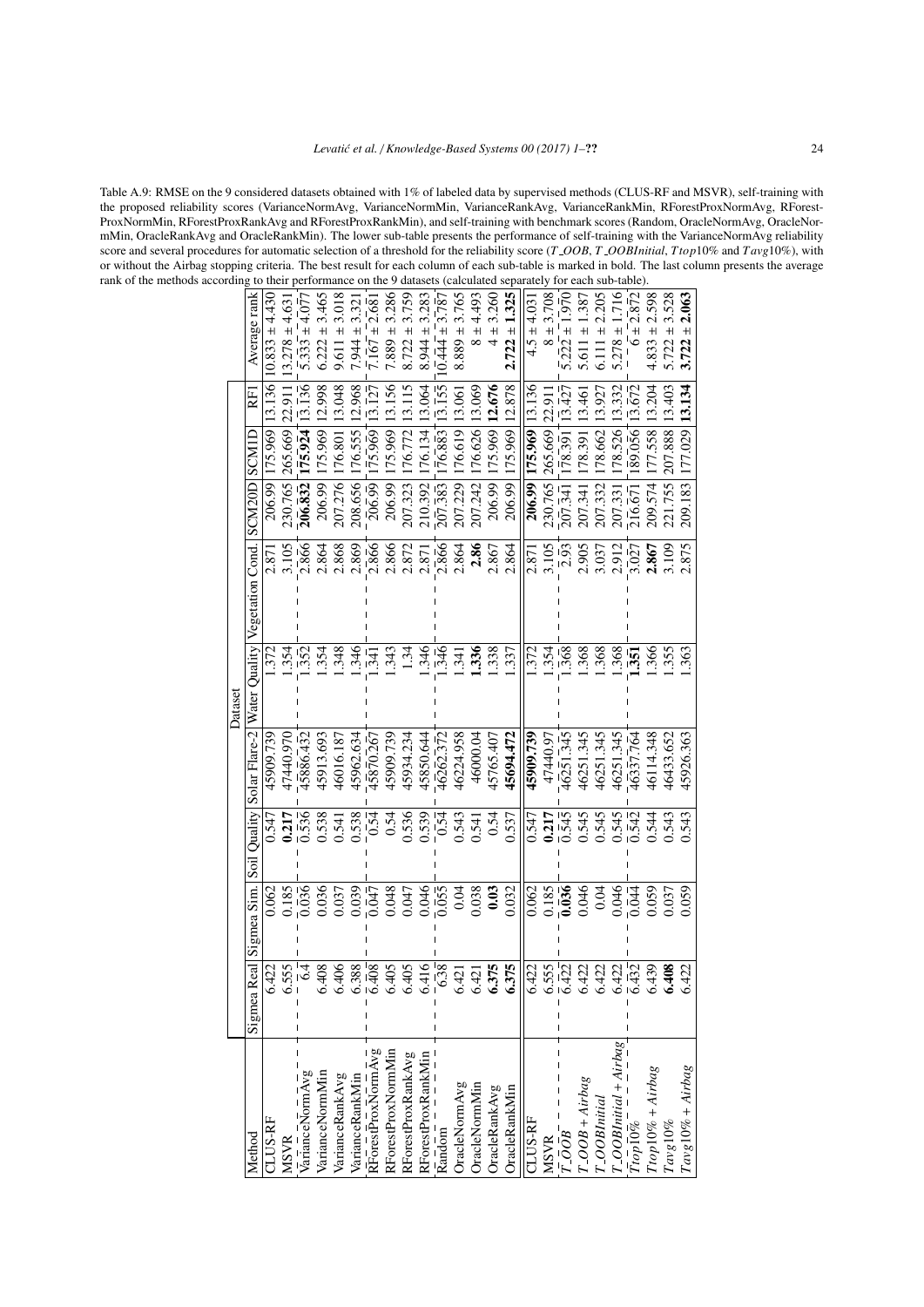<span id="page-24-0"></span>Table A.10: RMSE on the 9 considered datasets obtained with 5% of labeled data by supervised methods (CLUS-RF and MSVR), self-training with the proposed reliability scores (VarianceNormAvg, VarianceNormMin, VarianceRankAvg, VarianceRankMin, RForestProxNormAvg, RForest-ProxNormMin, RForestProxRankAvg and RForestProxRankMin), and self-training with benchmark scores (Random, OracleNormAvg, OracleNormMin, OracleRankAvg and OracleRankMin). The lower sub-table presents the performance of self-training with the VarianceNormAvg reliability score and several procedures for automatic selection of a threshold for the reliability score (*T OOB*, *T OOBInitial*, *Ttop*10% and *T avg*10%), with or without the Airbag stopping criteria. The best result for each column of each sub-table is marked in bold. The last column presents the average rank of the methods according to their performance on the 9 datasets (calculated separately for each sub-table).

|        | Average rank                          | $1.222 \pm 3.743$ | $3.444 \pm 4.667$ | $5.5 \pm 3.873$               | $7.333 \pm 2.739$ | $8.056 \pm 4.482$                  | 2.619           | $\frac{1}{6.833}$ = 2.78 <sup>2</sup>                            | 3.800              | $8.944 \pm 2.72$   | 3.976              | $.167 \pm 2.969$   | 3.961     | 3.865                          | 2.917<br>$\overline{+}$ | 1.199<br>$\overline{+}$ | $4.889 \pm 3.209$  | $9 + 3.000$       | 1.799              | $5.278 \pm 1.679$ | $4.833 \pm 2.634$ | 1.635                                       | $4.722 + 3.270$           | 3.330                 | 1.949       | 2.888              |
|--------|---------------------------------------|-------------------|-------------------|-------------------------------|-------------------|------------------------------------|-----------------|------------------------------------------------------------------|--------------------|--------------------|--------------------|--------------------|-----------|--------------------------------|-------------------------|-------------------------|--------------------|-------------------|--------------------|-------------------|-------------------|---------------------------------------------|---------------------------|-----------------------|-------------|--------------------|
|        |                                       |                   |                   |                               |                   |                                    | $6.611 \pm$     |                                                                  | $7.167 \pm$        |                    | $9.333 \pm$        |                    | $9.5 \pm$ | $8.333 \pm$                    | 3.722                   | 2.833                   |                    |                   | $5.611 \pm$        |                   |                   | $4.389 +$                                   |                           | $4.944 \pm$           | $6.889 \pm$ | $4.444 \pm$        |
|        | E                                     | 7.422             | 23.985            | 7.157                         | .359              | 7.177                              | 7.269           | 7.394                                                            | 7.416              | 7.308              | 7.366              | 7.425              | 7.173     | 7.217                          | 6.74                    | 7.013                   | 7.422              | 23.985            | 1.609              | <b>.57</b>        | 7.322             | 7.468                                       | (429)                     | 7.502                 | 7.51        | 7.424              |
|        | SCMIL                                 | 143.124           | 229.473           | 143.124                       | 143.079           | 144.487                            | 143.582         | (43.124)                                                         | 143.116            | 144.617            | 145.404            | 144.487            | 144.10    | 144.14                         | 143.032                 | 142.967                 | 143.124            | 229.473           | 52.449             | 148.509           | 155.167           | 145.905                                     | 153.104                   | 143.608               | 161.129     | 143.052            |
|        |                                       | 177.182           | 230.311           | 177.153                       | 77.182            | 78.049                             | 77.207          | 177.182                                                          | 77.182             | 78.004             | 77.978             | 78.017             | 77.716    | 77.758                         | 77.182                  | 77.182                  | 177.182            | 230.311           | 184.59             | 84.062            | 84.642            | 182.042                                     | 185.862                   | 178.31                | 89.001      | 77.726             |
|        |                                       | 2.678             | 2.988             | 2.673                         | 2.676             | 2.679                              | 2.676           | 2.677                                                            | 2.677              | 2.678              | 2.678              | 2.679              | 2.677     | 2.675                          | 2.677                   | 2.676                   | 2.678              | 2.988             | 2.678              | 2.676             | 2.781             | 2.676                                       | 2.753                     | 2.676                 | 2.742       | 2.678              |
|        | Water Quality Vegetation Cond. SCM20D |                   |                   |                               |                   |                                    |                 |                                                                  |                    |                    |                    |                    |           |                                |                         |                         |                    |                   |                    |                   |                   |                                             |                           |                       |             |                    |
|        |                                       | 262               | .304              | $-253$                        | .255              | .254                               | .256            | $-255$                                                           | .255               | .255               | .257               | $-255$             | .251      | .251                           | 1.248                   | 1.25                    | 262                | .304              | $-257$             | .257              | 1.257             | 1.257                                       | 1.256                     | .263                  | .257        | 263                |
| Datase |                                       |                   |                   |                               |                   |                                    |                 |                                                                  |                    |                    |                    |                    |           |                                |                         |                         |                    |                   |                    |                   |                   |                                             |                           |                       |             |                    |
|        | Solar Flare-2                         | 41384.376         | 45561.610         | 41384.376                     | 41384.376         | 41334.819                          | 41239.703       | $4\overline{1}\overline{9}\overline{1}.\overline{1}\overline{3}$ | 41058.845          | 41347.346          | 41366.16           | 41865.799          | 41513.983 | 41600.439                      | 41237.003               | 41078.147               | 41384.376          | 45561.6           | 41536.77           | 41567.099         | 41509.666         | 41585.324                                   | 42109.113                 | 41078.715             | 41721.025   | 41386.025          |
|        |                                       | 0.524             | 0.168             | $\overline{0.513}$            | 0.511             | 0.513                              | 0.51            | 511                                                              | 0.51               | 0.51               | 0.509              | 513                | 0.516     | 0.515                          | 0.512                   | 0.509                   | 0.524              | 0.168             | $\overline{0.518}$ | 0.52              | 0.517             | 0.52                                        | $-514$                    | .524                  | 0.517       | 0.521              |
|        | Soil Quality                          |                   |                   |                               |                   |                                    |                 |                                                                  |                    |                    |                    |                    |           |                                |                         |                         |                    |                   |                    |                   |                   |                                             |                           |                       |             |                    |
|        | Sigmea Sim.                           | 0.019             | 0.816             | $0.\overline{0}1\overline{8}$ | 0.018             | 0.017                              | 0.017           | 0.017                                                            | 0.018              | 0.018              | 0.017              | 0.018              | 0.019     | 0.018                          | 0.017                   | 0.017                   | 0.019              | $\frac{610}{919}$ |                    | 0.018             | 0.017             | 0.017                                       | 0.017                     | 1.017                 | 0.019       | 0.019              |
|        |                                       |                   |                   |                               |                   |                                    |                 |                                                                  |                    |                    |                    |                    |           |                                |                         |                         |                    |                   |                    |                   |                   |                                             |                           |                       |             |                    |
|        | $\overline{a}$<br>Sigmea R            | ನ                 | 37                | $\overline{5.241}$            | 305               | 239                                | $\overline{81}$ | $\frac{1}{5.305}$                                                | 317                | 579<br>5.2         | 507<br>53          | $\frac{1}{5}$ .273 | 29        | 86                             | 5.235                   | 5.248                   | $\ddot{31}$<br>5.4 | 37<br>6.3         | $\frac{1}{11}$     | $\ddot{c}$<br>5.4 | 118<br>54         | 118                                         | $\bar{\mathbf{35}}$<br>ın | $\overline{5}$<br>5.4 | 27<br>5.4   | 76                 |
|        |                                       |                   |                   |                               |                   |                                    |                 |                                                                  |                    |                    |                    |                    |           |                                |                         |                         |                    |                   |                    |                   |                   |                                             |                           |                       |             |                    |
|        |                                       |                   |                   |                               |                   |                                    |                 |                                                                  |                    |                    |                    |                    |           |                                |                         |                         |                    |                   |                    |                   |                   |                                             |                           |                       |             | $Tavg10% + Airbag$ |
|        |                                       | CLUS-RF           |                   | VarianceNormAvg               | VarianceNormMin   | VarianceRankAvg<br>VarianceRankMin |                 | RForestProxNormAvg                                               | RForestProxNormMin | RForestProxRankAvg | RForestProxRankMin |                    |           | OracleNormAvg<br>OracleNormMin | <b>OracleRankAvg</b>    | OracleRankMin           | CLUS-RF            |                   |                    | $T$ -OOB + Airbag | T_OOBInitial      | $\frac{T\_OOBInitial + Airbag}{T top 10\%}$ |                           | $Ttop10\% + Airbag$   |             |                    |
|        | Method                                |                   | <b>MSVR</b>       |                               |                   |                                    |                 |                                                                  |                    |                    |                    | Random             |           |                                |                         |                         |                    | <b>MSVR</b>       | 1.00B              |                   |                   |                                             |                           |                       | $Tavg10\%$  |                    |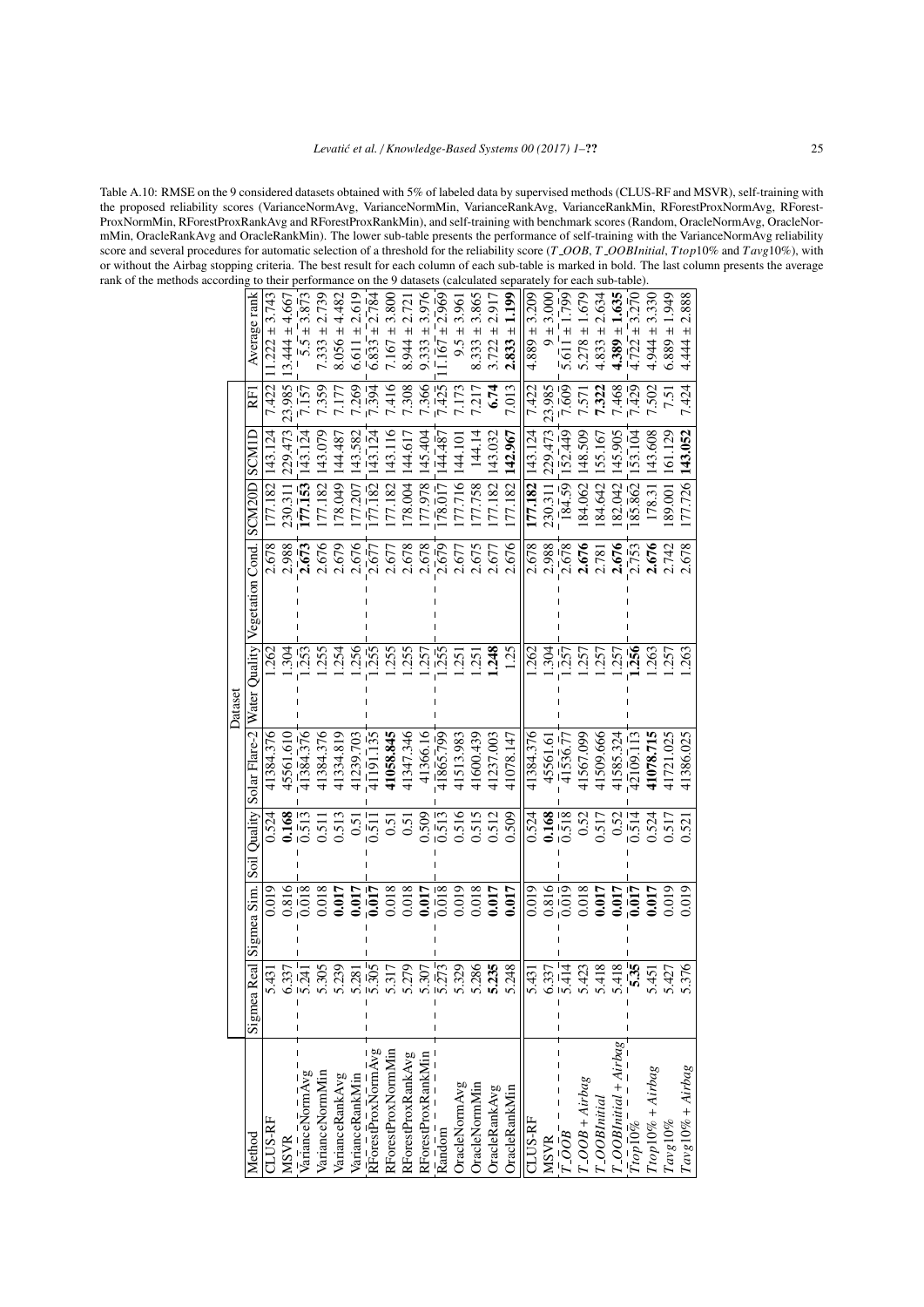<span id="page-25-0"></span>Table A.11: RMSE on the 9 considered datasets obtained with 10% of labeled data by supervised methods (CLUS-RF and MSVR), selftraining with the proposed reliability scores (VarianceNormAvg, VarianceNormMin, VarianceRankAvg, VarianceRankMin, RForestProxNormAvg, RForestProxNormMin, RForestProxRankAvg and RForestProxRankMin), and self-training with benchmark scores (Random, OracleNormAvg, OracleNormMin, OracleRankAvg and OracleRankMin). The lower sub-table presents the performance of self-training with the VarianceNormAvg reliability score and several procedures for automatic selection of a threshold for the reliability score (*T OOB*, *T OOBInitial*, *Ttop*10% and *T avg*10%), with or without the Airbag stopping criteria. The best result for each column of each sub-table is marked in bold. The last column presents the average rank of the methods according to their performance on the 9 datasets (calculated separately for each sub-table).

| $8.278 \pm$<br>$8.611 \pm$<br>$8.278 \pm$<br>$8.833 \pm$<br>$+$<br>$\ddot{+}$<br>$\ddot{}$<br>$\overline{+}$<br>10.667<br>4.889<br>7.722<br>2.833<br>2.5<br>4.833<br>7.111<br>5.089<br>4.545<br>5.085<br>5.038<br>4.955<br>$\sqrt{25}$<br>5.036<br>$\frac{1}{5}$ $\frac{1}{15}$<br>4.929<br>.264<br>5.098<br>4.905<br>4.904<br>4.972<br>5.089<br>22.315<br>5.073<br>5.112<br>5.02<br>5.143<br>5.107<br>4.684<br>5.191<br>4.90<br>219.555<br>219.555<br>127.879<br>129.465<br>127.846<br>127.894<br>136.906<br>161.014 127.805<br>127.894<br>127.894<br>128.189<br>130.989<br>129.139<br>128.512<br>128.902<br>127.894<br>129.572<br>128.378<br>127.894<br>127.894<br>128.937<br>128.107<br>134.91<br>129.23<br>136.241<br>160.726<br>160.148<br>220.416<br>164.526<br>163.248<br>162.15<br>161.276<br>166.109<br>161.236<br>168.485<br>220,416<br>161.948<br>161.687<br>61.023<br>167.385<br>$\frac{1}{66.137}$<br>161.312<br>161.273<br>161.061<br>161.061<br>161.061<br>$16\overline{1}02\overline{1}$<br>161.061<br>$\frac{1}{61.061}$<br>2.646<br>2.998<br>2.603<br>2.604<br>2.6<br>2.602<br>2.6<br>2.597<br>2.998<br>2.602<br>2.603<br>2.605<br>2.609<br>2.603<br>2.602<br>2.603<br>2.601<br>2.601<br>2.601<br>2.601<br>2.601<br>2.601<br>2.601<br>$\frac{1}{2.601}$<br>2.601<br>$\frac{1}{2}$ 25<br>.225<br>.225<br>226<br>.225<br>$\frac{1}{2}$ 25<br>219<br>276<br>$-225$<br>.225<br>$-228$<br>.229<br>.276<br>$\frac{1}{226}$<br>223<br>.225<br>.233<br>.232<br>.224<br>.227<br>.223<br>.224<br>221<br>231<br>$\tilde{\mathfrak{Z}}$<br>38615.185<br>43551.48<br>38576.336<br>38576.336<br>38551.846<br>39485.778<br>38615.185<br>39178.759<br>39148.626<br>39856.55<br>38539.778<br>38653.538<br>38621.215<br>38655.623<br>38579.84<br>38615.185<br>43551.48<br>39381.705<br>38966.383<br>38581.027<br>38607.197<br>38602.015<br>39189.14<br>38890.317<br>39004.73<br>518<br>0.516<br>0.516<br>0.515<br>0.519<br>0.516<br>0.519<br>$\bar{6}1\bar{5}$<br>525<br>0.525<br>1.525<br>0.526<br>0.519<br>0.517<br>0.517<br>0.52<br>0.519<br>0.169<br>0.523<br>1.526<br>1.527<br>1.169<br>0.527<br>0.52<br>0.527<br>0.013<br>0.015<br>0.014<br>0.014<br>0.013<br>0.015<br>0.015<br>0.014<br>0.014<br>0.014<br>0.014<br>$\overline{0.014}$<br>0.014<br>0.014<br>0.014<br><b>1.014</b><br>0.015<br>$\frac{1}{014}$<br>0.014<br>0.014<br>0.014<br>0.014<br>0.094<br>.014<br>0.094<br>$\frac{815}{218}$<br>$rac{1}{204}$<br>$\overline{4.861}$<br>$rac{5.815}{4.901}$<br>$\frac{1}{4.905}$<br>848<br>516<br>6 <sup>16</sup><br>913<br>882<br>4.866<br>4.922<br>4.914<br>4.992<br>4.922<br>$\approx$<br>894<br>4.867<br>4.877<br>953<br>54<br>$\overline{5}$<br>$\frac{T\_OOBInitial + Airbag}{T top10\%}$<br>RForestProxNormAvg<br>RForestProxNormMin<br>RForestProxRankAvg<br>RForestProxRankMin<br>$Tavg10\% + Airbag$<br>$Ttop10\% + Airbag$<br>varianceNormAvg<br>VarianceNormMin<br>VarianceRankAvg<br>VarianceRankMin<br>$-OOB + Airbag$<br><b>OracleNormAvg</b><br><b>OracleNormMin</b><br>OracleRankAvg<br><b>DracleRankMin</b><br>$T_$ OBInitial<br>LUS-RF<br><b>CLUS-RF</b><br>$Tavg10\%$<br>$\overline{R}$ andom<br>$\overline{OOB}$<br><b>MSVR</b><br>Method<br><b>MSVR</b> |             |             |              |               | Dataset       |                  |        |       |     |                      |
|----------------------------------------------------------------------------------------------------------------------------------------------------------------------------------------------------------------------------------------------------------------------------------------------------------------------------------------------------------------------------------------------------------------------------------------------------------------------------------------------------------------------------------------------------------------------------------------------------------------------------------------------------------------------------------------------------------------------------------------------------------------------------------------------------------------------------------------------------------------------------------------------------------------------------------------------------------------------------------------------------------------------------------------------------------------------------------------------------------------------------------------------------------------------------------------------------------------------------------------------------------------------------------------------------------------------------------------------------------------------------------------------------------------------------------------------------------------------------------------------------------------------------------------------------------------------------------------------------------------------------------------------------------------------------------------------------------------------------------------------------------------------------------------------------------------------------------------------------------------------------------------------------------------------------------------------------------------------------------------------------------------------------------------------------------------------------------------------------------------------------------------------------------------------------------------------------------------------------------------------------------------------------------------------------------------------------------------------------------------------------------------------------------------------------------------------------------------------------------------------------------------------------------------------------------------------------------------------------------------------------------------------------------------------------------------------------------------------------------------------------------------------------------------------------------------------------------------------------------------------------------------------------------------------------------------------------------------------------------------------------------------------------------------------------------------------------------------------------------------------------------------------------------------------------------------|-------------|-------------|--------------|---------------|---------------|------------------|--------|-------|-----|----------------------|
|                                                                                                                                                                                                                                                                                                                                                                                                                                                                                                                                                                                                                                                                                                                                                                                                                                                                                                                                                                                                                                                                                                                                                                                                                                                                                                                                                                                                                                                                                                                                                                                                                                                                                                                                                                                                                                                                                                                                                                                                                                                                                                                                                                                                                                                                                                                                                                                                                                                                                                                                                                                                                                                                                                                                                                                                                                                                                                                                                                                                                                                                                                                                                                                        | Sigmea Real | Sigmea Sim. | Soil Quality | Solar Flare-2 | Water Quality | Vegetation Cond. | SCM20D | SCMID | RFI | Average rank         |
|                                                                                                                                                                                                                                                                                                                                                                                                                                                                                                                                                                                                                                                                                                                                                                                                                                                                                                                                                                                                                                                                                                                                                                                                                                                                                                                                                                                                                                                                                                                                                                                                                                                                                                                                                                                                                                                                                                                                                                                                                                                                                                                                                                                                                                                                                                                                                                                                                                                                                                                                                                                                                                                                                                                                                                                                                                                                                                                                                                                                                                                                                                                                                                                        |             |             |              |               |               |                  |        |       |     | $0.444 \pm 3.948$    |
|                                                                                                                                                                                                                                                                                                                                                                                                                                                                                                                                                                                                                                                                                                                                                                                                                                                                                                                                                                                                                                                                                                                                                                                                                                                                                                                                                                                                                                                                                                                                                                                                                                                                                                                                                                                                                                                                                                                                                                                                                                                                                                                                                                                                                                                                                                                                                                                                                                                                                                                                                                                                                                                                                                                                                                                                                                                                                                                                                                                                                                                                                                                                                                                        |             |             |              |               |               |                  |        |       |     | $3.444 \pm 4.667$    |
|                                                                                                                                                                                                                                                                                                                                                                                                                                                                                                                                                                                                                                                                                                                                                                                                                                                                                                                                                                                                                                                                                                                                                                                                                                                                                                                                                                                                                                                                                                                                                                                                                                                                                                                                                                                                                                                                                                                                                                                                                                                                                                                                                                                                                                                                                                                                                                                                                                                                                                                                                                                                                                                                                                                                                                                                                                                                                                                                                                                                                                                                                                                                                                                        |             |             |              |               |               |                  |        |       |     | $7.444 \pm 3.820$    |
|                                                                                                                                                                                                                                                                                                                                                                                                                                                                                                                                                                                                                                                                                                                                                                                                                                                                                                                                                                                                                                                                                                                                                                                                                                                                                                                                                                                                                                                                                                                                                                                                                                                                                                                                                                                                                                                                                                                                                                                                                                                                                                                                                                                                                                                                                                                                                                                                                                                                                                                                                                                                                                                                                                                                                                                                                                                                                                                                                                                                                                                                                                                                                                                        |             |             |              |               |               |                  |        |       |     | 3.203                |
|                                                                                                                                                                                                                                                                                                                                                                                                                                                                                                                                                                                                                                                                                                                                                                                                                                                                                                                                                                                                                                                                                                                                                                                                                                                                                                                                                                                                                                                                                                                                                                                                                                                                                                                                                                                                                                                                                                                                                                                                                                                                                                                                                                                                                                                                                                                                                                                                                                                                                                                                                                                                                                                                                                                                                                                                                                                                                                                                                                                                                                                                                                                                                                                        |             |             |              |               |               |                  |        |       |     | $7.722 \pm 3.684$    |
|                                                                                                                                                                                                                                                                                                                                                                                                                                                                                                                                                                                                                                                                                                                                                                                                                                                                                                                                                                                                                                                                                                                                                                                                                                                                                                                                                                                                                                                                                                                                                                                                                                                                                                                                                                                                                                                                                                                                                                                                                                                                                                                                                                                                                                                                                                                                                                                                                                                                                                                                                                                                                                                                                                                                                                                                                                                                                                                                                                                                                                                                                                                                                                                        |             |             |              |               |               |                  |        |       |     | $6.556 \pm 2.87$     |
|                                                                                                                                                                                                                                                                                                                                                                                                                                                                                                                                                                                                                                                                                                                                                                                                                                                                                                                                                                                                                                                                                                                                                                                                                                                                                                                                                                                                                                                                                                                                                                                                                                                                                                                                                                                                                                                                                                                                                                                                                                                                                                                                                                                                                                                                                                                                                                                                                                                                                                                                                                                                                                                                                                                                                                                                                                                                                                                                                                                                                                                                                                                                                                                        |             |             |              |               |               |                  |        |       |     |                      |
|                                                                                                                                                                                                                                                                                                                                                                                                                                                                                                                                                                                                                                                                                                                                                                                                                                                                                                                                                                                                                                                                                                                                                                                                                                                                                                                                                                                                                                                                                                                                                                                                                                                                                                                                                                                                                                                                                                                                                                                                                                                                                                                                                                                                                                                                                                                                                                                                                                                                                                                                                                                                                                                                                                                                                                                                                                                                                                                                                                                                                                                                                                                                                                                        |             |             |              |               |               |                  |        |       |     | 3.280                |
|                                                                                                                                                                                                                                                                                                                                                                                                                                                                                                                                                                                                                                                                                                                                                                                                                                                                                                                                                                                                                                                                                                                                                                                                                                                                                                                                                                                                                                                                                                                                                                                                                                                                                                                                                                                                                                                                                                                                                                                                                                                                                                                                                                                                                                                                                                                                                                                                                                                                                                                                                                                                                                                                                                                                                                                                                                                                                                                                                                                                                                                                                                                                                                                        |             |             |              |               |               |                  |        |       |     | $9 + 3.354$          |
|                                                                                                                                                                                                                                                                                                                                                                                                                                                                                                                                                                                                                                                                                                                                                                                                                                                                                                                                                                                                                                                                                                                                                                                                                                                                                                                                                                                                                                                                                                                                                                                                                                                                                                                                                                                                                                                                                                                                                                                                                                                                                                                                                                                                                                                                                                                                                                                                                                                                                                                                                                                                                                                                                                                                                                                                                                                                                                                                                                                                                                                                                                                                                                                        |             |             |              |               |               |                  |        |       |     | 2.224<br>$8.278 \pm$ |
|                                                                                                                                                                                                                                                                                                                                                                                                                                                                                                                                                                                                                                                                                                                                                                                                                                                                                                                                                                                                                                                                                                                                                                                                                                                                                                                                                                                                                                                                                                                                                                                                                                                                                                                                                                                                                                                                                                                                                                                                                                                                                                                                                                                                                                                                                                                                                                                                                                                                                                                                                                                                                                                                                                                                                                                                                                                                                                                                                                                                                                                                                                                                                                                        |             |             |              |               |               |                  |        |       |     | $\pm 400$            |
|                                                                                                                                                                                                                                                                                                                                                                                                                                                                                                                                                                                                                                                                                                                                                                                                                                                                                                                                                                                                                                                                                                                                                                                                                                                                                                                                                                                                                                                                                                                                                                                                                                                                                                                                                                                                                                                                                                                                                                                                                                                                                                                                                                                                                                                                                                                                                                                                                                                                                                                                                                                                                                                                                                                                                                                                                                                                                                                                                                                                                                                                                                                                                                                        |             |             |              |               |               |                  |        |       |     | 3.855                |
|                                                                                                                                                                                                                                                                                                                                                                                                                                                                                                                                                                                                                                                                                                                                                                                                                                                                                                                                                                                                                                                                                                                                                                                                                                                                                                                                                                                                                                                                                                                                                                                                                                                                                                                                                                                                                                                                                                                                                                                                                                                                                                                                                                                                                                                                                                                                                                                                                                                                                                                                                                                                                                                                                                                                                                                                                                                                                                                                                                                                                                                                                                                                                                                        |             |             |              |               |               |                  |        |       |     | ± 4.05               |
|                                                                                                                                                                                                                                                                                                                                                                                                                                                                                                                                                                                                                                                                                                                                                                                                                                                                                                                                                                                                                                                                                                                                                                                                                                                                                                                                                                                                                                                                                                                                                                                                                                                                                                                                                                                                                                                                                                                                                                                                                                                                                                                                                                                                                                                                                                                                                                                                                                                                                                                                                                                                                                                                                                                                                                                                                                                                                                                                                                                                                                                                                                                                                                                        |             |             |              |               |               |                  |        |       |     | 2.462                |
|                                                                                                                                                                                                                                                                                                                                                                                                                                                                                                                                                                                                                                                                                                                                                                                                                                                                                                                                                                                                                                                                                                                                                                                                                                                                                                                                                                                                                                                                                                                                                                                                                                                                                                                                                                                                                                                                                                                                                                                                                                                                                                                                                                                                                                                                                                                                                                                                                                                                                                                                                                                                                                                                                                                                                                                                                                                                                                                                                                                                                                                                                                                                                                                        |             |             |              |               |               |                  |        |       |     | 1.458                |
|                                                                                                                                                                                                                                                                                                                                                                                                                                                                                                                                                                                                                                                                                                                                                                                                                                                                                                                                                                                                                                                                                                                                                                                                                                                                                                                                                                                                                                                                                                                                                                                                                                                                                                                                                                                                                                                                                                                                                                                                                                                                                                                                                                                                                                                                                                                                                                                                                                                                                                                                                                                                                                                                                                                                                                                                                                                                                                                                                                                                                                                                                                                                                                                        |             |             |              |               |               |                  |        |       |     | $4.778 \pm 2.938$    |
|                                                                                                                                                                                                                                                                                                                                                                                                                                                                                                                                                                                                                                                                                                                                                                                                                                                                                                                                                                                                                                                                                                                                                                                                                                                                                                                                                                                                                                                                                                                                                                                                                                                                                                                                                                                                                                                                                                                                                                                                                                                                                                                                                                                                                                                                                                                                                                                                                                                                                                                                                                                                                                                                                                                                                                                                                                                                                                                                                                                                                                                                                                                                                                                        |             |             |              |               |               |                  |        |       |     | $9 + 3.000$          |
|                                                                                                                                                                                                                                                                                                                                                                                                                                                                                                                                                                                                                                                                                                                                                                                                                                                                                                                                                                                                                                                                                                                                                                                                                                                                                                                                                                                                                                                                                                                                                                                                                                                                                                                                                                                                                                                                                                                                                                                                                                                                                                                                                                                                                                                                                                                                                                                                                                                                                                                                                                                                                                                                                                                                                                                                                                                                                                                                                                                                                                                                                                                                                                                        |             |             |              |               |               |                  |        |       |     | $4.833 \pm 2.449$    |
|                                                                                                                                                                                                                                                                                                                                                                                                                                                                                                                                                                                                                                                                                                                                                                                                                                                                                                                                                                                                                                                                                                                                                                                                                                                                                                                                                                                                                                                                                                                                                                                                                                                                                                                                                                                                                                                                                                                                                                                                                                                                                                                                                                                                                                                                                                                                                                                                                                                                                                                                                                                                                                                                                                                                                                                                                                                                                                                                                                                                                                                                                                                                                                                        |             |             |              |               |               |                  |        |       |     | $4.833 \pm 1.58$     |
|                                                                                                                                                                                                                                                                                                                                                                                                                                                                                                                                                                                                                                                                                                                                                                                                                                                                                                                                                                                                                                                                                                                                                                                                                                                                                                                                                                                                                                                                                                                                                                                                                                                                                                                                                                                                                                                                                                                                                                                                                                                                                                                                                                                                                                                                                                                                                                                                                                                                                                                                                                                                                                                                                                                                                                                                                                                                                                                                                                                                                                                                                                                                                                                        |             |             |              |               |               |                  |        |       |     | $5.167 \pm 2.716$    |
|                                                                                                                                                                                                                                                                                                                                                                                                                                                                                                                                                                                                                                                                                                                                                                                                                                                                                                                                                                                                                                                                                                                                                                                                                                                                                                                                                                                                                                                                                                                                                                                                                                                                                                                                                                                                                                                                                                                                                                                                                                                                                                                                                                                                                                                                                                                                                                                                                                                                                                                                                                                                                                                                                                                                                                                                                                                                                                                                                                                                                                                                                                                                                                                        |             |             |              |               |               |                  |        |       |     | $3.889 \pm 1.34$     |
|                                                                                                                                                                                                                                                                                                                                                                                                                                                                                                                                                                                                                                                                                                                                                                                                                                                                                                                                                                                                                                                                                                                                                                                                                                                                                                                                                                                                                                                                                                                                                                                                                                                                                                                                                                                                                                                                                                                                                                                                                                                                                                                                                                                                                                                                                                                                                                                                                                                                                                                                                                                                                                                                                                                                                                                                                                                                                                                                                                                                                                                                                                                                                                                        |             |             |              |               |               |                  |        |       |     | $5.056 \pm 3.087$    |
|                                                                                                                                                                                                                                                                                                                                                                                                                                                                                                                                                                                                                                                                                                                                                                                                                                                                                                                                                                                                                                                                                                                                                                                                                                                                                                                                                                                                                                                                                                                                                                                                                                                                                                                                                                                                                                                                                                                                                                                                                                                                                                                                                                                                                                                                                                                                                                                                                                                                                                                                                                                                                                                                                                                                                                                                                                                                                                                                                                                                                                                                                                                                                                                        |             |             |              |               |               |                  |        |       |     | 2.559<br>$\ddot{+}$  |
|                                                                                                                                                                                                                                                                                                                                                                                                                                                                                                                                                                                                                                                                                                                                                                                                                                                                                                                                                                                                                                                                                                                                                                                                                                                                                                                                                                                                                                                                                                                                                                                                                                                                                                                                                                                                                                                                                                                                                                                                                                                                                                                                                                                                                                                                                                                                                                                                                                                                                                                                                                                                                                                                                                                                                                                                                                                                                                                                                                                                                                                                                                                                                                                        |             |             |              |               |               |                  |        |       |     | 1.787                |
|                                                                                                                                                                                                                                                                                                                                                                                                                                                                                                                                                                                                                                                                                                                                                                                                                                                                                                                                                                                                                                                                                                                                                                                                                                                                                                                                                                                                                                                                                                                                                                                                                                                                                                                                                                                                                                                                                                                                                                                                                                                                                                                                                                                                                                                                                                                                                                                                                                                                                                                                                                                                                                                                                                                                                                                                                                                                                                                                                                                                                                                                                                                                                                                        |             |             |              |               |               |                  |        |       |     | 3.122                |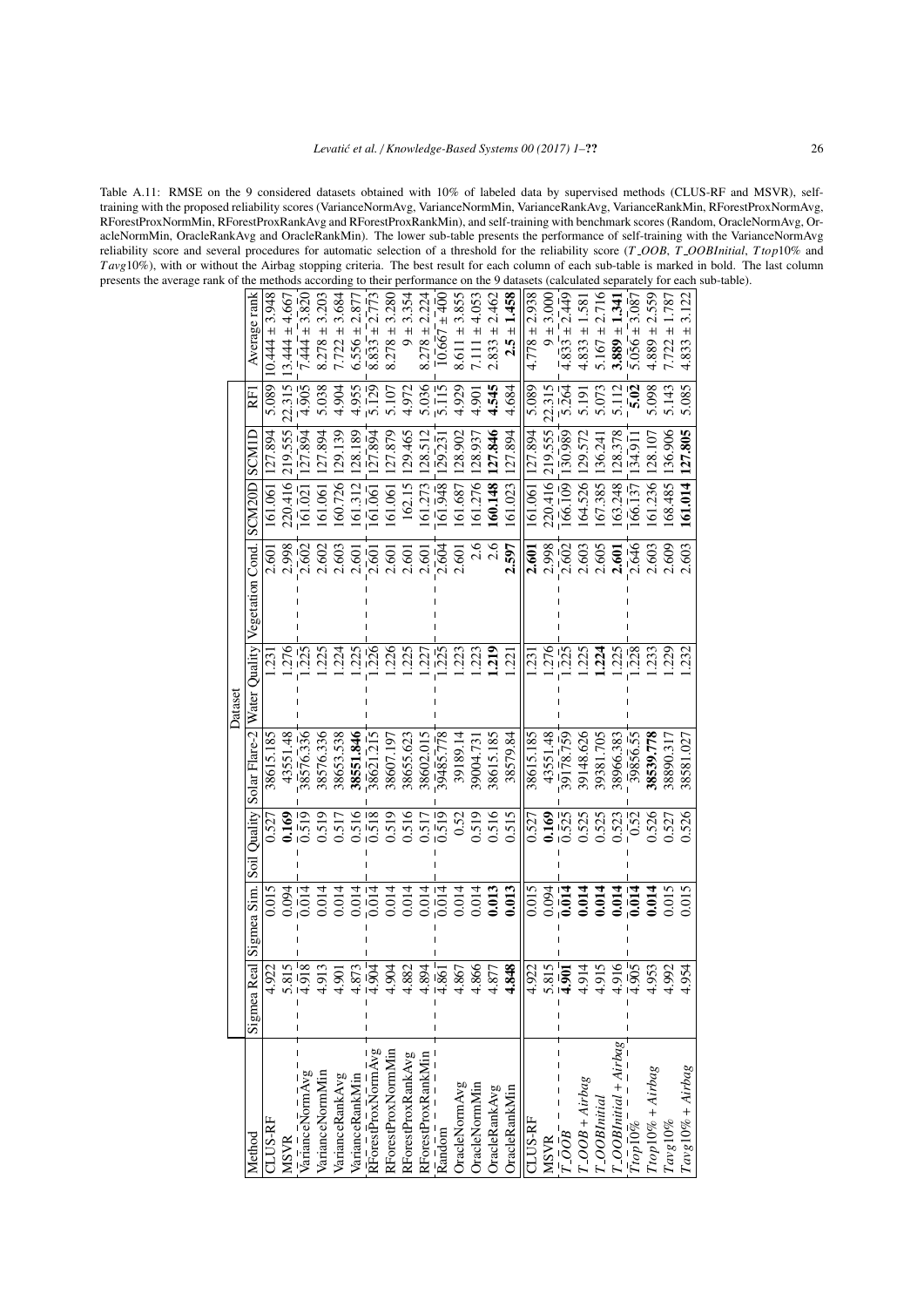<span id="page-26-0"></span>Table A.12: RMSE on the 9 considered datasets obtained with 15% of labeled data by supervised methods (CLUS-RF and MSVR), selftraining with the proposed reliability scores (VarianceNormAvg, VarianceNormMin, VarianceRankAvg, VarianceRankMin, RForestProxNormAvg, RForestProxNormMin, RForestProxRankAvg and RForestProxRankMin), and self-training with benchmark scores (Random, OracleNormAvg, OracleNormMin, OracleRankAvg and OracleRankMin). The lower sub-table presents the performance of self-training with the VarianceNormAvg reliability score and several procedures for automatic selection of a threshold for the reliability score (*T OOB*, *T OOBInitial*, *Ttop*10% and *T avg*10%), with or without the Airbag stopping criteria. The best result for each column of each sub-table is marked in bold. The last column presents the average rank of the methods according to their performance on the 9 datasets (calculated separately for each sub-table).

|         | Average rank               | $10.5 \pm 3.182$ | $3.444 \pm 4.667$ | $7.389 \pm 2.837$                            | 2.905<br>$\ddot{}$ | $5.778 \pm 2.45$ | $7.167 \pm 3.152$ | $\sqrt{7.833} \pm 3.072$ | $8.056 \pm 3.225$  | $8.389 \pm 3.78$   | 1.976<br>$8.944 \pm$ | $\sqrt{.722 \pm 2.587}$  | $9.556 \pm 4.065$ | 3.589<br>$8.722 \pm$ | 2.579<br>$2.944 \pm$  | 1.895<br>$2.556 \pm$ | $4.5 \pm 2.550$ | $9 + 3.000$ | 1.895<br>$5.556 \pm$    | 1.369<br>5.833 $\pm$ | 2.332<br>$5.833 \pm$ | 1.458<br>$4.5 \pm$         | $5.278 \pm 2.906$                                          | 2.622<br>$4.167 \pm$ | 2.265<br>$5.778 \pm$ | 3.167<br>$4.556 \pm$ |
|---------|----------------------------|------------------|-------------------|----------------------------------------------|--------------------|------------------|-------------------|--------------------------|--------------------|--------------------|----------------------|--------------------------|-------------------|----------------------|-----------------------|----------------------|-----------------|-------------|-------------------------|----------------------|----------------------|----------------------------|------------------------------------------------------------|----------------------|----------------------|----------------------|
|         | E                          | 4.014            | 20.391            | 3.882                                        | 3.941              | 3.805            | 3.869             | $\frac{6}{4.049}$        | 4.038              | 3.973              | 3.973                | $\frac{1}{4.054}$        | 3.849             | 3.867                | 3.505                 | 3.666                | 4.014           | 20.391      | 4.126                   | 4.115                | 4.045                | 4.022                      | $\frac{1}{4.016}$                                          | 4.003                | 4.053                | 3.998                |
|         | SCMIL                      | 120.878          | 237.821           | 120.892                                      | 120.713            | 121.37           | 20.863            | 20.872                   | 20.878             | 122.386            | 121.2                | 22.107                   | 121.76            | 1.80                 | 120.768               | 120.742              | 120.878         | 237.82      | 22.217                  | 121.72               | 126.583              | 120.983                    | $\frac{1}{25.946}$                                         | 20.805               | 126.063              | 120.799              |
|         |                            | 149.976          | 225.622           | 149.825                                      | 149.83             | 49.763           | 149.764           | 50.034                   | 49.976             | 51.037             | 50.276               | 50.947                   | 50.691            | 50.169               | 47.849                | 49.657               | 149.976         | 225.622     | 152.247                 | 51.269               | 154.843              | 150.23                     | 153.988                                                    | 49.808               | 54.939               | 50.143               |
|         | Vegetation Cond. SCM20D    | 2.568            | 3.027             | 2.568                                        | 2.567              | 2.567            | 2.568             | 2.568                    | 2.568              | 2.568              | 2.568                | 2.572                    | 2.568             | 2.567                | 2.558                 | 2.556                | 2.568           | 3.027       | 2.568                   | 2.569                | 2.568                | 2.569                      | 2.595                                                      | 2.568                | 2.57                 | 2.569                |
| Dataset | Water Quality              | ्र<br>२१         | 276               | $\frac{1}{208}$                              | $\Xi$              | 209              | 212               | $\frac{1}{209}$          | 1.21               | 209                | 212                  | $\overline{12}$          | .207              | .208                 | 1.204                 | .207                 | $\frac{214}{5}$ |             | $\frac{276}{209}$       | 209                  | .209                 | 209                        | $\overline{2}0\overline{9}$                                | 214                  | 209                  | 214                  |
|         | Solar Flare-2              | 37562.992        | 97039.2           | 37568.513                                    | 37562.992          | 37509.874        | 37329.419         | 37326.996                | 37202.539          | 37316.548          | 37445.73             | 38273.226                | 37963.36          | 37829.565            | 37475.782             | 37309.152            | 37562.992       | 97039.2     | 37789.77                | 37808.887            | 38108.565            | 37653.957                  | 38515.324                                                  | 37584.892            | 37734.932            | 37480.141            |
|         | Soil Quality               | 0.513            | 0.165             | $\frac{905}{200}$                            | 1.505              | 0.504            | 0.504             | $-506$                   | 0.506              | 0.504              | 0.505                | $\overline{505}$         | 0.507             | 0.507                | 0.503                 | 0.502                | 0.513           | 0.165       | 513                     | 0.513                | 0.513                | 0.513                      | 5.507                                                      | 1.513                | 0.511                | 0.513                |
|         | Sigmea Sim.                | 0.012            | 0.219             | $\bar{0.012}$                                | 0.012              | 0.012            | 0.012             | .012                     | 0.012              | 0.012              | 0.012                | 0.012                    | 0.012             | 0.012                | 0.012                 | 0.012                | 0.012           | 0.219       | $\bar{0.012}$           | 0.012                | 0.012                | 0.012                      | .012                                                       | 0.012                | 0.012                | 0.012                |
|         | $\overline{a}$<br>Sigmea R | 54               | 54                | $\frac{8\overline{L}}{2}$                    | 23                 | 80               | 28                | àςi                      | 13                 |                    | 13                   | $\overline{32}$          | 35                | 27<br>$rac{1}{4}$    | $\overline{5}$<br>3.9 | $\overline{74}$      | $\frac{4}{5}$   | $2^{14}$    |                         | 48                   | $\overline{c}$       | $\overline{4}$             | $\overline{56}$                                            | 89                   | $\overline{24}$      | $\mathcal{O}$        |
|         | Method                     | <b>ILUS-RF</b>   | <b>MSVR</b>       | $\overline{V}$ arianceNorm $\overline{A}$ vg | VarianceNormMir    | VarianceRankAvg  | VarianceRankMin   | RForestProxNormAvg       | RForestProxNormMin | RForestProxRankAvg | RForestProxRankMir   | $\bar{\mathrm{R}}$ andom | OracleNormAvg     | OracleNormMin        | OracleRankAvg         | <b>OracleRankMin</b> | <b>TLUS-RF</b>  | <b>MSVR</b> | $\bar{r}$ .00 $\bar{B}$ | $-OOB + Airbag$      | $"$ _OOBInitial      | $I_{-}OOBInitial + Airbag$ | $\bar{T} \bar{i} \bar{o} \bar{p} \bar{1} \bar{0} \bar{\%}$ | $Ttop10\% + Airbag$  | $Tavg10\%$           | $Tavg10% + Airbag$   |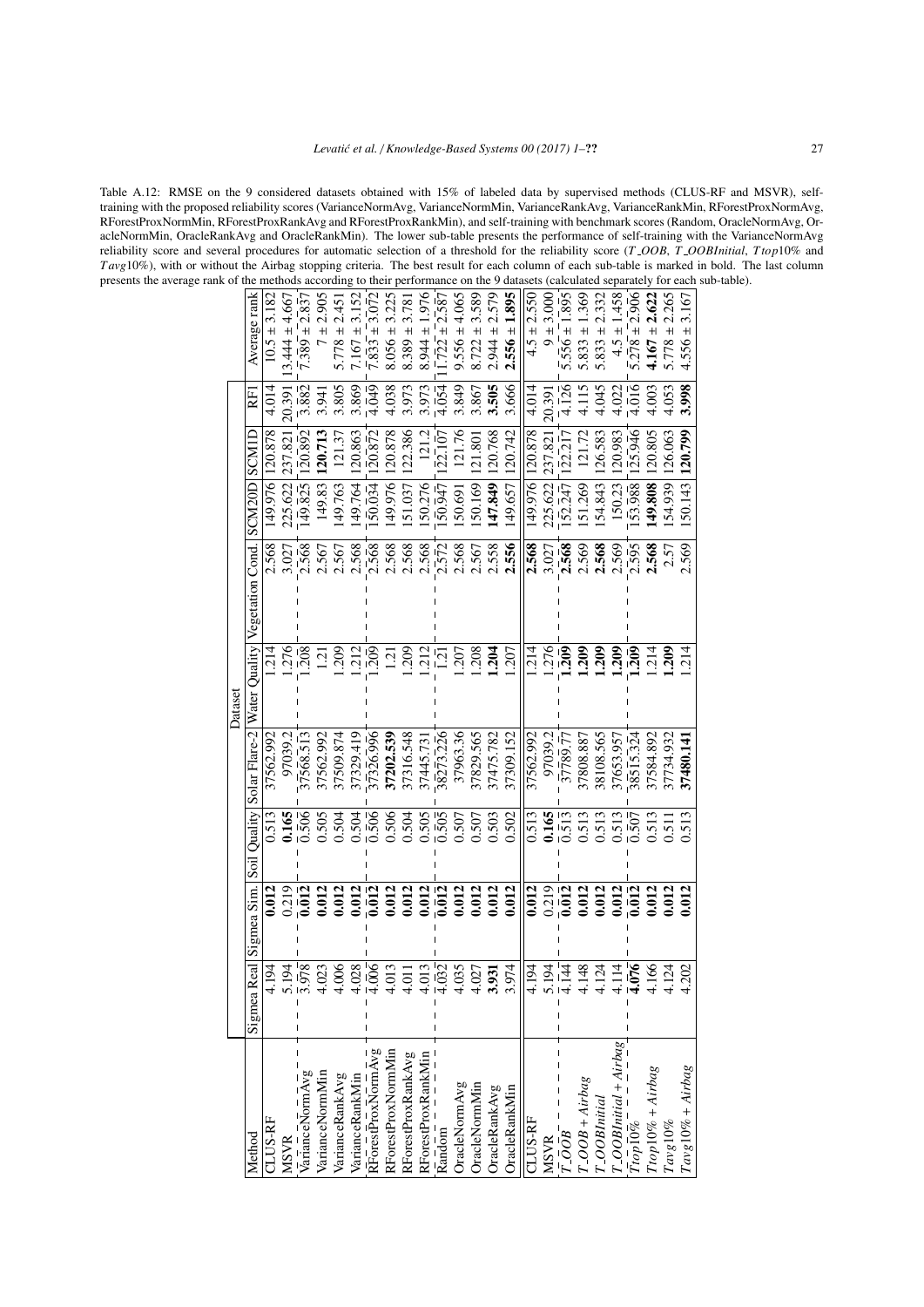<span id="page-27-0"></span>Table A.13: RMSE on the 9 considered datasets obtained with 20% of labeled data by supervised methods (CLUS-RF and MSVR), selftraining with the proposed reliability scores (VarianceNormAvg, VarianceNormMin, VarianceRankAvg, VarianceRankMin, RForestProxNormAvg, RForestProxNormMin, RForestProxRankAvg and RForestProxRankMin), and self-training with benchmark scores (Random, OracleNormAvg, OracleNormMin, OracleRankAvg and OracleRankMin). The lower sub-table presents the performance of self-training with the VarianceNormAvg reliability score and several procedures for automatic selection of a threshold for the reliability score (*T OOB*, *T OOBInitial*, *Ttop*10% and *T avg*10%), with or without the Airbag stopping criteria. The best result for each column of each sub-table is marked in bold. The last column presents the average rank of the methods according to their performance on the 9 datasets (calculated separately for each sub-table).

|                                            |                       |                          |                             |           | Dataset                       |                  |                                  |                     |                 |                                           |
|--------------------------------------------|-----------------------|--------------------------|-----------------------------|-----------|-------------------------------|------------------|----------------------------------|---------------------|-----------------|-------------------------------------------|
| Method                                     | <br>Sigmea R          | Sigmea Sim. Soil Quality |                             |           | Solar Flare-2   Water Quality | Vegetation Cond. | SCM20D                           | SCMIL               | E               | Average rank                              |
| LUS-RF                                     |                       | $\mathbf{S}$             | 0.512                       | 36704.708 | 203                           | 2.544            | 142.22                           | 15.072              | 3.241           | $.333 \pm 2.958$                          |
| <b>MSVR</b>                                | $\frac{176}{153}$     | 0.086                    | 0.157                       | 41336.29  | 275                           | 3.054            | 231.853                          | 213.93              | 23.705          | $3.444 \pm 4.667$                         |
| VarianceNormAvg                            |                       | $\bar{0}$                | $\overline{5}0\overline{7}$ | 36704.708 | $\frac{1}{2}$                 | 2.542            | 141.417                          | 15.042              | 3.157           | $6.278 \pm 3.270$                         |
| VarianceNormMin                            | 989                   | $\overline{0.011}$       | 0.507                       | 36516.58  | $\frac{1}{2}$                 | 2.543            | 502<br>$\Xi$                     | 15.042              | 3.187           | 2.920<br>$1.444 \pm$                      |
| VarianceRankAvg                            | 983                   | 0.011                    | 0.506                       | 36442.5   | 1.2                           | 2.543            | 41.661                           | 15.307              | 3.08            | $1167 \pm 2.610$                          |
| VarianceRankMin                            | $\frac{3.966}{3.963}$ | $\overline{0.01}$        | 0.506                       | 36656.879 | .202                          | 2.544            | 1.424<br>$\overline{4}$          | 15.125              | 3.158           | 2.242<br>$8.444 \pm$                      |
| RForestProxNormAvg                         |                       | $\overline{5}$           | $-506$                      | 36477.326 |                               | 2.544            | 1.592<br>$\exists$               | 15.046              | $\frac{1}{283}$ | $7.722 \pm 2.852$                         |
| RForestProxNormMin                         | 86.1                  | $\overline{0.011}$       | 0.506                       | 36479.676 | $\overline{0}$                | 2.544            | $\overline{18}$<br>$\frac{1}{4}$ | 15.072              | 3.279           | 2.224<br>$8.778 \pm$                      |
| RForestProxRankAvg                         | 944                   | 0.011                    | 0.504                       | 36546.452 | $\frac{1}{2}$                 | 2.544            | (41.90)                          | 16.016              | 3.234           | 3.363<br>$\frac{1}{8}$                    |
| RForestProxRankMin                         | 949                   | 0.011                    | 0.505                       | 36589.82  | 202                           | 2.544            | 142.145                          | 15.119              | 3.222           | 2.81<br>$8.444 \pm$                       |
| $\overline{R}$ andom                       | $-58$                 | $\overline{0.011}$       | $\overline{0.505}$          | 37550.074 | $\frac{1}{2}$                 | 2.547            | 143.082                          | $\overline{16.181}$ | $\frac{1}{305}$ | $0.778 \pm 3.890$                         |
| OracleNormAvg                              | 4                     | 0.011                    | 0.507                       | 37340.94  | .198                          | 2.542            | 42.098                           | 15.869              | 3.223           | 3.589<br>$9.278 \pm$                      |
| OracleNormMin                              | 006                   | 0.011                    | 0.507                       | 37032.297 | .198                          | 2.541            | 141.37                           | 15.876              | 151             | 4.583<br>$7.778 \pm$                      |
| OracleRankAvg                              | 1.94                  | 0.011                    | 0.504                       | 36376.513 | 1.194                         | 2.528            | 138.857                          | 114.778             | 2.932           | 2,12<br>$2.167 \pm$                       |
| <b>DracleRankMin</b>                       | 935                   | 0.011                    | 0.504                       | 36440.297 | 1.198                         | 2.526            | 140.932                          | 15.059              | 3.001           | 2.098<br>$2.944 \pm$                      |
| <b>TLUS-RF</b>                             | $\vec{=}$             | 0.011                    | 0.512                       | 36704.708 | <b>203</b>                    | 2.544            | 142.221                          | 115.072             | 3.241           | $5.333 \pm 2.41$                          |
| <b>MSVR</b>                                | $rac{5.076}{4.079}$   | $0.086$<br>$0.011$       | $\frac{0.157}{0.51}$        | 41336.29  | 275                           | 3.054            | 231.853                          | 213.93              | 23.705          | $9 + 3.000$                               |
| $7.00B^{-}$                                |                       |                          |                             | 36946.38  |                               | 2.545            | 142.477                          | 15.683              | 3.29            | 1.516<br>$5.389 \pm 1$                    |
| $-OOB + Airbag$                            | 096                   | 0.011                    | 0.511                       | 36815.638 |                               | 2.545            | 42.024                           | 15.454              | 3.293           | $5.444 \pm 1.488$                         |
| T_OOBInitial                               | 075                   | 0.011                    | 0.509                       | 36991.573 | $\overline{5}$                | 2.544            | 45.063                           | 18.584              | 3.319           | 2.740<br>$5.778 \pm$                      |
| $\frac{T\_OOBInitial + Airbag}{T top10\%}$ | 107                   | 50 <sub>1</sub>          | 0.51                        | 36811.305 |                               | 2.543            | 41.772                           | 15.116              | 3.231           | 1.601<br>$3.5 \pm$                        |
|                                            | $\bar{5}$             | $\overline{0.011}$       | $\overline{0.507}$          | 37708.519 |                               | 2.564            | 144.544                          | 18.808              | $\frac{1}{301}$ | $5.944 \pm 3.167$                         |
| $Ttop10\% + Airbag$                        | 61.16                 | 0.011                    | 0.512                       | 36596.684 | 204                           | 2.544            | 41.842                           | 15.115              | 3.265           | 2.980<br>$5.278 \pm$                      |
| $Tavg10\%$                                 | $\overline{14}$       | $\overline{0.01}$        | 0.511                       | 36582.057 | $\mathbf{r}_1$                | 2.544            | 144.564                          | 18.045              | 3.269           | 2.123<br>$\overline{+}$<br>5.222          |
| $Tavg10\% + Airbag$                        | 23                    | 0.011                    | 0.511                       | 36677.801 | 204                           | 2.543            | 141.918                          | 115.01              | 3.229           | 2.859<br>$\overline{+}$<br>$\frac{11}{4}$ |
|                                            |                       |                          |                             |           |                               |                  |                                  |                     |                 |                                           |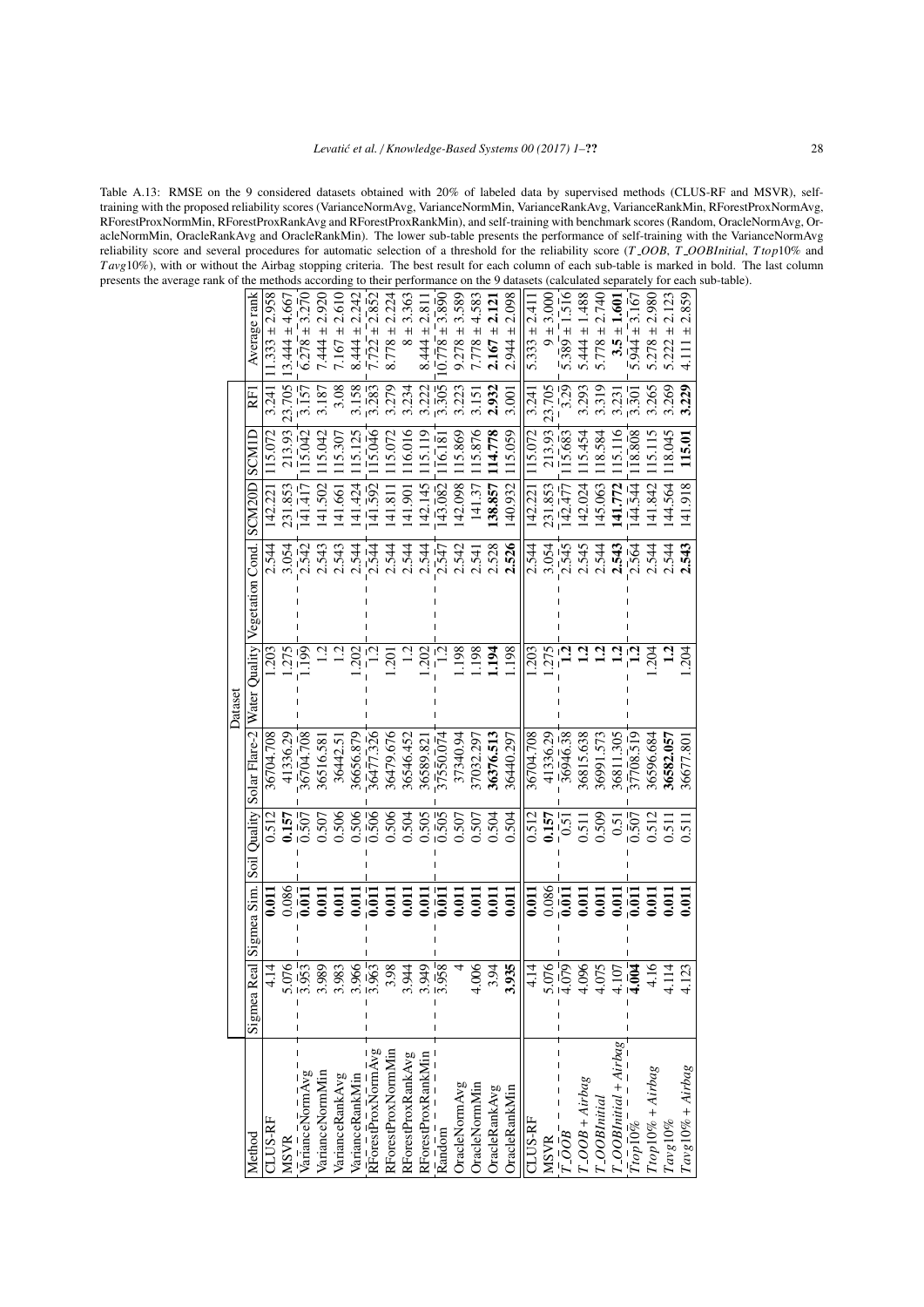<span id="page-28-0"></span>Table A.14: RMSE on the 9 considered datasets obtained with 30% of labeled data by supervised methods (CLUS-RF and MSVR), selftraining with the proposed reliability scores (VarianceNormAvg, VarianceNormMin, VarianceRankAvg, VarianceRankMin, RForestProxNormAvg, RForestProxNormMin, RForestProxRankAvg and RForestProxRankMin), and self-training with benchmark scores (Random, OracleNormAvg, OracleNormMin, OracleRankAvg and OracleRankMin). The lower sub-table presents the performance of self-training with the VarianceNormAvg reliability score and several procedures for automatic selection of a threshold for the reliability score (*T OOB*, *T OOBInitial*, *Ttop*10% and *T avg*10%), with or without the Airbag stopping criteria. The best result for each column of each sub-table is marked in bold. The last column presents the average rank of the methods according to their performance on the 9 datasets (calculated separately for each sub-table).

|                                             |                         |                   |                    |                      | Dataset                       |                   |                               |                     |                   |                                   |  |
|---------------------------------------------|-------------------------|-------------------|--------------------|----------------------|-------------------------------|-------------------|-------------------------------|---------------------|-------------------|-----------------------------------|--|
| Method                                      | Real<br>Sigmea          | Sigmea Sim.       | Soil Quality       |                      | Solar Flare-2   Water Quality | Vegetation Cond.  | SCM <sub>20</sub> D           | SCMID               | RFI               | Average rank                      |  |
| CLUS-RF                                     | 635                     | 5<br>Ö            | 0.519              | 34586.338            | <b>192</b>                    | 2.507             | 130.013                       | 106.865             | 2.45              | $10.611 \pm 3.190$                |  |
| <b>MSVR</b>                                 | 796                     | 0.081             | 0.151              | 38370.49             | .276                          | 3.341             | 222.24                        | 218.396             | 18.38             | $3.444 \pm 4.667$                 |  |
| varianceNormAvg                             | $\frac{1}{613}$         | $\bar{0.00}$      | $-513$             | 34598.023            | .189'                         | $\frac{1}{2.508}$ | $\sqrt{29.386}$               | $\frac{1}{106.801}$ | 2.405             | $1.667 + 3.640$                   |  |
| VarianceNormMin                             | 628                     | 0.01              | 0.512              | 34586.338            | 1.19                          | 2.507             | 29.221                        | 106.83              | 2.439             | $8 \pm 1.87$                      |  |
| VarianceRankAvg                             | 3.59                    | 0.01              | 0.512              | 34581.316            | .189                          | 2.509             | 128.981                       | 106.769             | 2.326             | $5.944 \pm 3.32$                  |  |
| VarianceRankMin                             | .627                    | 0.01              | 0.512              | 34554.094            | ēŗ                            | 2.506             | 29.209                        | 106.882             | 2.402             | $7.556 \pm 3.056$                 |  |
| RForestProxNormAvg                          | $\bar{54}$              | Iō.ō              | 0.513              | 34591.64             | $\frac{180}{1}$               | .507              | $\frac{1}{29.84}$             | $\frac{1}{106.783}$ | $\bar{5}0\bar{5}$ | $8.278 \pm 3.866$                 |  |
| RForestProxNormMin                          | .607                    | 0.01              | 0.513              | 34549.428            | 1.19                          | 2.507             | 129.732                       | 106.766             | 2.497             | $8.444 \pm 3.137$                 |  |
| RForestProxRankAvg                          | 588                     | 0.01              | 0.511              | 34650.81             | 1.19                          | 2.507             | 29.781                        | 107.159             | 2.484             | $8.444 \pm 3.292$                 |  |
| RForestProxRankMin                          | 635                     | $\overline{0.0}$  | 0.512              | 34495.345            | iói                           | .507              | 29.715                        | 06.844              | 2.466             | $8.778 \pm 3.289$                 |  |
| Random                                      | $\overline{602}$        | $\overline{0.01}$ | $\overline{0.512}$ | $\frac{1}{3}$ 5459.7 | $1.\overline{1}9$             |                   | $\frac{130.77}{}$             | $\frac{1}{07.674}$  | 526               | $.444 \pm 3.07$                   |  |
| OracleNormAvg                               | 594                     | 0.01              | 0.514              | 35135.863            | .187                          | 2.503             | 29.588                        | 107.462             | 2.461             | $8.611 \pm 3.903$                 |  |
| OracleNormMin                               | 592                     | 0.01              | 0.512              | 34894.938            | 188                           | 2.502             | 129.064                       | 167.497             | 2.454             | 3.492<br>$7.278 \pm$              |  |
| OracleRankAvg                               | 591                     | 0.01              | 0.511              | 34504.833            | 1.185                         | 2.482             | 125.819                       | 105.148             | 2.246             | <b>2.49</b><br>$\ddot{}$<br>2.667 |  |
| <b>OracleRankMin</b>                        | 548                     | 0.01              | 0.511              | 34479.713            | 187                           | 2.483             | 127.522                       | 106.642             | 2.328             | 2.031<br>$\ddot{}$<br>2.833       |  |
| <b>CLUS-RF</b>                              | 635                     | 5.<br>0.          | 0.519              | 34586.338            | 1.192                         | 2.507             | 130.013                       | 106.865             | 2.45              | $4.944 \pm 2.324$                 |  |
| <b>MSVR</b>                                 | 796<br>662              | 0.081             | 0.151              | 38370.49             | .276                          | 3.341             | 222.24                        | 218.396             | 18.38             | $9 + 3.000$                       |  |
| 100B                                        |                         | $\overline{0.01}$ | 0.515              | 34789.872            | $\overline{191}$              | $\frac{1}{2.508}$ | $\frac{1}{29}$ $\frac{1}{29}$ | $\frac{1}{107.021}$ | 2.526             | $4.944 \pm 1.810$                 |  |
| $r\_OOB + Airbag$                           | .627                    | $\overline{0.01}$ | 0.519              | 34775.81             | iói                           | 2.507             | 29.227                        | 07.058              | 2.469             | $4.278 \pm 2.306$                 |  |
| r_OOBInitial                                | 684                     | $\overline{0.01}$ | 0.518              | 34994.06             | $\frac{2}{11}$                | 2.508             | 130.03                        | 108.118             | 506               | $6.333 \pm 2.236$                 |  |
| $\frac{T\_OOBInitial + Airbag}{T top 10\%}$ | 594                     | $\bar{6}$         | 0.518              | 34698.755            | $\frac{2}{1}$                 | 508               | 29.701                        | 106.747             | 2.448             | $3.222 \pm 1.716$                 |  |
|                                             | $\bar{6}\bar{3}\bar{4}$ |                   | $\bar{5}15$        | 35716.04             | $\mathbf{H}^{-1}$             | $-519$            | 30.866                        | $\frac{1}{108.944}$ | $-498$            | $\overline{6.111}$ = 2.987        |  |
| $Ttop10\% + Airbag$                         | 679                     | $\rm \Xi$         | 0.519              | 34552.385            | 192                           | 508               | 29.755                        | 06.847              | .452              | 2.57<br>$\ddot{+}$<br>5.111       |  |
| $Tavg10\%$                                  | 634                     | $\bar{6}$         | 0.52               | 34814.006            | $\overline{19}$               | 2.509             | 129.646                       | 107,423             | 2.541             | 2.421<br>$\ddot{}$<br>6.389:      |  |
| $Tavg10% + Airbag$                          | 669                     | $\overline{5}$    | 0.518              | 34556.359            | 192                           | 2.508             | 129.902                       | 106.85              | 2.437             | 2.291<br>$\overline{+}$<br>4.667  |  |
|                                             |                         |                   |                    |                      |                               |                   |                               |                     |                   |                                   |  |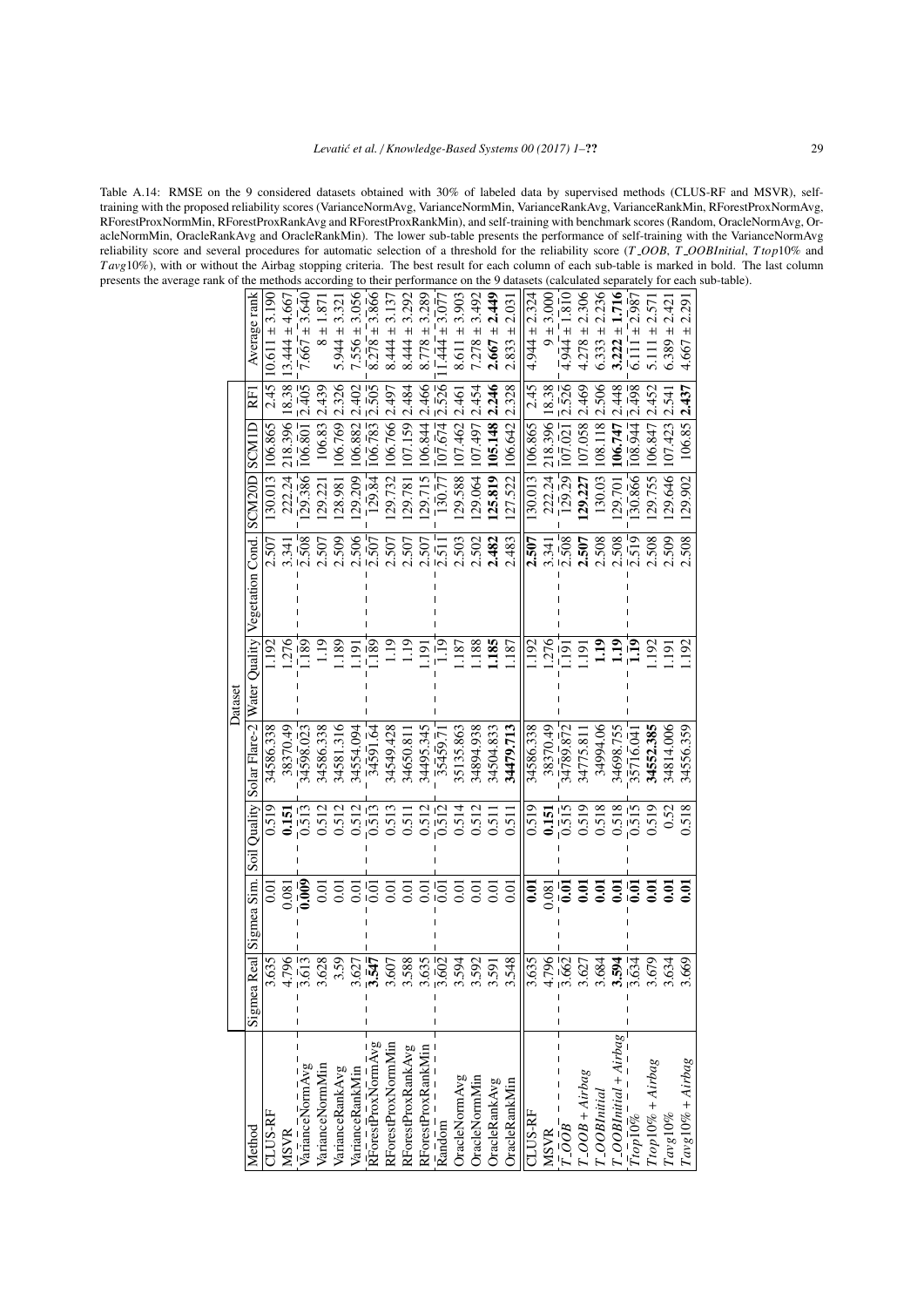<span id="page-29-0"></span>Table A.15: RMSE on the 9 considered datasets obtained with 50% of labeled data by supervised methods (CLUS-RF and MSVR), selftraining with the proposed reliability scores (VarianceNormAvg, VarianceNormMin, VarianceRankAvg, VarianceRankMin, RForestProxNormAvg, RForestProxNormMin, RForestProxRankAvg and RForestProxRankMin), and self-training with benchmark scores (Random, OracleNormAvg, OracleNormMin, OracleRankAvg and OracleRankMin). The lower sub-table presents the performance of self-training with the VarianceNormAvg reliability score and several procedures for automatic selection of a threshold for the reliability score (*T OOB*, *T OOBInitial*, *Ttop*10% and *T avg*10%), with or without the Airbag stopping criteria. The best result for each column of each sub-table is marked in bold. The last column presents the average rank of the methods according to their performance on the 9 datasets (calculated separately for each sub-table).

|        |                               |                    |                    |                                       | 2.550           |                   |                   |                    |                    |                    | 1.984                       |                      |                   |                   | 2.727         | 1.960         |                   | 3.000          |                           | 1.710                 |                   |                            |                                                  | 2.732               | 2.151                  |                     |
|--------|-------------------------------|--------------------|--------------------|---------------------------------------|-----------------|-------------------|-------------------|--------------------|--------------------|--------------------|-----------------------------|----------------------|-------------------|-------------------|---------------|---------------|-------------------|----------------|---------------------------|-----------------------|-------------------|----------------------------|--------------------------------------------------|---------------------|------------------------|---------------------|
|        | Average rank                  | $\ddot{}$<br>10.61 | $13.444 \pm 4.667$ | $\overline{6.444} + \overline{3.147}$ | $6.5 \pm$       | $5.944 \pm 2.555$ | $6.833 \pm 2.475$ | $10 \pm 1.854$     | ± 3.638<br>9.111   | $8.833 \pm 2.107$  | $9.667 \pm$                 | $\pm 4.099$<br>$\Xi$ | $7.722 \pm 4.032$ | $8.167 \pm 3.649$ | $3.167 \pm$   | $2.444 \pm$   | $6.222 \pm 2.108$ | $\overline{+}$ | $5.111 \pm 2.329$         | $\pm$<br>5.111        | $4.944 \pm 2.480$ | $4.5 \pm 2.29$             | $6.556 \pm 3.087$                                | $4.444 \pm$         | $\ddot{+}$<br>4.167    |                     |
|        | RFI                           | 1.792              | 16.619             | $1.\overline{783}$                    | Ϊ.              | .746              | .752              | $\frac{8}{3}$      | .834               | 807                | (79)                        | $\frac{1}{856}$      | .825              | .796              | 1.728         | 1731          | 1.792             | 16.619         | 801                       | .785                  | $\overline{13}$   | .783                       | $\frac{5}{815}$                                  | .778                | <b>66L</b>             | .773                |
|        | SCMIL                         | 96.226             | 292.572            | 95.937                                | 96.141          | 96.026            | 96.037            | $\frac{1}{96.189}$ | 96.214             | 96.16              | 96.181                      | $\frac{6}{96.607}$   | 96.453            | 96.277            | 93.7          | 95.147        | 96.226            | 292.572        | 96.196                    | 96.103                | 96.113            | 96.008                     | $-96.69$                                         | 96.113              | 95.938                 |                     |
|        |                               | 14.366             | 219.344            | $\frac{1}{112.99}$                    | 13.697          | 12.907            | 13.365            | 14.164             | 14.366             | 14.153             | 14.199                      | $\frac{1}{114.931}$  | 13.596            | 13.63             | 109.839       | 11.569        | 14.366            | 219.344        | 13.655                    | 14.086                | 13.262            | 14.299                     | $114.\overline{209}$                             | 14.44               | 13.145                 |                     |
|        | Vegetation Cond. SCM20D       | 2.465              | 3.242              | 2464                                  | 2.464           | 2.465             | 2.464             | 2.465              | 2.464              | 2.465              | 2.465                       | 2.467                | 2.455             | 2.453             | 2.429         | 2.431         | 2.465             | 3.242          | 2.464                     | 2.464                 | 2.465             | 2.463                      | 2469                                             | 2.464               | 2.465                  |                     |
| Datase | Solar Flare-2   Water Quality | <b>L175</b>        | .258               | $\frac{1}{1}$                         | 1.174           | 1.173             | 174               | $\frac{1}{173}$    | 1.174              | .173               | 174                         | $\frac{1}{173}$      | 171               | $\overline{17}$ . | 1.168         | 1.17          | 1.175             | 1.258          | $\frac{1}{174}$           | 174                   | 1.172             | 174                        | $\frac{1}{173}$                                  | 1.175               | 174                    | .175                |
|        |                               | 33734.994          | 50224.72           | $\frac{1}{3}$ 3734.994                | 33734.994       | 33734.994         | 33734.994         | 33784.707          | 33732.1            | 33787.903          | 33844.657                   | 34551.197            | 34187.455         | 34075.344         | 33734.994     | 33723.302     | 33734.994         | 50224.72       | 34021.286                 | 33820.038             | 34237.089         | 33807.261                  | 34671.671                                        | 33734.61            | 33992.132              |                     |
|        |                               | 0.522              | 0.187              | $\overline{517}$                      | 0.517           | 0.517             | 517               | $\frac{1}{518}$    | 0.518              | 0.518              | 518                         | $\overline{518}$     | 0.516             | 0.517             | 0.517         | 0.516         | 0.522             | 0.187          | 522                       | 0.522                 | 0.521             | $\frac{0.522}{0.519}$      |                                                  | 0.521               | 0.52                   | 0.522               |
|        | Sigmea Sim. Soil Quality      | 0.008              | 0.161              | 0.008                                 | 0.008           | 0.008             | 0.008             | $\frac{1}{2}$      | 0.008              | 0.008              | 0.008                       | $\bar{0.008}$        | 0.008             | 0.008             | 0.008         | 0.008         | 0.008             | 0.161          | $\bar{0.008}$             | 0.008                 | 0.008             | 0.008                      | .008                                             | 0.008               | 0.008                  | 0.008               |
|        | Sigmea Real                   | 3.428              |                    | $\frac{4.623}{3.441}$                 | 99              | $\frac{14}{1}$    | $2^{12}_{12}$     |                    | $\overline{115}$   | $\frac{14}{1}$     | $\frac{1}{2}$ $\frac{1}{4}$ |                      | 18<br>2.i         | 32<br>3.4         | 3.4           | 3.391         | 3.428             |                | $\mathbb{Z}$ $\mathbb{Z}$ | $\overline{6}$<br>3.4 |                   | $\frac{21}{2} \frac{8}{2}$ |                                                  | $\mathfrak{g}$      | $\overline{21}$<br>3.4 | 56                  |
|        | Method                        | CLUS-RF            | <b>MSVR</b>        | VarianceNormAvg                       | VarianceNormMin | VarianceRankAvg   | VarianceRankMin   | RForestProxNormAvg | RForestProxNormMin | RForestProxRankAvg | RForestProxRankMin          | Random               | OracleNormAvg     | OracleNormMin     | OracleRankAvg | OracleRankMin | CLUS-RF           | <b>MSVR</b>    | $T$ -OOB                  | $T$ -OOB + Airbag     | T_OOBInitial      | $T_{-}OOBInitial+Airbag$   | $\tau i\bar{o} \bar{p} \bar{1} \bar{0} \bar{\%}$ | $Ttop10\% + Airbag$ | $Tavg10\%$             | $Tavg10\% + Airbag$ |